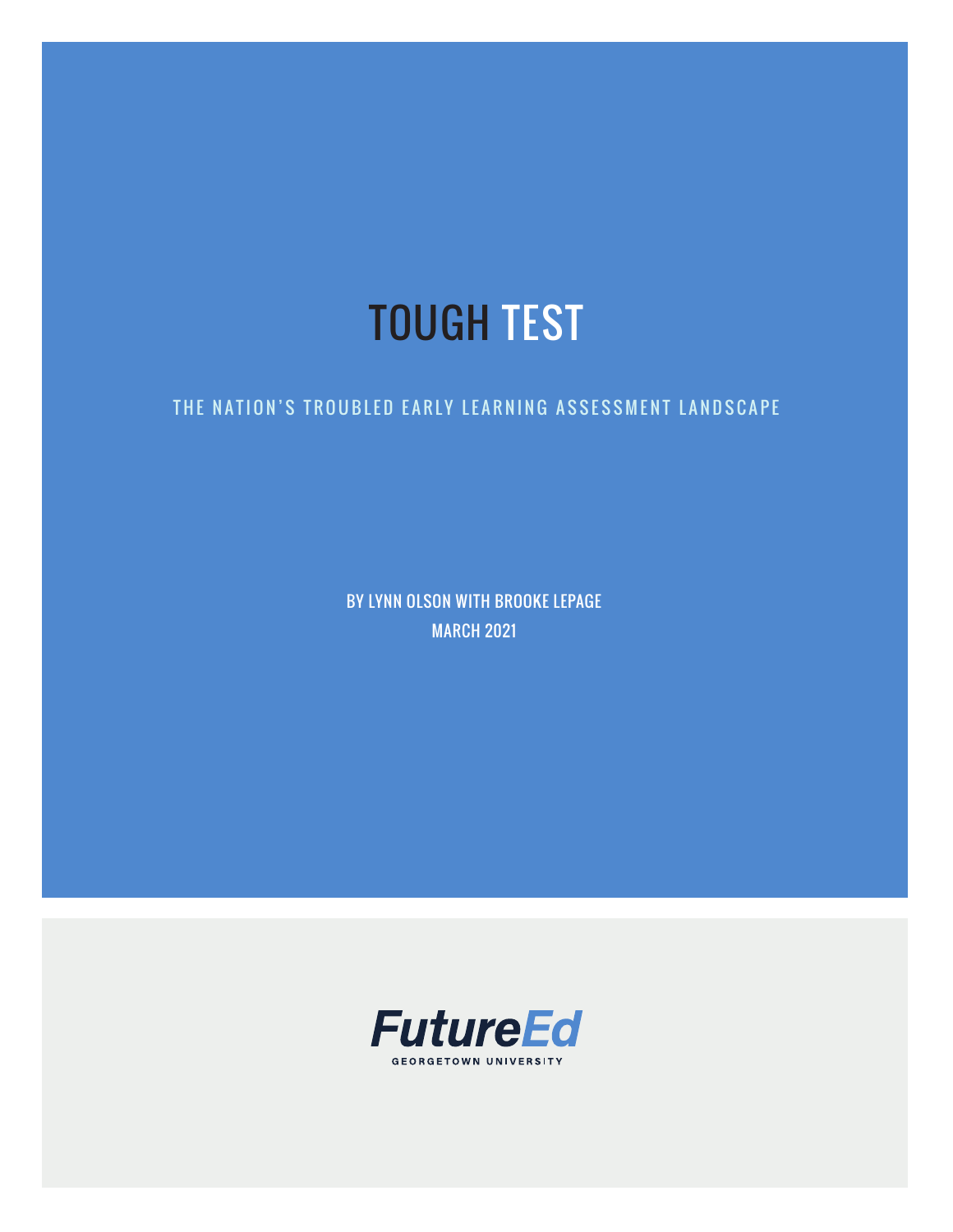#### **About the Author**

Lynn Olson is a FutureEd senior fellow. Brooke LePage is a FutureEd policy analyst.

#### **About FutureEd**

FutureEd is an independent, solutionoriented think tank at Georgetown University's McCourt School of Public Policy, committed to bringing fresh energy to the causes of excellence, equity, and efficiency in K-12 and higher education. Follow us on Twitter at @FutureEdGU

#### **Usage**

The non-commercial use, reproduction, and distribution of this report is permitted.

© 2021 FutureEd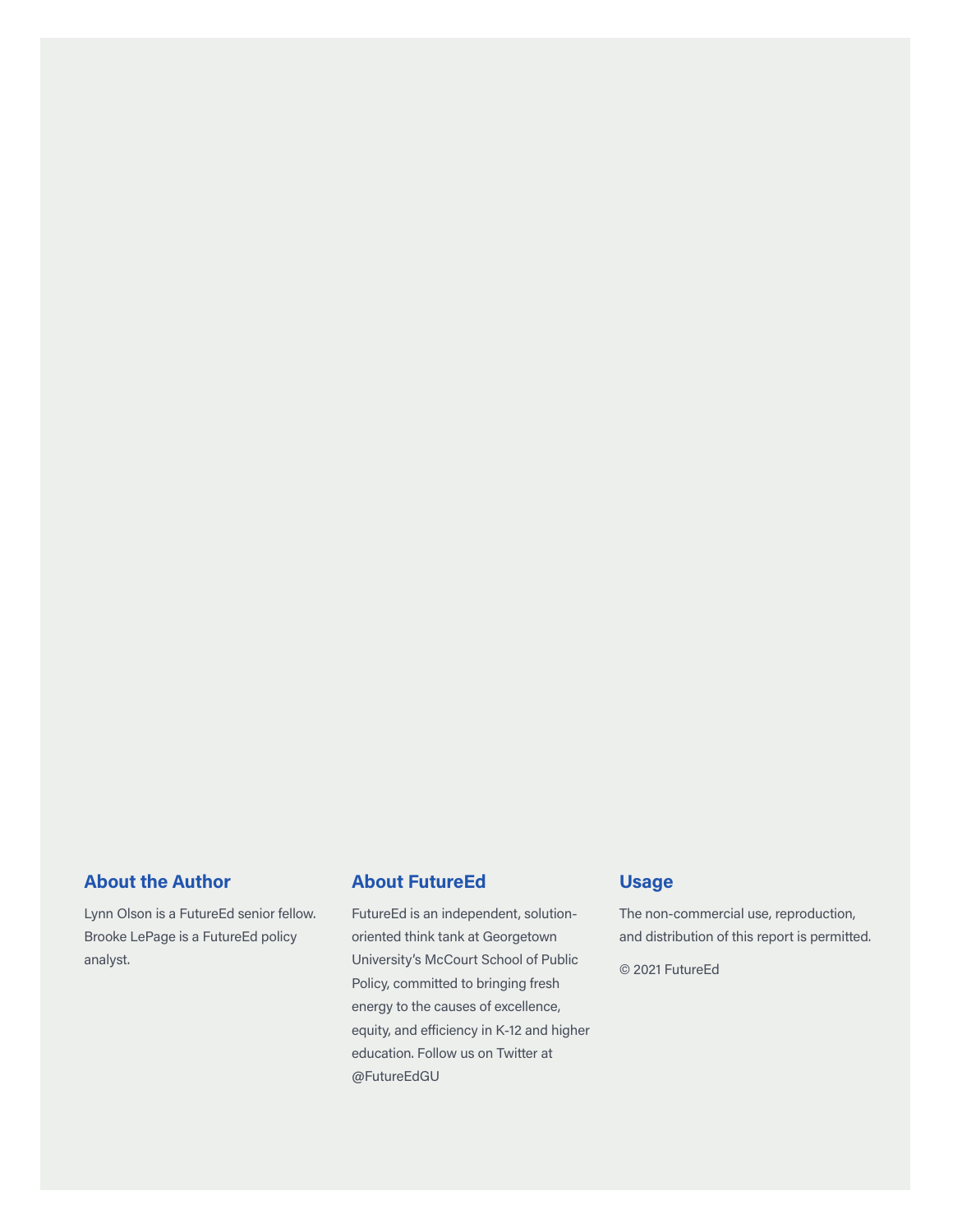# TOUGH TEST

### **Table of Contents**

#### Foreword

- 1 Introduction
- 2 A Brief History

A Fragmented Testing Landscape

- 3 Measuring Early Learning: A Taxonomy
- 5 Problematic Teacher Observations
- 6 Map: Child-Level Assessments in State-Funded Prekindergarten
- 7 A Comprehensive Readiness Model
- 10 Map: Classroom Observations in State-Funded Pre-K
- 11 CLASS: A Strong Commitment to Teacher-Child Interactions
- 12 The Uses and Misuses of Kindergarten Entry Assessments
- 13 Map: Kindergarten Entry Assessments Misaligned Preschool and Kindergarten Assessments
- 14 Virginia's Model Kindergarten Readiness Assessment The Rise of K-2 Screeners
- 16 Map: State Assessments in Grades K-2 Recommendations
- 19 Endnotes
- 20 Technical Appendix
- 21 Appendix: State-by-State Analysis of Early Learning Assessments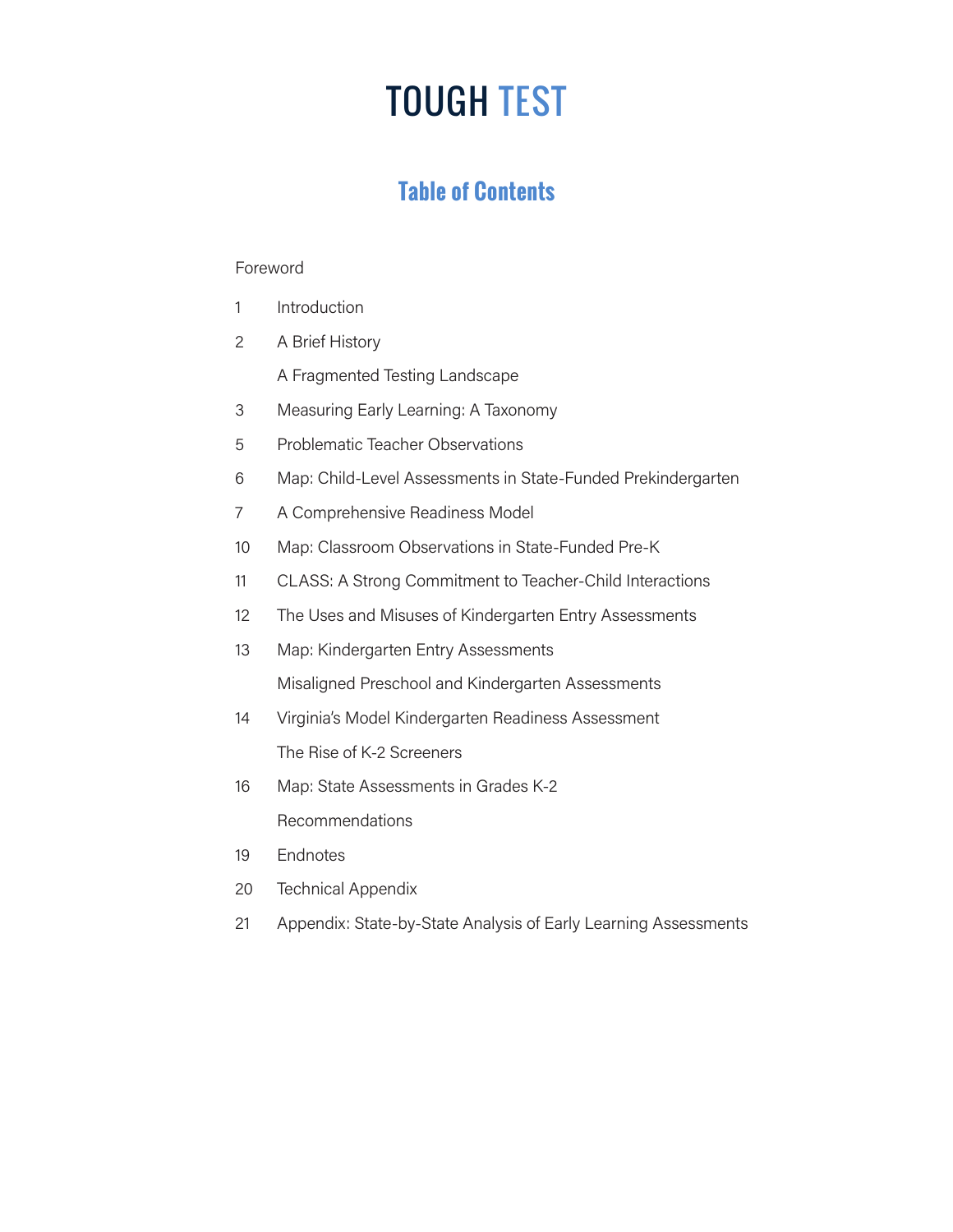## **FOREWORD**

The pandemic has thrown the education sector into debate over whether to conduct statewide testing of students in grade 3 and above this spring. Meanwhile, another equally critical measurement issue remains largely neglected. Despite calls at every level of government for expanded preschool, and despite billions of dollars flowing into early learning and a pledge from the Biden administration for additional resources, policymakers often have no way of knowing if state and national investments in early learning are paying off.

Research has found high-quality early learning to be a powerful educational catalyst, especially for children from disadvantaged backgrounds. But early learning assessments, which should reveal the true quality of preschool and kindergarten programs, are costly, challenging to administer, prone to misuse and often neglected altogether. As a consequence, we face a dearth of dependable information about the progress students are making—or not making in preschool and the early elementary grades.

The lack of affordable, high quality and readily scalable measures of our youngest students' academic and social and emotional development severely undermines the nation's efforts to put these children on a path to school success. It has substantially reduced the return on billions of dollars of investment in early learning at a moment when the coronavirus pandemic has delayed the start of education for many students and led to severe learning loss for many more.

FutureEd Senior Fellow Lynn Olson, Policy Analyst Brooke LePage and other members of the FutureEd research team have conducted a comprehensive analysis of the problems of preschool and early elementary assessments; the causes and consequences of those problems; and emerging strategies to solve them.

Their research includes a 50-state survey of early learning assessments conducted with the help of FutureEd Research Associates Caroline Berner, Robert Nishimwe, Nima Rahimi, and Vasilisa Smith. Molly Breen and Jackie Arthur lent their talents to the production of the report, and Editorial Director Phyllis Jordan managed the editorial process.

The Bill & Melinda Gates Foundation funded the project. We're grateful for the foundation's support.

## **Thomas Toch Director, FutureEd**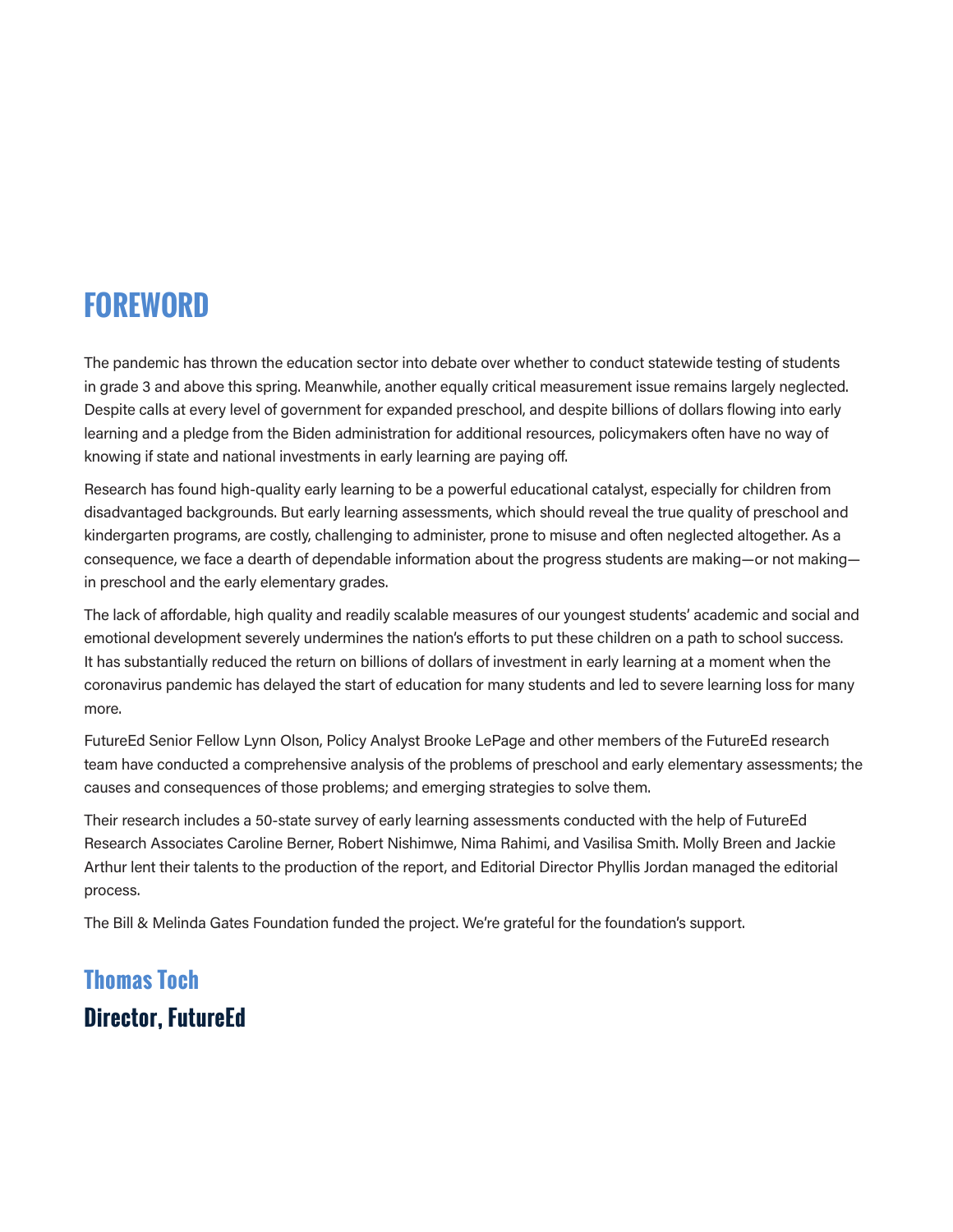**The early years are crucial to children's learning and healthy development, a recognition that has directed billions of public dollars into early learning programs in recent years. Investment in early education has become a state priority, a congressional priority, and now—in the face of declining preschool and kindergarten enrollments during the pandemic, and with thousands of young children forced into remote learning—a Biden administration imperative.** 

Yet many policymakers have little way of knowing if state and national investments in early learning are paying off. Early learning assessments are costly, challenging to administer, prone to misuse by education decisionmakers and often neglected altogether, leading to a dearth of dependable information about how much students are learning socially, emotionally and academically from preschool through grade 2.

Reliable teacher observations are essential to measuring learning and social-emotional development in young children, who cannot take paper-and-pencil tests, but a lack of teacher training and other problems have compromised the quality of the measures in childcare and preschool programs.

Similarly, high-quality teacher-child interactions are a crucial component of successful preschool programs, yet many programs can only afford to monitor them intermittently, more as a dipstick of program quality than as a regular form of instructional feedback for teachers. While many states have adopted kindergarten-entry assessments, the quality of the assessments varies widely. And the assessments rarely align with those used in prekindergarten programs.

The absence of high-quality, system-wide data makes it difficult to target resources effectively, ensure disadvantaged students are getting the early support they need, and improve programs and teaching quality. "Policymakers lack decent data on children's outcomes from prekindergarten all the way through third grade," says Robert C. Pianta, dean of the Curry School of Education at the University of Virginia and an expert on early learning. "When you think about the massive investment in that part of the education sector right now, it's really unfortunate."

The lack of a comprehensive, coherent system of measures in preschool and the early grades compromises a critical component of the nation's educational infrastructure, a problem intensified by the pandemic's disruption of early learning programs nationwide.

This report explores the early learning measurement landscape, why it is failing students, teachers, parents, and taxpayers, and what can be done to improve early learning assessment after the pandemic subsides. It highlights promising innovations that can help educators and policymakers implement better,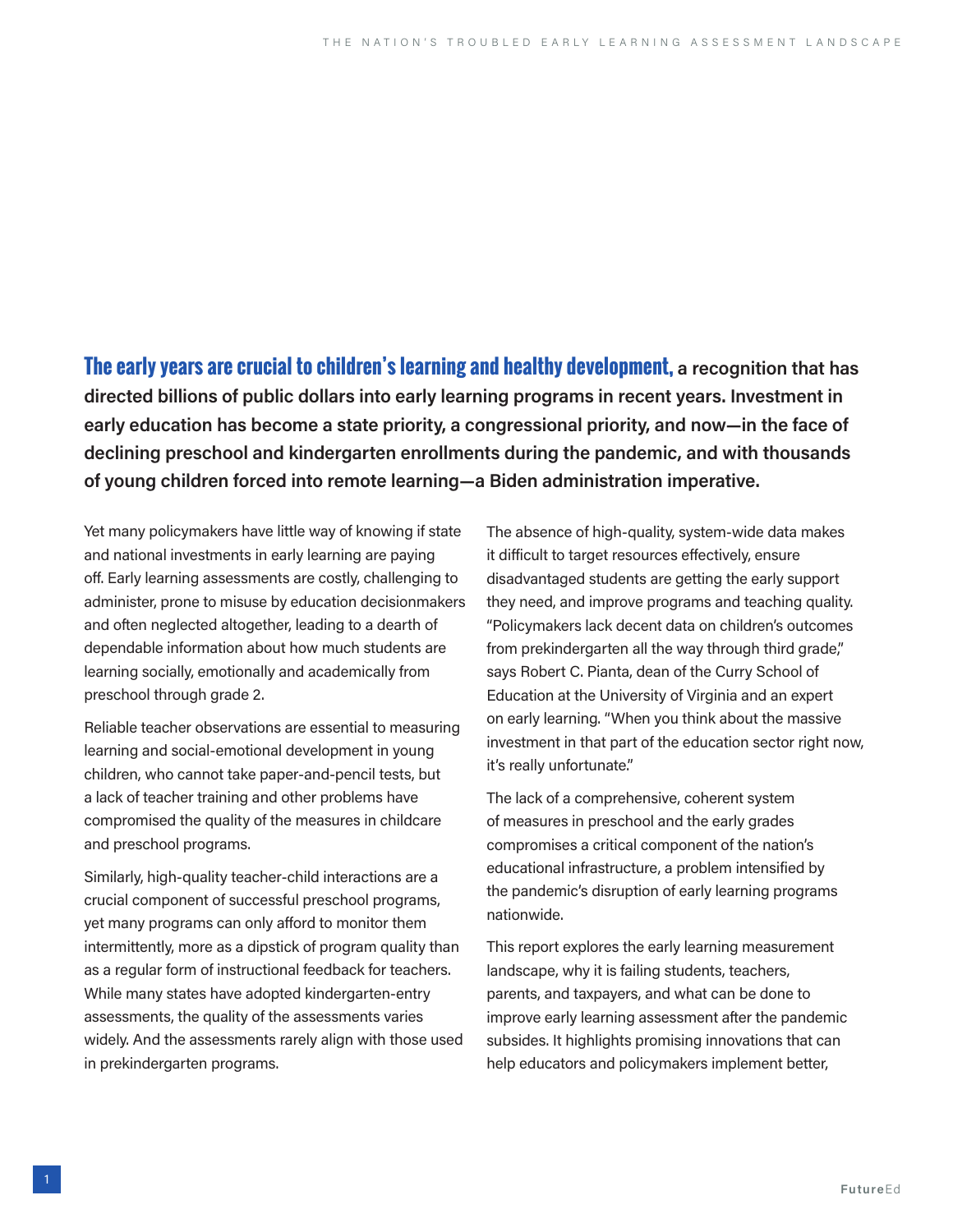more comprehensive measures of young children's development that are suited to those children and not simply extensions of the standardized tests administered nationwide in grades 3 to 12.<sup>1</sup>

At a time when the nation is investing significantly more resources into early learning, a lack of sound measures risks squandering those resources—and leaving our aspirations for young children unfulfilled.

#### **A Brief History**

In the past few decades, the federal government has helped accelerate interest in measures of early learning. In 1994, Congress passed the Goals 2000: Educate America Act, which described a set of goals to be achieved by the year 2000, including having "all children in the United States start school ready to learn."2

In 2002, the No Child Left Behind Act set a goal to have every child reading at grade level by third grade.<sup>3</sup> In April 2002, three months after passage of the law, the Bush Administration launched its early childhood initiative, Good Start, Grow Smart, to "ensure that young children enter kindergarten with the skills they will need to succeed at reading and other early learning activities."4 The initiative led to new requirements for Head Start programs to assess participating preschoolers in early language, literacy, and numeracy skills in order to guide instruction for disadvantaged students. As part of the initiative, states were encouraged to develop quality criteria for early childhood education, including voluntary guidelines on early literacy and math skills aligned with state standards for grades K-12.

Today, all 50 states and the District of Columbia have early learning standards, with some covering birth to age five, others focused on ages three to five, and some extending to third grade to promote a more seamless early educational system.<sup>5</sup>

Efforts to improve the measurement and quality of early learning got an additional push under the Obama Administration as part of the Race to the Top-Early

Learning Challenge, which provided competitive grants to 20 states "to build strong systems of early learning and development" that would help close the achievement gap for children with high needs.<sup>6</sup>

The challenge funded states to create or enhance multi-tiered Quality Rating and Improvement Systems (QRIS), which rate early childhood programs based on state-determined criteria and help them improve through professional development, technical assistance, coaching, and financial supports.

Race to the Top also funded efforts to develop kindergarten entry assessments that would measure children's skills at the beginning of their schooling. More than \$15.1 million in Enhanced Assessment Grants, awarded to two consortia encompassing 17 states, further supported work to develop or improve kindergarten entry assessments.<sup>7</sup> The current \$250 million Preschool Development Grant Program provides federal money for states to continue building out their birth-to-five systems.

These federal investments have led to a burst of activity in the states. Yet significant challenges remain in creating early learning measures that are reliable, easy enough to administer to encourage widespread use, cost-effective, and useful for practitioners and policymakers.

#### **A Fragmented Testing Landscape**

One problem with measures of early education is that data about publicly funded early learning programs are siloed across many different providers and agencies including public school systems, federally funded Head Start programs, state-funded preschool programs, and subsidized childcare centers and family childcare providers—making it hard to track progress across programs.

Just getting state-level data on how many young children participate in some form of early learning and what services they receive is difficult. Program rules and regulations vary based on the source of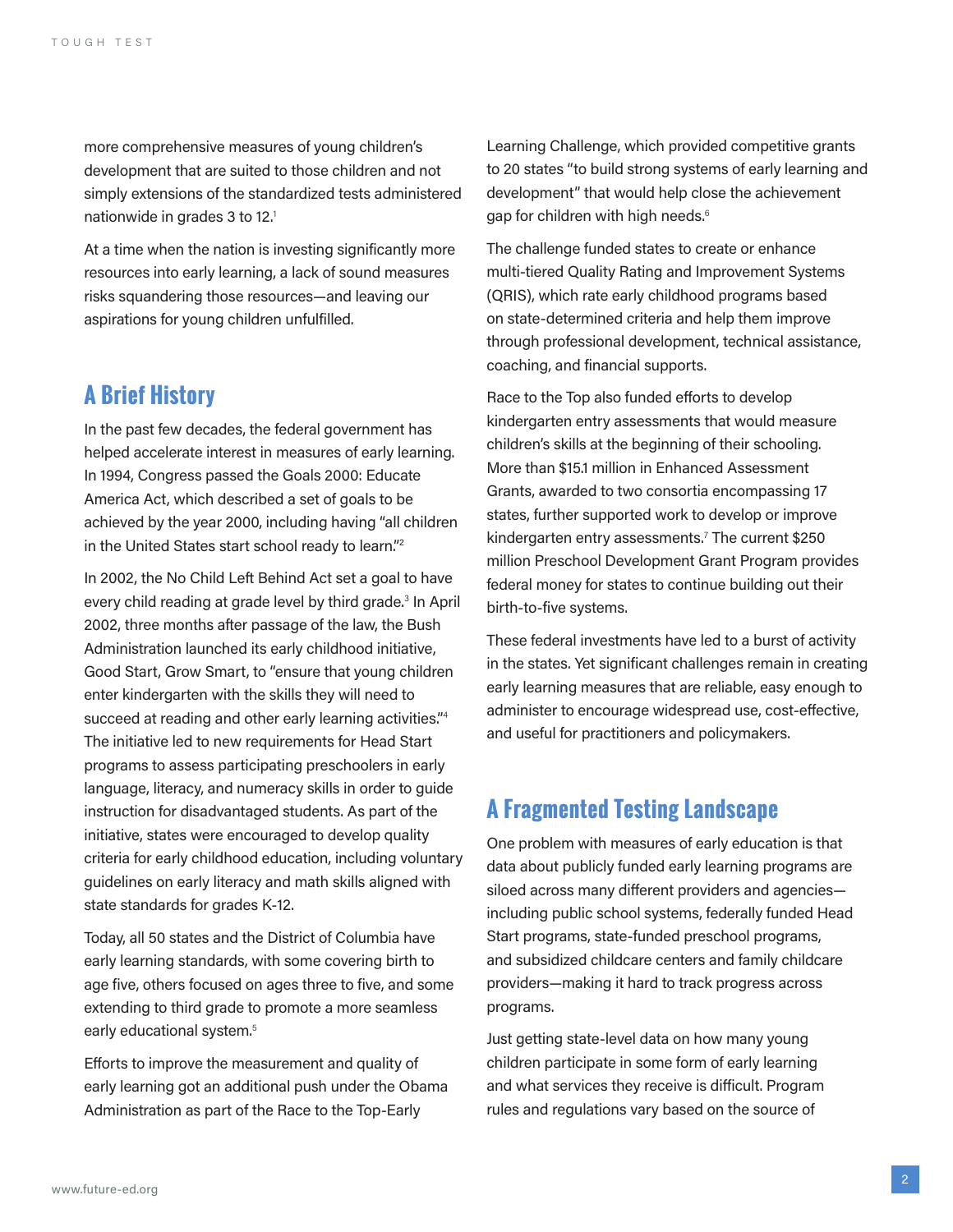### **Measuring Early Learning: A Taxonomy**

Several types of measures are prevalent in early learning:

**Formative assessments:** Teachers conduct formative assessments during regular instruction to measure the progress of individual children and inform dayto-day teaching. These assessments differ from assessments in grades 3-12 in two important ways. First, they typically go beyond reading and math to measure young children's learning across five key developmental domains: language and literacy development; cognition and general knowledge (including emerging math skills); physical well-being and motor development; social and emotional skills; and approaches to learning and executive functioning. Second, because seated paper-and-pencil tests are not developmentally appropriate for young children, most formative assessments rely on teachers to record their observations of students in the classroom, noting their skills, strengths and needs.

**Direct Measures:** These measure what children know and can do at a point in time by asking children to complete tasks or select responses, such as pointing to a picture. Specially trained teachers or other professionals typically administer outside of regular instruction. These assessments—which include the Peabody Picture Vocabulary Test, the Head-Toes-Knees-Shoulders Task of motor development and executive functioning, and the Woodcock-Johnson Tests of Cognitive Abilities—reliably and directly measure a child's development in specific domains, but they are expensive and time-consuming.<sup>1</sup> As a result, they are less useful in the day-to-day operation of programs than to long-running research on preschool programs such as that underway in Boston and Tulsa, Oklahoma.

**Kindergarten entry assessments:** Some entry assessments, such as the Ready for Kindergarten system developed under a federal grant and the Virginia Kindergarten Readiness Program, directly measure whether young children can complete tasks in early literacy or mathematics. However many states rely on teacher observations or checklists to complete the assessments.

**Screeners:** Screening tests, which are typically administered by an educator or other professional outside of regular instruction, identify children who may need more support, services, or diagnostic tools. The tests present age-appropriate tasks in such areas as language, cognitive and reasoning skills, social-emotional learning, physical development, and executive functioning. Recent state legislation has focused on the use of literacy screeners to identify children with dyslexia and other reading difficulties to ensure more children are reading proficiently by grade 3. Concerns about learning loss due to COVIDrelated school closures has heightened interest in such screeners.

**Instructional Environment Measures:** These assessments focus on the quality of the learning environment, particularly teacher-child interactions, based on research showing the importance of strong adult-child relationships for young children's development. For center-based preschool programs, the two most common are the Early Childhood Environment Rating Scale (ECERS), which looks at the learning environment based on classroom observations and a staff interview, and the Classroom Assessment Scoring System (CLASS), which observes the quality of teacher-child interactions along several dimensions, including classroom organization, emotional support, and instructional support.

1 Kendra R. Tannenbaum, Joseph K. Torgesen, and Richard K. Wagner, "Relationships Between Work Knowledge and Reading Comprehension in Third-Grade Children," Scientific Studies of Reading, 10 (2006); Mark W. Lipsey and Dale C. Farran, "Achievement Outcome Measures Used in the Evaluation of the Tennessee Voluntary Pre-K Program," Peabody Research Institute (2009); Megan M. McClelland, Claire E. Cameron, Robert Duncan, Ryan P. Bowles, Alan C. Acock, Alicia Miao, and Megan E. Pratt, "Predictors of Early Growth in Academic Achievement: The Head-Toes-Knees-Shoulders Task," Frontiers in Pscyhology, 5 (2014).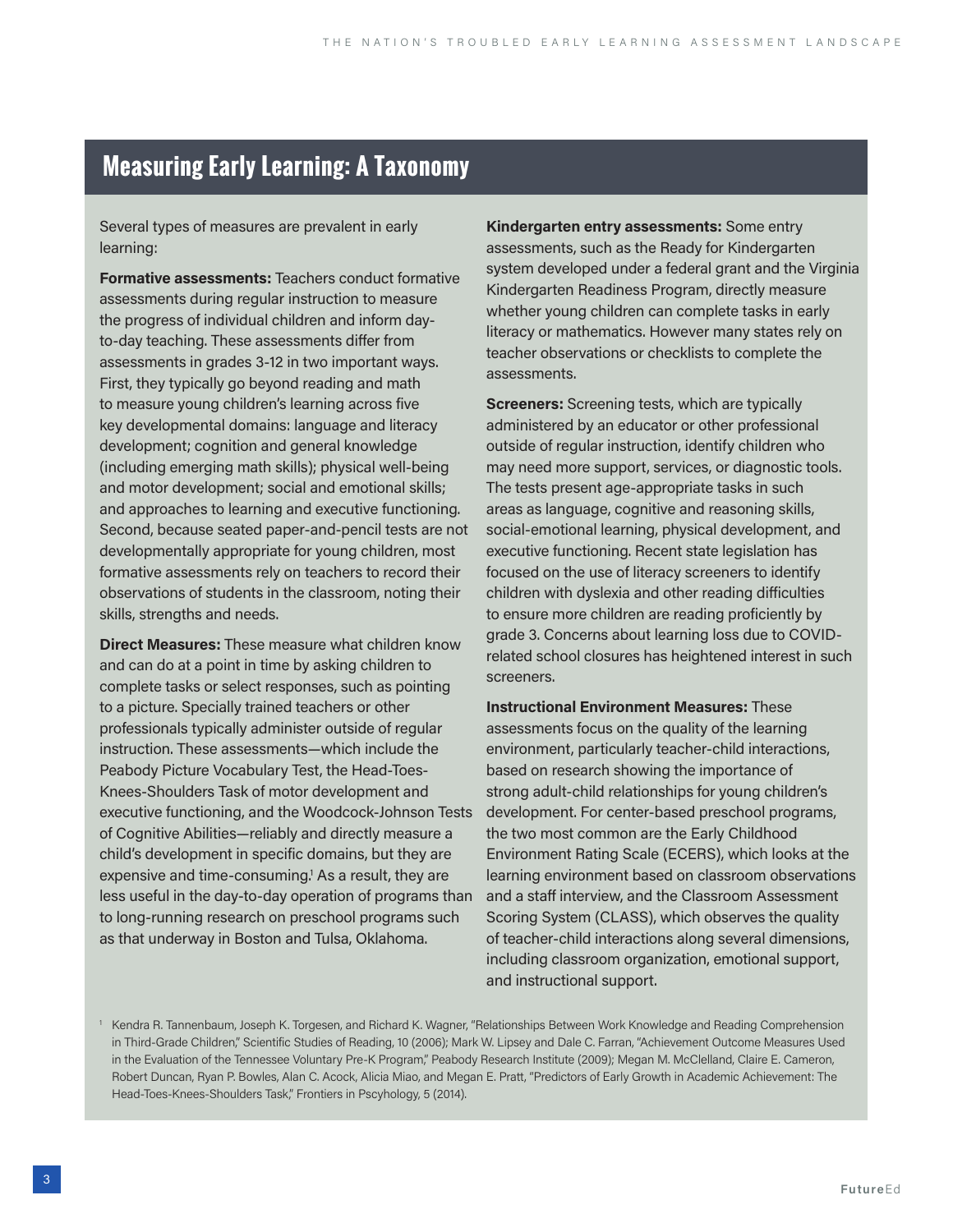funding. In some states with more than one publicly funded prekindergarten program—such as California, Massachusetts, and Pennsylvania—requirements differ across programs. In many states, separate agencies govern early childhood education and K-12 schooling, impeding information sharing. Virginia recently placed responsibility for early learning within its state department of education to improve the coherence of educational programs from birth through grade 12.

Forty-three states now have Quality Rating and Improvement Systems designed to assess, improve, and communicate the quality of early learning across a range of settings, including family and center-based childcare, Head Start, and prekindergarten programs. These systems rate the quality of participating programs from birth to age five based on state-determined metrics, which typically include both structural characteristics (such as adult-child ratios and staff qualifications) and measures of the learning environment, including observations of teacher-child interactions. In assigning ratings, many states also require or give points to programs that conduct ongoing, formative assessments of individual children to help guide teachers' instruction.

Quality Rating and Improvement Systems have the potential to track and improve the quality of early childhood education over time, but they are typically voluntary and tend to have low participation rates. Without universal participation, a state cannot fully understand how programs compare to each other.

Moreover, evidence showing a positive relationship between quality ratings and child outcomes is limited.<sup>8</sup> The modest financial incentives for quality improvement, the large number of metrics for programs to meet, and the lack of sufficient coaching and other supports have limited the impact of Quality Rating and Improvement Systems in many states.

While these systems typically identify improved child outcomes as their goal, they also support other efforts, such as increasing the professionalization of the early childhood workforce, improving program administration, and increasing family engagement. As a result, indicators that affect child outcomes more directly may get downplayed. "Quality Rating and Improvement Systems tend to lose their focus on teaching and learning," says W. Steven Barnett, co-director of the National Institute for Early Education Research. "They're not really accountability systems, but they're not really continuous improvement systems either."

State-funded preschool programs typically have to meet an additional set of rules and regulations. In every state, these include gathering information about young children's progress to inform instruction. Often, however, the choice of assessments is left up to the provider; in some states providers can select from a state-approved list.

Most state-funded preschool programs also require a classroom-level observation of the quality of teacherchild interactions. However, only 16 states and the



#### Early Childhood Education and Assessment Landscape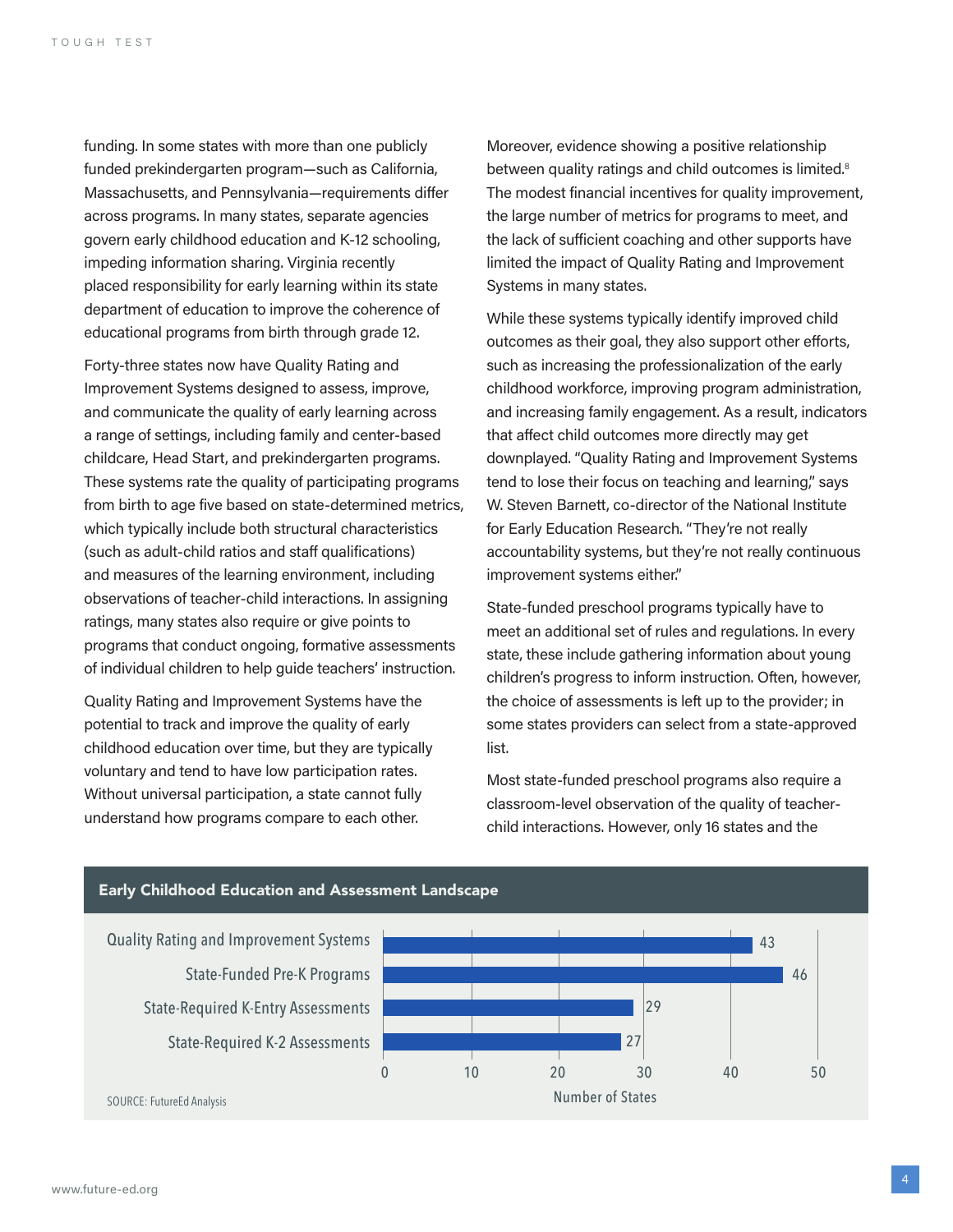District of Columbia require these observations to occur in every classroom at least annually by a trained and certified observer. As a result, many early childhood educators do not receive feedback frequently enough to make a difference in their teaching.

Federally funded Head Start programs have their own set of requirements. Head Start programs must provide a developmental screening of each child within 45 days of entering the program and use standardized and structured assessments to track progress and provide information to teachers to individualize instruction. However, since these measures are not required to be comparable across states, it is hard to have a comprehensive picture of local program effectiveness.

Head Start also measures the quality of teacher-child interactions using trained and certified observers to ensure reliability, but those onsite reviews are conducted on a multi-year cycle, which limits the use of the data to inform teaching. Federal rules that went into effect in October 2020 create new observation thresholds for program renewal. Scores below a "competitive" threshold will require a program to recompete for funding. Scores below a higher "quality" threshold will lead to support to encourage all programs to strive for a high-quality learning environment in every classroom.

#### **Problematic Teacher Observations**

The difficulties of assessing learning in young children, who cannot sit down independently to take paper-andpencil tests and whose development can't be captured only in reading and math scores, has led to a heavy reliance on teacher observations of what children know and can do. But variations in teacher scoring and concerns about teacher bias make these observations inappropriate for evaluating programs, though they can be useful for identifying broad early learning trends.

High-quality assessments of young children measure their growth in key areas of development that include language and literacy, cognition and general knowledge (including emerging math skills), physical well-being and motor development, social and emotional skills, and approaches to learning and executive functioning.

Some measures—such as the Peabody Picture Vocabulary Test, the Head-Toes-Knees-Shoulders Task of motor development and executive functioning, and the Woodcock-Johnson Tests of Cognitive Abilities directly assess what young children know and can do by having them complete tasks or select responses through one-on-one interactions with a trained assessor. Studies have found these measures to be reliable, valid, and predictive of later child outcomes. They've been used in widely cited research finding that high-quality preschool programs contribute to children's school readiness and later life outcomes.<sup>9</sup>

But such measures are difficult and expensive to use in the day-to-day operation of early education programs, particularly if programs want to combine multiple aspects of growth into a composite measure.

"You can, if you're really resourceful, cobble together a set of direct assessments [completed by students], but it doesn't come easily," says Christina J. Weiland, associate professor of education at the University of Michigan and principal investigator of a large-scale study of the long-term impacts of the Boston Public Schools prekindergarten program. Martha Zaslow, director of the office for policy and communications at the Society for Research in Child Development, predicts that new measures in specific developmental domains, such as executive functioning, will better predict child outcomes in the future. But, she cautions, those measures are going to overwhelm the system unless experts can combine them into composite measures that are easy for programs to administer. "We're not there yet," she says.

In their absence, most early learning programs try to capture children's progress during the regular course of the school day. Known as formative assessment, these measures rely heavily on teachers to observe young children's skills during regular classroom activities through videos, photos, samples of students' work, and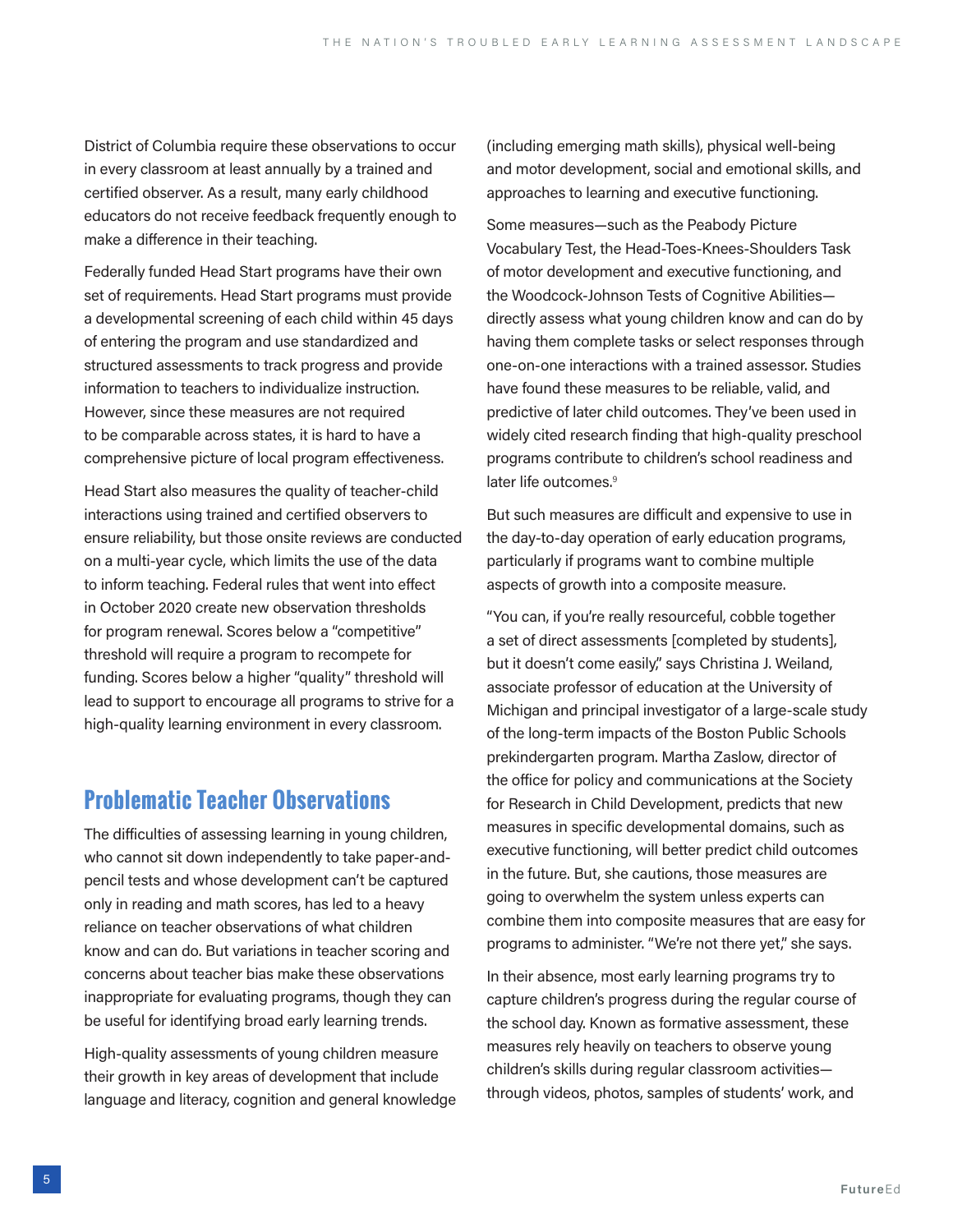

**Child-Level Assessments in State-Funded Prekindergarten** 

note taking—and to judge their progress against ageappropriate milestones. Though many commercially developed measures exist, by far the most commonly used formative assessment is Teaching Strategies GOLD, an observational assessment system that measures progress across 10 learning domains, including language, literacy, cognitive, physical, and social-emotional development.

Assessments embedded in classroom instruction such as T.S. GOLD are an important part of high-quality early learning programs, especially if accompanied by training that helps teachers use the results to improve their

lessons. Yet these observation-based measures are timeconsuming and difficult for teachers to administer and analyze, particularly in a field with high staff turnover and limited training. This results in weak implementation. "For teachers, the time-consuming nature of observational assessments, as well as the lack of professional development, is really a barrier and challenge," says Cathy Yun, a senior researcher at the Learning Policy Institute, a research center.

Michigan, for example, piloted the use of T.S. GOLD as a kindergarten readiness assessment from 2014-16 on a voluntary basis, only to abandon the effort. "It did not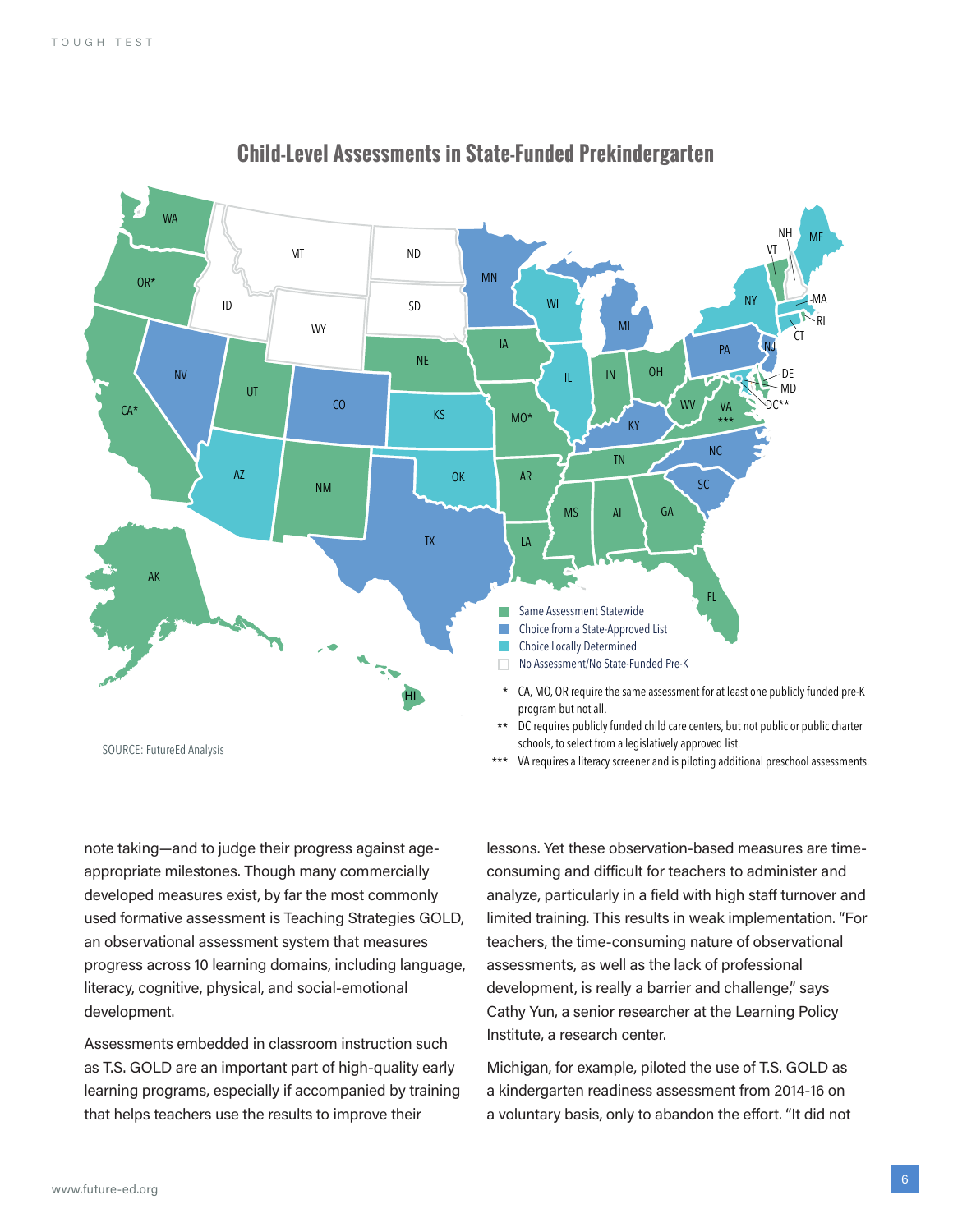## **A Comprehensive Readiness Model**

In December 2011, Maryland and Ohio won Race to the Top-Early Learning Challenge grants. The states partnered with WestEd and the Johns Hopkins University School of Education's Center for Technology in Education to develop a comprehensive assessment system that measures the skills of preschool and kindergarten children across multiple domains of development. Since then, the Ready for Kindergarten: Early Childhood Comprehensive Assessment System, or RforK, has expanded to Indiana, Michigan and South Carolina. New Jersey plans to introduce it next school year.

The RforK system has two components, the Early Learning Assessment (ELA) for preschoolers, and the Kindergarten Readiness Assessment (KRA) for kindergarteners.

The ELA covers seven domains: social foundations (social-emotional development and approaches to learning), math, science, social studies, language and literacy, physical well-being and motor development, and fine arts. The Kindergarten Readiness Assessment (KRA) covers four of those domains:

social foundations, language and literacy, math, and physical well-being and motor development.

Both components are designed to assess young children's development across early learning and kindergarten settings, although some states use only one. The assessments are designed for all students, including those with disabilities and English language learners. Indiana and Maryland, for example, use the ELA to meet federal reporting requirements for children receiving special education services in preschool and make it optional for other children.

The ELA is a child-observation tool that teachers use multiple times during the school year to help monitor growth from ages three to six. Teachers upload notes about a child's behaviors and interactions, as well as videos and images, on an app to track progress against research-based learning progressions. The KRA includes a mix of teacher observations and direct measures of student performance. These measures include response items that let young children point to a picture or drag and drop items on a tablet or computer, as well as tasks using manipulatives.

*(continued)*

go well," says Richard Lower, director of the state's office of preschool and out-of-school-time learning. "[Early learning educators] are not trained in observational, multi-dimensional assessment. The tool was long; there wasn't enough time to do the observations well." Michigan has since joined a consortium that developed a new assessment system for young children, the Ready for Kindergarten: Early Childhood Comprehensive Assessment System, that includes both direct and observational measures of young children's skills. (*See sidebar above*)

Some experts also say that teachers are less able to differentiate children's performance on specific readiness skills—such as emerging literacy versus cognitive reasoning—using observational measures compared to direct assessments of what young children know and can do.10 "What you get with these observational measures is a decent estimate of general school readiness," says Amanda P. Williford, an associate professor in the Curry School of Education who led development of a new kindergarten readiness measure in Virginia. "You don't get a lot of differentiation across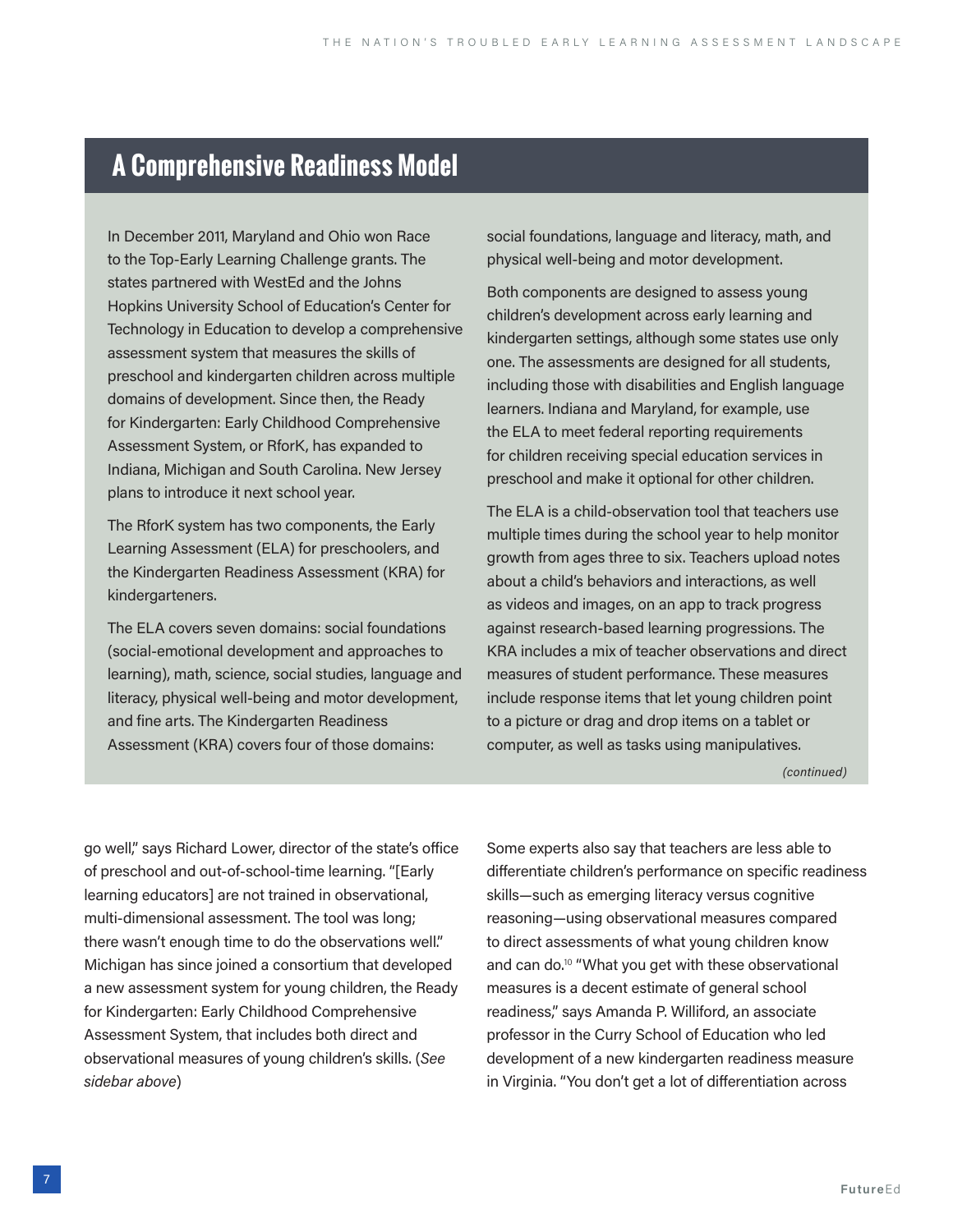#### A Comprehensive Readiness Model *(continued)*

Children can respond to 17 of 50 items on the KRA using a KRA app. Digital score sheets also let teachers bubble in scores as they're administering the assessment or scoring the observation components, take a picture of the score sheet, and upload it to a data platform, much like depositing a check. They can view and download results immediately.

"It's a big time-saving for teachers and it works on any device," says Linda Carling, senior associate director of the Center for Technology Education at Johns Hopkins University. Teachers are encouraged to use the performance tasks as part of a classroom activity that could be administered in small groups. Teachers administer the selected-response items one-on-one in short sessions, allowing teachers to work with individual students throughout the day.

A secure, web-based portal provides teachers with access to individual and classroom reports, as well as professional development and instructional resources. There's also an Individual Student Report for families and district and school reports for accessing KRA data. Teachers must be trained and certified for reliability to give the assessments.

States are using the data in various ways. In Michigan, the legislature has requested both a statewide report

of KRA data and a comparison of scores for children in state-funded preschool versus other entering kindergartners to help assess the impact of publicly funded programs.

In Ohio, the Department of Job and Family Services has used the KRA as an outcome measure to help validate its Quality Rating and Improvement System. The state also publishes KRA data annually by children's race, disability status, English learner status, and socio-economic status. "The KRA data has been used in the early childhood advocacy community to help argue for increased investments and grant money for early childhood programs," says Wendy Grove, director of the office of early learning and school readiness in the Ohio Department of Education.

However, concerns about the time burden led Ohio to develop a shortened version of the KRA, the KRA-R; Maryland gives districts the option of administering the assessment to every entering kindergartener or to a representative sample of students. "One of the things we face in Ohio, and I'm sure other places," says Grove, "is the desire to minimize the teacher burden for assessments while recognizing the value of assessments. We continually seek to provide tools that are efficient and meet multiple sets of needs."

skills, so it's not super helpful for a teacher—which defeats the purpose of administering the tests."

Teachers generally spend considerable time completing T.S. GOLD for each child in their classrooms, says Weiland of the University of Michigan, yet she says there is no rigorous evidence that the measure reliably captures children's gains or that it productively informs teacher practice. "The pace of expansion of both QRIS and formative assessment tools has outstripped research on whether they work and how to make them more effective," she argues.<sup>11</sup>

No less troubling, the measures are prone to teacher bias. "You often find there's more variability in kids' scores as a function of the teacher than of kids' attributes," says Pianta of the University of Virginia. While many states provide teachers with training to ensure greater consistency in scoring, the training isn't designed to generate the type of high inter-rater reliability among teachers needed to draw dependable system-level conclusions. Teacher observations, as currently performed, cannot reliably inform decisions around such issues as evaluating program impact.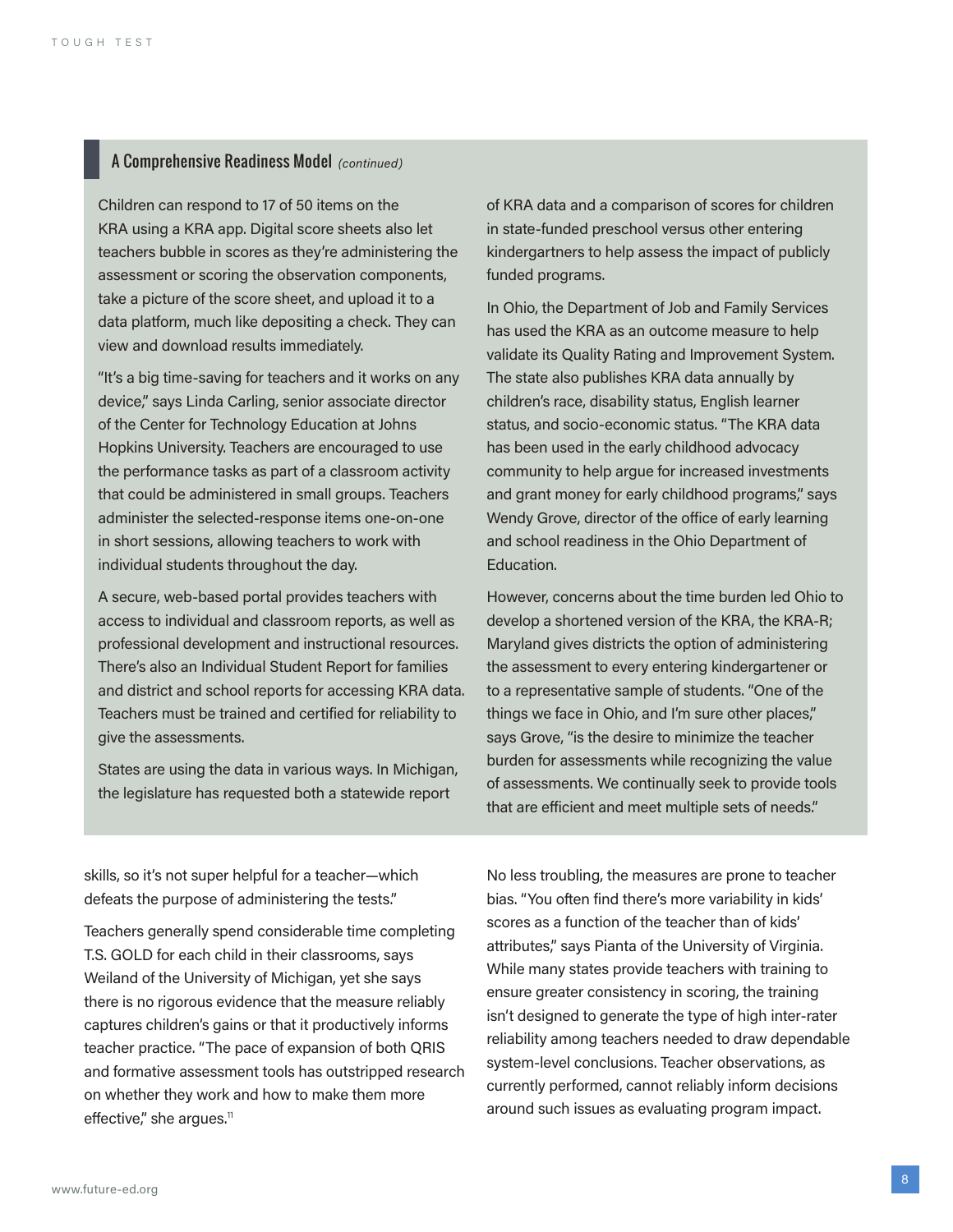#### **Misused Measures**

Despite these limitations, some states are aggregating results from T.S. GOLD or other observation-based child assessments to make system-level decisions, in part because more direct measures of young children's progress don't exist.

Colorado, for example, combines data from T.S. GOLD and High Scope's COR assessment to measure the effectiveness of state preschool programs. Washington State also reports kindergarten readiness rates based on a customized version of T.S. GOLD. Iowa reports to the state legislature the percentage of children at or above readiness benchmarks in various developmental domains, based on benchmarks developed by the Teaching Strategies research team. North Carolina includes a readiness indicator on school report cards for elementary schools.

Florida requires publicly funded Voluntary Prekindergarten (VPK) programs to administer assessments at the beginning and end of the prekindergarten year as part of its accountability system. The state calculates a Kindergarten Readiness Rate for each provider based on the percentage of children showing gains on the assessments and children's scores on a Florida Kindergarten Readiness Screener, administered during the first 30 days of the school year.

Programs that fail to meet a minimum threshold are placed on probation and risk losing public funding. But implementation of the VPK assessment varies across the state, making program-to-program comparisons dubious. "We have 8,000 providers, from one-room schoolhouses to regional providers," says Vince Verges, assistant deputy commissioner in the Division of Accountability, Research, and Measurement in the Florida Department of Education. "So, the assessment results can be questionable." Florida plans to use some of its federal COVID relief to pilot a single, statewide pre-K student assessment that would better align with the one used for kindergarten entry, which focuses on early literacy and math skills.

Barnett of the National Institute for Early Education Research says aggregated data from formative assessments should be used with a "light touch" to inform teaching and learning and look at broad trends such as whether a state needs to invest more in training prekindergarten teachers on early math curricula. "If you want to evaluate programs on their quality, you can do that directly, by assessing and observing the quality of what they do, not students' test scores," he argues.

#### **An Underused Tool**

Program assessments that measure the quality of teacher-child interactions and provide teachers with ongoing coaching and feedback are another important element of high-quality early learning programs. Recent research indicates that evidencebased curricula combined with teacher mentoring that involves observation and feedback significantly improves children's readiness for school.<sup>12</sup> But reliable classroom observations are costly and time-consuming, and therefore used too infrequently to strengthen teachers' skills.

One of the most widely used measures in Head Start and prekindergarten programs—the Classroom Assessment Scoring System (CLASS)—has a small but reliable association with children's academic gains in preschool and the early grades.<sup>13</sup> CLASS requires a significant investment to scale, however, largely because externally trained, certified observers typically conduct the teacher observations.

In general, because it is expensive to deploy and train observers to a minimum standard of reliability, many Quality Rating and Improvement Systems and statefunded preschool programs only require that classrooms be observed on a multi-year basis. And while the majority of states report taking steps to ensure the fidelity of classroom observations, experts worry those steps don't go far enough.<sup>14</sup>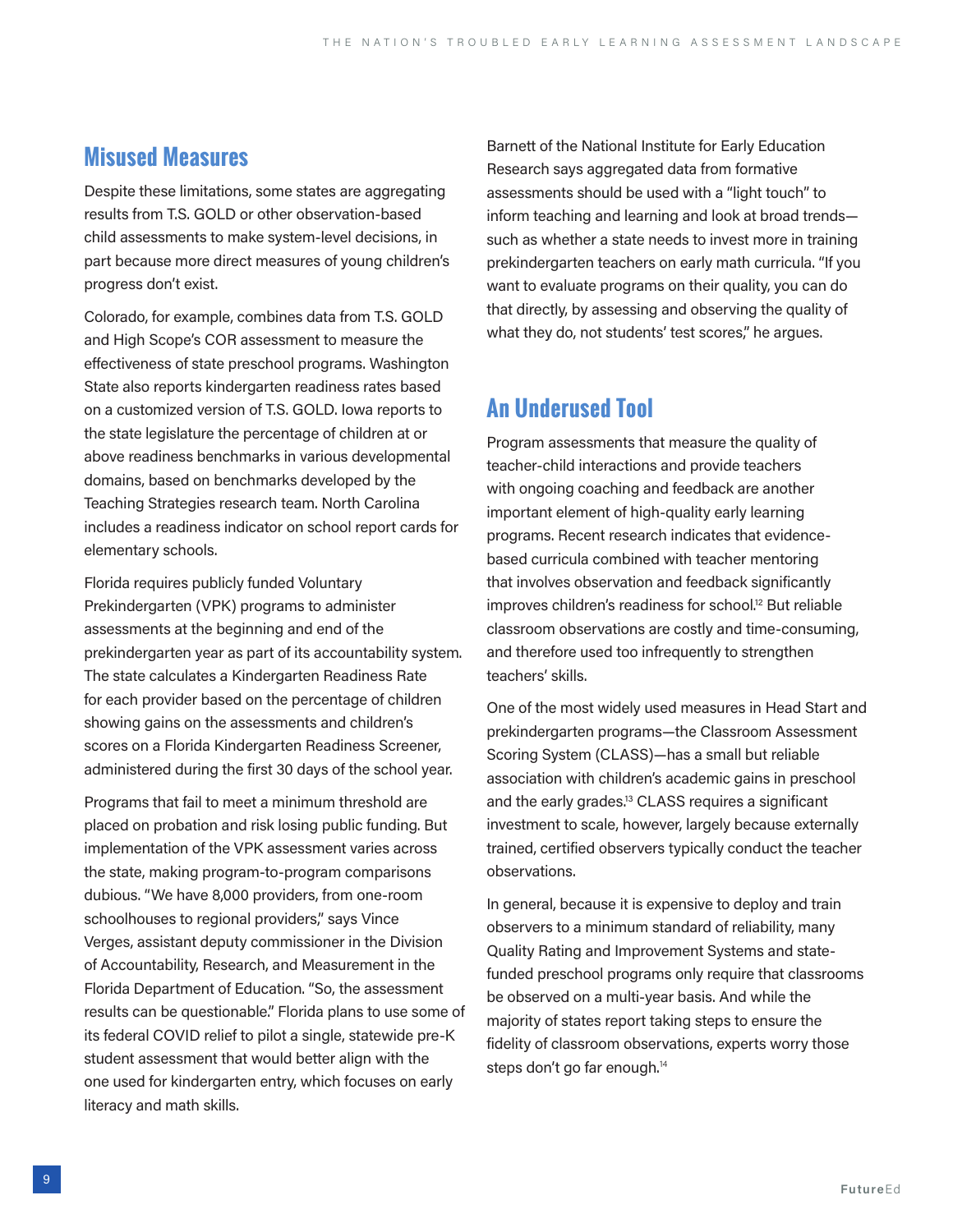

#### **Classroom Observations in State-Funded Pre-K Classroom Observations in State-Funded Pre-K**

In contrast, Head Start trains and certifies CLASS observers through Teachstone, the tool's vendor, and the University of Virginia's Center for the Advanced Study of Teaching and Learning. Site reviewers are recertified on an annual basis. A quality assurance process also includes periodic checks of reliability, where reviewers assess the same video to ensure that observers are rating similarly.

But Head Start, like many Quality Rating and Improvement Systems, only requires classrooms to be observed every few years, not enough to make a significant impact on teacher quality. "They're too \*\* Required by one state-funded pre-K program but not all: IA, MA, MO.

expensive to use [as frequently as we would like]," says Barnett of the National Institute for Early Education Research. "At most we do one observation a year."

"Getting bodies into classrooms [for observation] is an expensive venture," acknowledges Bridget Hamre, chief executive officer of Teachstone. Company officials have encouraged states and Head Start programs to use videos of classroom practice to lower the costs of in-person observations. But so far, she says, "that hasn't gotten a ton of traction, even though we have a lot of data to show we can score reliably using video."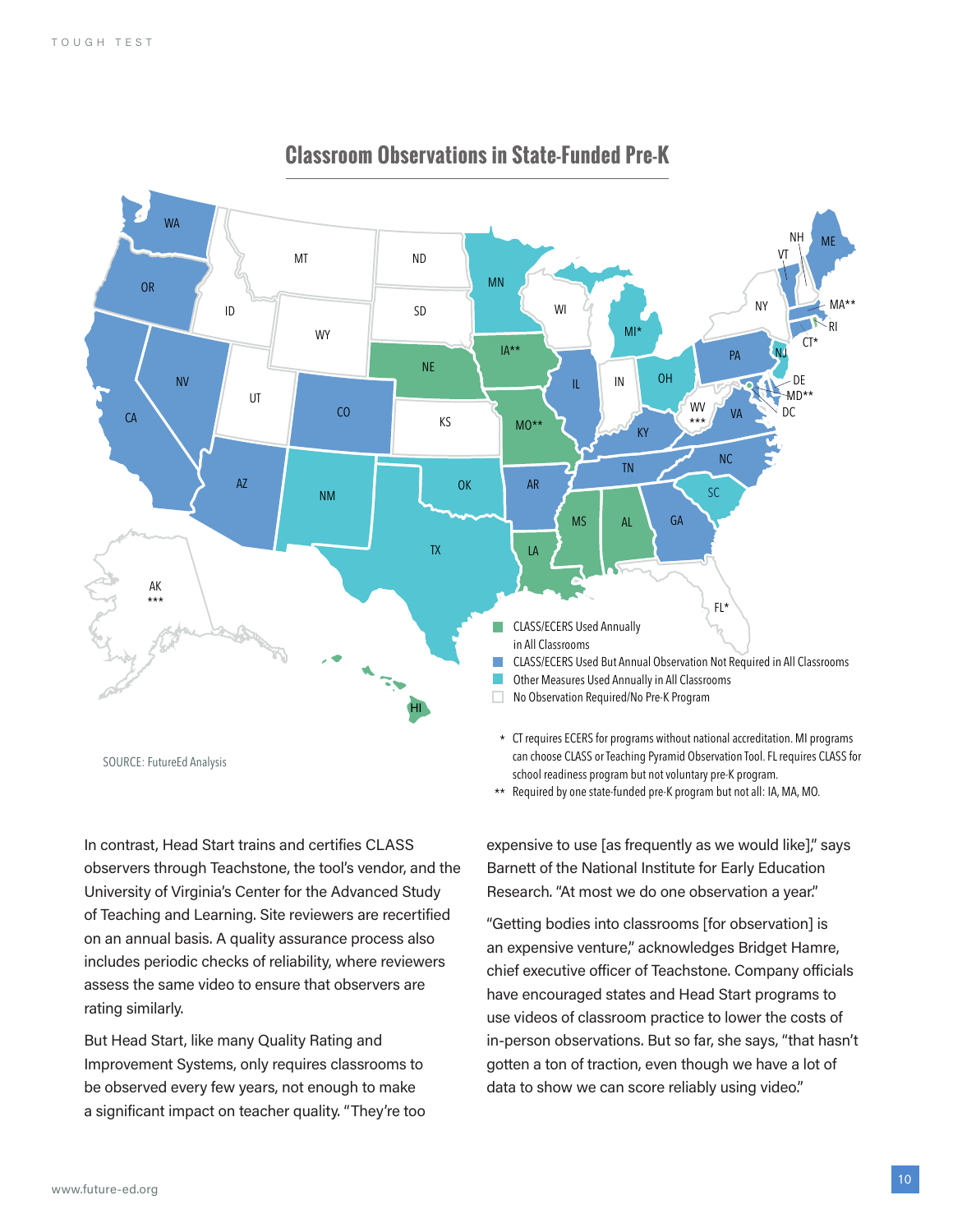### **CLASS: A Strong Commitment to Teacher-Child Interactions**

Louisiana has made the Classroom Assessment Scoring System, or CLASS, its "North Star" for improving the quality of all publicly funded classrooms serving toddlers and pre-kindergartners.

A widely used observational tool of teacher-child interactions, CLASS was developed by Robert Pianta and his colleagues at the University of Virginia to assess the quality of teacher-child interactions in order to improve classroom practice. Since 2015-16, the Louisiana Department of Education has required at least two CLASS observations per year in every publicly funded toddler and preschool classroom, including childcare, Head Start, and school-based settings.

Louisiana has used a train-the-trainer model to produce some 1,200 classroom observers statewide, all of whom must pass a reliability test. To further strengthen the quality of the evaluations and ensure their consistency from site to site, the state conducts additional "third party" observations in 50 percent of all classrooms annually, under contract with the University of Louisiana.

Louisiana's use of a single measure of quality has provided a clear signal to teachers and providers about the importance of teacher-child interactions. To reinforce that perspective, every lead teacher in childcare centers must attain a credential focused on improving teacher-child interactions; every coach in the state's childcare resource and referral system is expected to be trained on CLASS. Louisiana identifies programs with low average CLASS scores as needing Early Childhood Site Improvement Planning and offers curriculum assistance and mental-health consultations for teachers. The state also provides tax credits and bonus payments to programs with higher quality ratings.

"CLASS is our North Star for improvement," says Nasha Patel, the former deputy assistant superintendent of early childhood strategy with the Louisiana Department of Education. "We're not saying there are 10 different ways for you to improve. We're putting a path in front of folks. And because that path is so clear, through the CLASS tool, we've been able to see movement."

A study by Daphna Bassok and Anna Markowitz of the Brookings Institution found a significant rise in CLASS average scale scores across the state; based on data from 2015-16 through 2018-19, the percent of programs meeting the "proficient" threshold rose from 62 to 85. Quality improved across all sectors—childcare, Head Start, and school-based settings—though gaps in quality between sectors remained.<sup>1</sup>

"Our analyses suggest that the quality of teacher-child interactions in Louisiana has increased steadily during this period," the authors concluded. "The availability of data on all publicly funded programs in the state provides an opportunity—the first we have seen—to disaggregate consistent, statewide quality information by sector and age of children served." A survey of all early educators working in publicly funded programs in two large Louisiana communities found strong support for CLASS.2

<sup>2</sup> Ibid.

<sup>1</sup> Daphna Bassok and Anna Markowitz, "The Value of Systemwide, High-Quality Data in Early Childhood Education," Brown Center Chalkboard, Washington D.C.: The Brookings Institution, Feb. 20, 2020.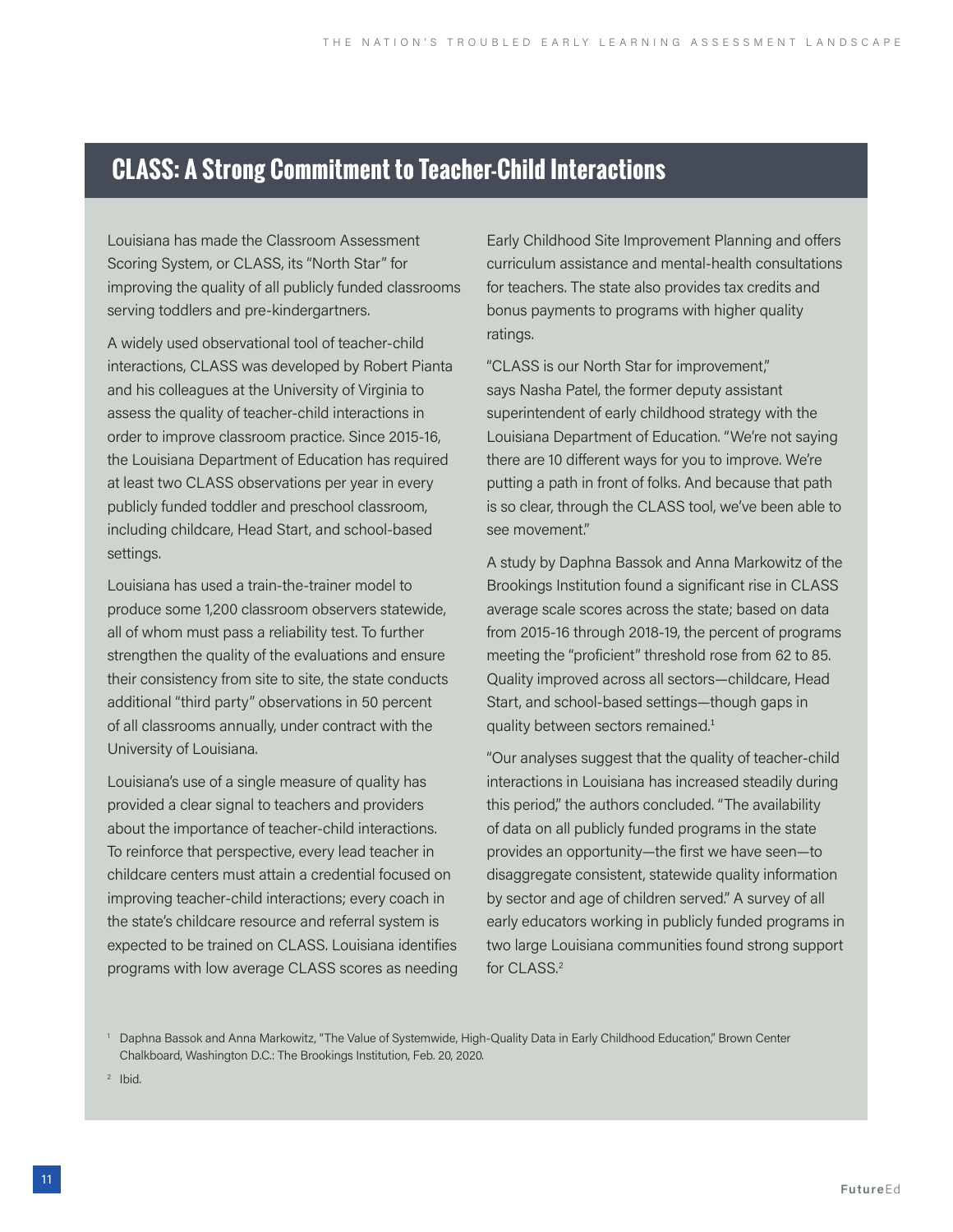Louisiana is one state that has taken classroom observations seriously, investing the resources to have all publicly funded early childhood programs observed at least twice a year on CLASS by trained local observers. The observers' scores are then verified through a thirdparty audit. This commitment has led to significant increases in the quality of classroom practice over time. *(See sidebar on page 11*)

#### **The Uses and Misuses of Kindergarten Entry Assessments**

The lack of comparable data on the performance of early childhood education programs means that, in many states, the first indication of children's school readiness statewide comes at kindergarten entry.

Unfortunately, kindergarten entry assessments vary widely in quality, from commercially available measures to state-developed instruments, to promising new tools developed by consortia of states and researchers, including RforK. Because some of these tools are relatively new, studies of their validity, reliability, and ability to predict later school outcomes are limited.<sup>15</sup> Some states do not have a universal kindergarten entry assessment but, instead, provide a list of approved or recommended assessments for districts.

The Race to the Top-Early Learning Challenge specified that results from such assessments be used to help close school readiness gaps and guide instruction in the early grades. In practice, states use these measures for a host of reasons, from guiding teaching practice, to informing families of their children's progress, to publicly reporting school readiness rates, to predicting third-grade reading outcomes. A recent study by the National Institute for Early Education Research found that in many states, the primary purpose of kindergarten entry assessments is not clear.<sup>16</sup>

At least six states use data from kindergarten entry assessments as an indicator of the impact of state preschool programs. Yet this practice could

underestimate the effectiveness of preschool, even if the programs are doing a great job of catching children up; publicly funded preschool programs often serve children from impoverished families or those with high needs, who are likely to score lower on kindergarten entry assessments than their more affluent peers, particularly if the latter attended privately funded preschool elsewhere. And the measures don't capture students' growth in preschools, only their status at the end of preschool.

"You're basically holding preschools responsible for the challenges they have taken on [in serving disadvantaged students]," says Zaslow at the Society for Research in Child Development. Using kindergarten entry assessments to evaluate state-funded preschools also may not account for learning loss in the summer prior to kindergarten, after children have already left preschool. Yet using the same test for multiple purposes is attractive to legislators as a cost-saving measure.

Many states and school districts underinvest in the supports and professional development teachers need to use kindergarten entry assessments effectively. This starts with helping teachers understand how to collect and enter student results online, as well as how to use the data to improve their teaching. Lack of state support for administration and training at the district level "probably doomed some of the momentum that we had with Race to the Top on kindergarten assessments," says Rolf Grafwallner, program director for early learning at the Council of Chief State School Officers. "States clearly need to do more than just provide a few online modules on how to use a kindergarten entry assessment," adds Hannah Melnick, a senior policy adviser at the Learning Policy Institute.

#### **Misaligned Preschool and Kindergarten Assessments**

Ideally, state standards and assessments for learning in prekindergarten and kindergarten are aligned so that children do not repeat the same material and teachers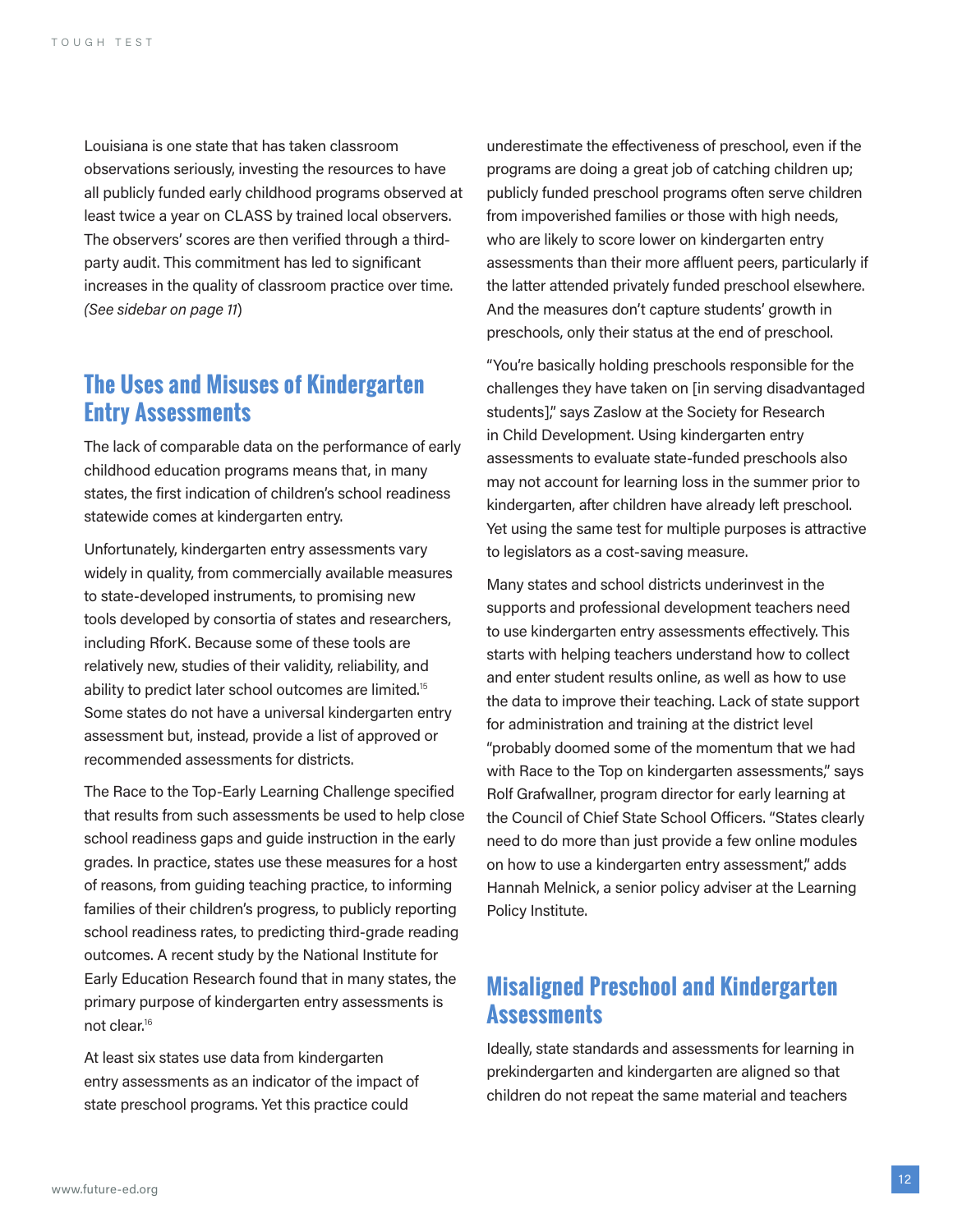

#### **Kindergarten Entry Assessments**

SOURCE: FutureEd Analysis

can share information about children's individual growth across sectors. But a study by the National Institute for Early Education Research found that assessment information is rarely used this way. Of the 20 states that require all prekindergarten programs to use the same assessment tool, only four—Delaware, Mississippi, Vermont, and Washington—used that tool or an enhanced version of it in kindergarten during the 2018- 19 school year.17 Virginia is piloting a prekindergarten version of its highly regarded kindergarten entry assessment. (*See sidebar on page 14*)

"There is still a pretty solid divide between early childhood [birth to five programs] and kindergarten and above," one state early learning official noted. "Our current assessment is vastly different than kindergarten teachers' assessments and there is little effort to get kindergarten teachers to understand the pre-K data."

This may help explain why many longitudinal preschool evaluations find that the academic gains of preschool participation fade out in subsequent years or converge with those of nonprogram students.<sup>18</sup>

One national study of kindergarten instruction found that many kindergarten teachers provide relatively uniform instruction on basic skills, even when alumni of a preschool program have likely already mastered these skills. It also found that too much time spent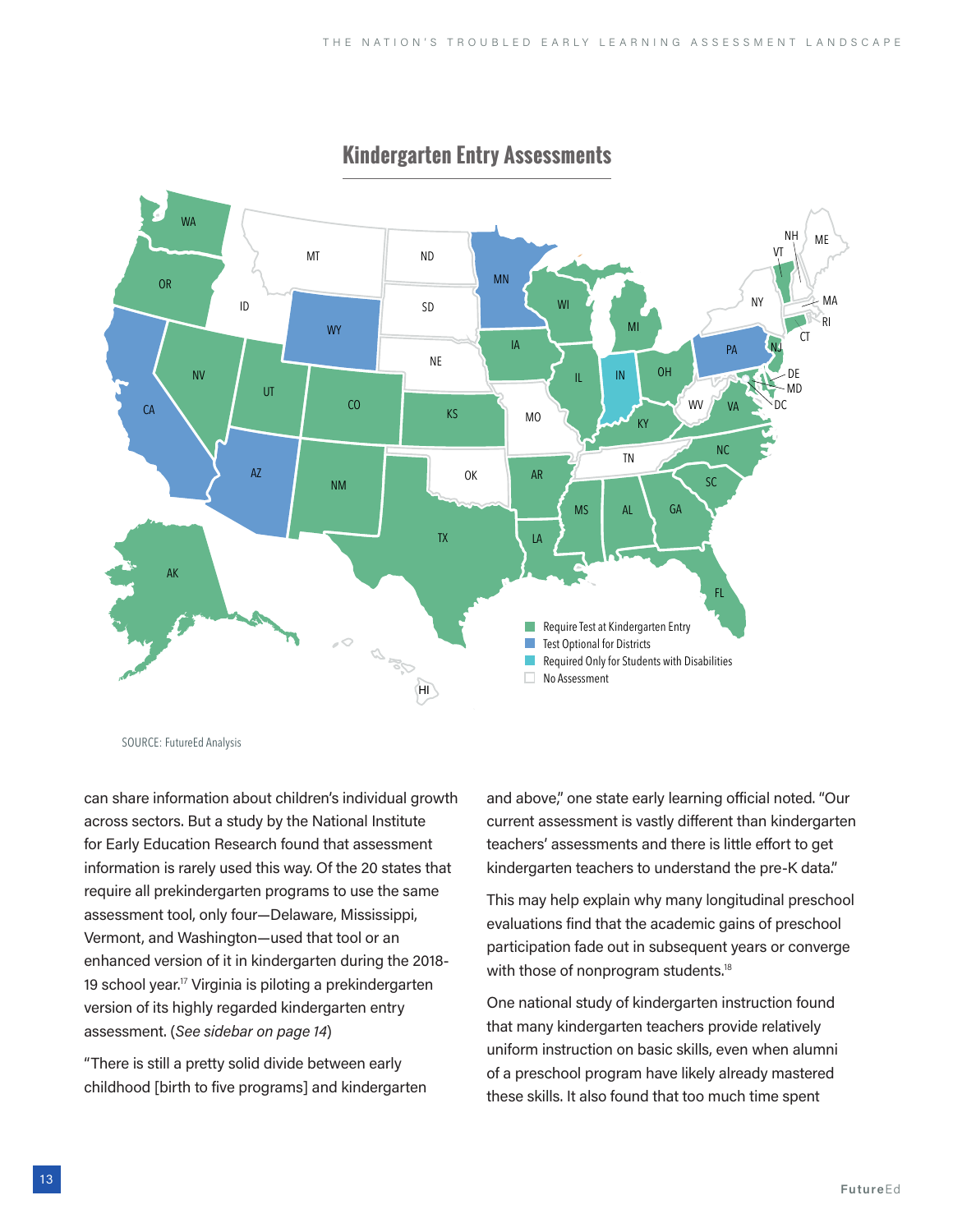on such basic content suppresses learning gains.<sup>19</sup> "If kindergarten does not build on what children have learned in preschool and allow them to explore new ideas, preschool attendees may become disengaged and gradually lose ground relative to their peers," a recent study by the Learning Policy Institute cautioned.<sup>20</sup>

Even in states that use the same measures across preschool and kindergarten programs, getting teachers to actually communicate can be difficult. "It's challenging to find an assessment that everybody has confidence in and that feels valid to everybody," says Jocelyn Brown, who leads research and innovation in the Massachusetts Department of Early Care and Education. "We used T.S. GOLD with the idea that [preschool] information would be shared with the kindergarten teachers. In most cases, it never really was." The problem stemmed in part from the challenge of sharing information between

many prekindergarten and kindergarten classrooms, particularly in large districts. But many districts also gave their own kindergarten assessments, she says, so they didn't see the need for T.S. GOLD.

#### **The Rise of K-2 Screeners**

Concerns about learning loss among young children because of COVID-related school closures also has led to an increased interest in kindergarten-readiness screening assessments, especially because such assessments could help identify children with early learning or developmental difficulties and provide supports and intervention for those who need them.

Today, 27 states require assessments in grades K-2. Laws requiring screening for dyslexia in 27 states and early

#### **Virginia's Model Kindergarten Readiness Assessment**

In 2014, Amanda Williford and a team of researchers at the University of Virginia examined a representative sample of the state's entering kindergartners in four critical learning domains: literacy, math, self-regulation, and social skills. Their findings—that 34 percent arrived unprepared in one or more domains—led to the recognition that policymakers, administrators, and teachers needed a reliable statewide estimate of kindergartners' readiness in order to inform state investments, guide support for early childhood systems, and meet the instructional needs of incoming students.

The Virginia Department of Education collaborated with researchers at the Center for Advanced Study of Teaching and Learning at the University of Virginia (CASTL) to develop the Virginia Kindergarten Readiness Program (VKRP). In 2018, the Virginia General Assembly mandated that all kindergarten

students be assessed using the VKRP in the fall and spring, beginning in the 2019-20 school year. Fall and spring preschool assessments are being piloted in 35 school systems in the state.

VKRP places an equal emphasis on children's academic and social-emotional skills by using three measures: The Phonological Awareness Literacy Screening (PALS), Virginia's longstanding literacy assessment; the Early Mathematics Assessment System; and the Child Behavior Rating Scale. The latter is a short (1 to 3 minutes per child) rating scale that teachers complete of every student's social and selfregulation skills. Both PALS and EMAS are teacheradministered direct assessments of young children's knowledge and skills.

Teachers administer the early math assessment to students individually using a flip book and

*(continued)*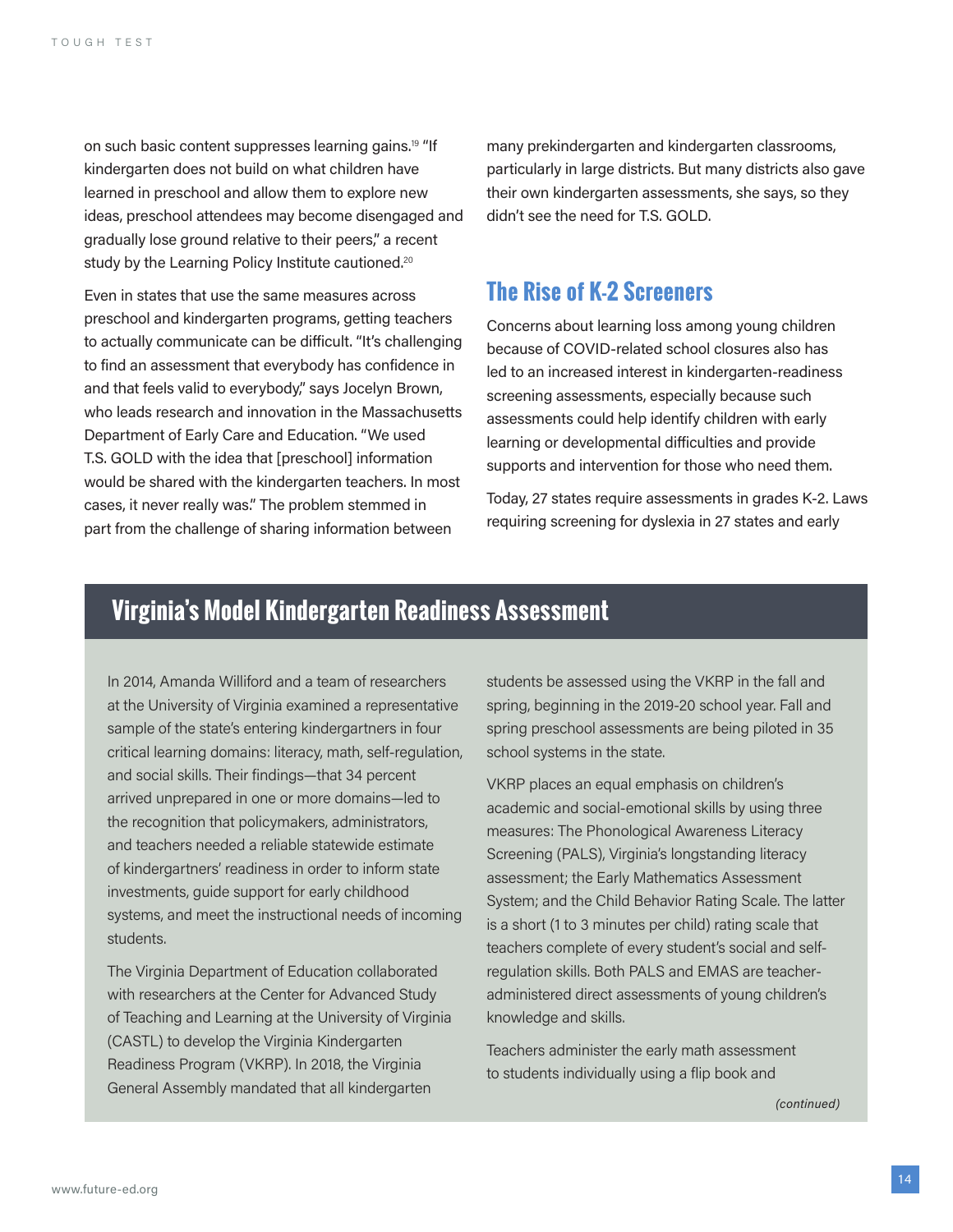literacy screening in 23 states have driven the prevalence of such assessments.<sup>21</sup> In addition, 38 states have passed laws related to third grade reading proficiency, with 23 states requiring students to read proficiently by grade 3 or be retained.

Many of these laws require frequent monitoring of children so that educators can intervene early when students have reading difficulties.<sup>22</sup> A small number of states require or make available interim, benchmark, or formative assessments for schools to administer multiple times per year in grades K-2.

The use of such screening and benchmark assessments may well increase in the coming years, as systems grapple with how to remedy pandemic-induced learning gaps. Michigan legislators, for example, passed a law in 2020 requiring students in grades K-8 to take

a benchmark assessment in reading and math at the beginning of the year to see if students have lost learning; previously, the tests were only required in grades K-2.

Screening instruments can provide valuable information to teachers to guide instruction and to signal which students may need more in-depth diagnostics to address learning or developmental needs.

But the over-identification of students of color for special education services suggests these tools should be used cautiously and by those with appropriate training. Too often, teachers lack training in how to use and interpret these measures. "Teachers and administrators need to understand what those assessments are saying, how they relate precisely to instruction," says David D. Paige, the director of the Jerry L. Johns Literacy Clinic

#### Virginia's Model Kindergarten Readiness Assessment *(continued)*

manipulatives. The assessment's game-like tasks help teachers observe students' thinking. Teachers enter children's responses into an online system, with results available immediately. The assessment takes about 20 to 25 minutes per student to administer.

Using online and in-person training, UVA researchers train teachers and other personnel to reliably administer the measures. An online platform provides detailed reports of students' skills at the student, classroom, school, and district levels, as well as instructional resources for teachers based on children's performance.

"What we find is that teachers tend to underestimate what children know and are able to do when it comes to early math," says Jessica Whittaker, a researcher at CASTL. "In fact, young children engage in surprisingly complex mathematical thinking, starting at an early age. As we started piloting the direct assessment measure,

some teachers were quite surprised at the knowledge and skills their students exhibited when they sat down with them one-on-one."

Tamilah Richardson, associate director of early childhood learning in the Virginia Department of Education, says, "The major impetuses for VKRP was to garner a more comprehensive statewide assessment of kindergarten readiness, and in turn to learn how best to allocate resources, how investments are working, and to have benchmark data to monitor progress and help guide decisions on training and support for improving instruction and interactions—ultimately increasing learning and development outcomes for all students."

The team at the University of Virginia is working to vertically scale the assessments so they can be used to track children's development from pre-K through grade 2.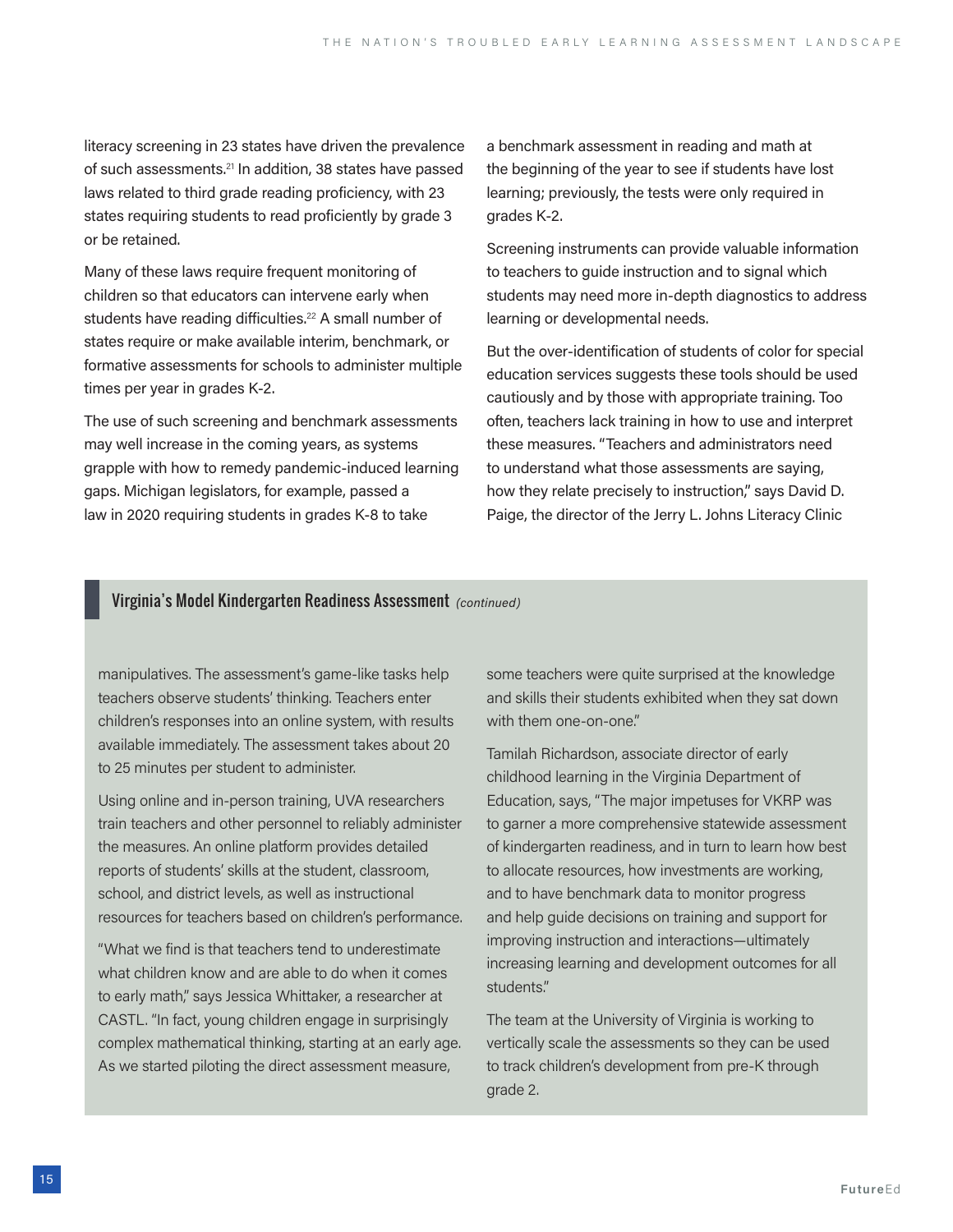

#### **State Assessments in Grades K-2 State Assessments in Grades K-2**

SOURCE: FutureEd Analysis

at Northern Illinois University. "That is missing in most schools."

And as with preschool assessments, K-2 screens risk being misused. Vendors are marketing computer-based literacy screeners, which can help flag students for reading difficulties, as diagnostic assessments. But the latter require measuring a much wider variety of reading skills and processes to develop detailed intervention plans, cautions Angela Rutherford, director of the center for excellence in literacy instruction at the University of Mississippi. ANet, a nonprofit that helps districts make better use of data for school improvement, urges the use of curriculum-aligned assessments that could provide

teachers with more granular and targeted data to inform literacy instruction.<sup>23</sup>

#### **Recommendations**

To ensure the nation's investments in early learning are paying off, states and the federal government need to make related investments in measuring quality. Important steps include:

**Curriculum alignment:** In many states, state-adopted curriculum lists for early education programs drive which assessments are used. Research has found that curricula with a specified scope and sequence,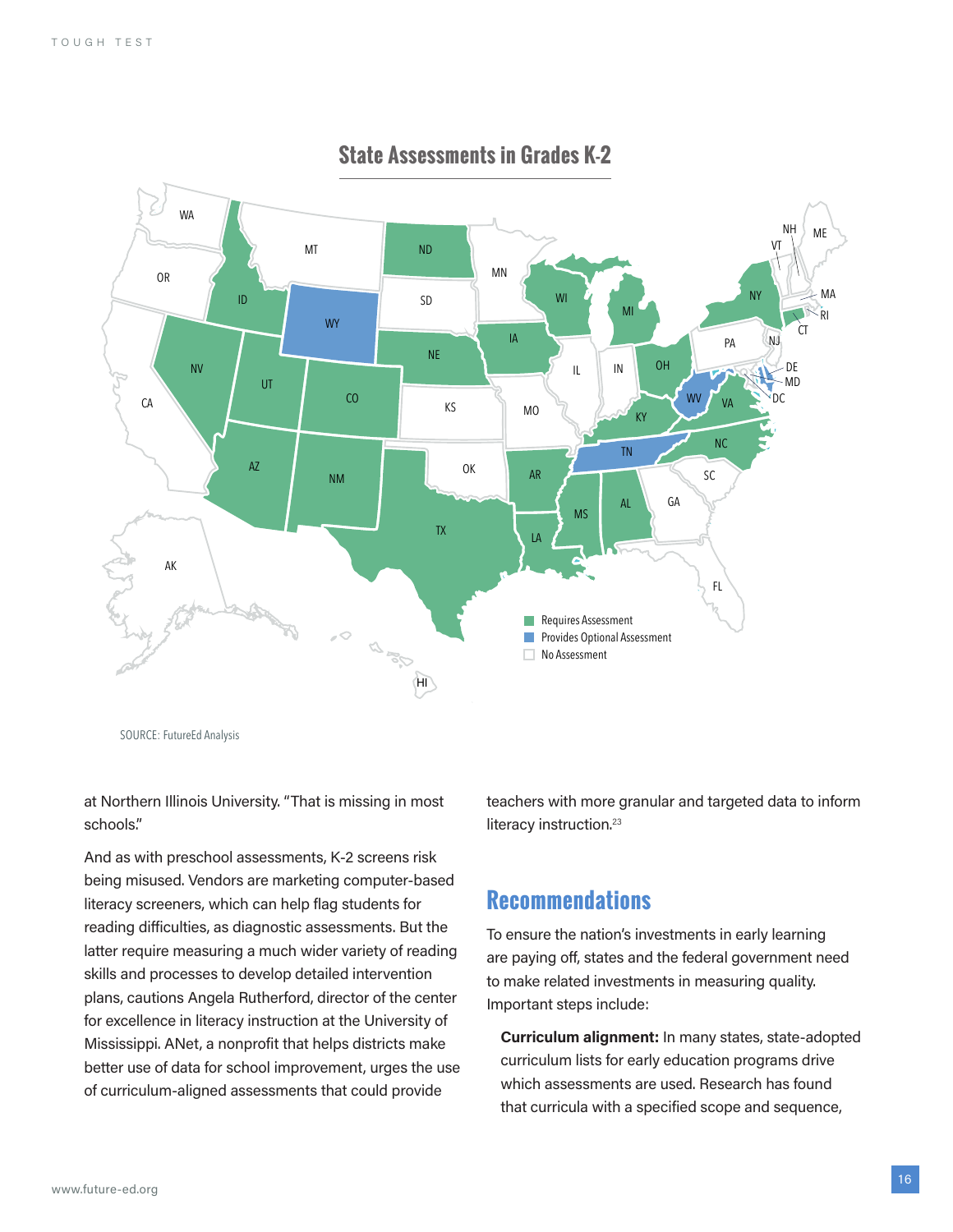developed by experts in a given subject, appear to be a promising route to improving program quality when combined with regular in-classroom coaching. Encouraging states to approve a smaller number of evidence-based curricular options aligned to their standards, as some states are now doing in grades K-12, could help incentivize a shift to better assessments. In some cases, however, those lists are approved via legislation, which makes them more difficult to change.

**Clearly articulated uses:** Given the burden involved in measuring early learning, states should be clear about how early learning assessments are to be used, including how the measures are used to support teaching. This could help counter early childhood educators' skepticism about assessments and their concerns about inappropriately pushing standardized testing down into earlier age groups. "If you can convince the teachers that these measures can and will be used for diagnostic purposes, then you have a much better chance of getting them on board," says William Gormley, a professor of government and public policy at Georgetown University who led pioneering evaluations of the Tulsa preschool program. "If it's just something evaluators or administrators are using, then they're going to be skeptical."

 "There would be an appetite from practitioners and early childhood programs if [measures] were more practical, cheaper, and easier to implement," agrees Jennifer Brooks, who oversaw Head Start research and evaluation for the Administration of Children, Youth, and Families from 2010 to 2014.

**Sampling:** While teachers might need to assess every child regularly to track progress and inform instruction, the same effort is not required at the system level. Tracking a representative sample of children at the state or district level achieves better measures at less cost. "You don't have to assess all kids. That's a huge waste of money," says Barnett of the National Institute for Early Education Research. Sampling "is way more doable. Then the assessments for all the

kids can be formative. And if you wanted to aggregate the formative data, you could use the sample data to validate your more widespread assessment."

**Teacher training:** Measures designed to inform instruction are only useful if early childhood educators have adequate training to use the information effectively. The Texas Education Agency, for example, has provided side-by-side comparisons of the strengths and weaknesses of 14 approved early learning assessments. It is developing a series of eight videos on how teachers can use the data for ongoing improvement, from how to analyze and interpret results to how to communicate with families. Even more valuable is regular teacher coaching. In Michigan, for example, all state-funded preschool programs work with an early childhood specialist, who leads teaching teams in analyzing student-performance data and supports improvement efforts in classrooms.

**Providing federal funding for quality, not just** 

**access:** The Biden administration's commitment to universal preschool and to closing educational opportunity gaps may offer a chance to strengthen the use of early learning measures. The Obama administration provided money to validate new Quality Rating and Improvement Systems so that they could be strengthened, and it funded consortia of states and researchers to develop new kindergarten entry assessments.

The Biden administration could support additional, competitive grant opportunities that bring together researchers and practitioners to determine which early learning skills best predict school success; develop more domain-specific measures of those skills; and figure out how to combine those measures into comprehensive and actionable tools for the field. Technology-based solutions, such as apps, videotaped observations, online reporting platforms, and visualization dashboards, could make measures of early learning both easier and less expensive to administer and act on. There's also a need to develop better measures of executive functioning and social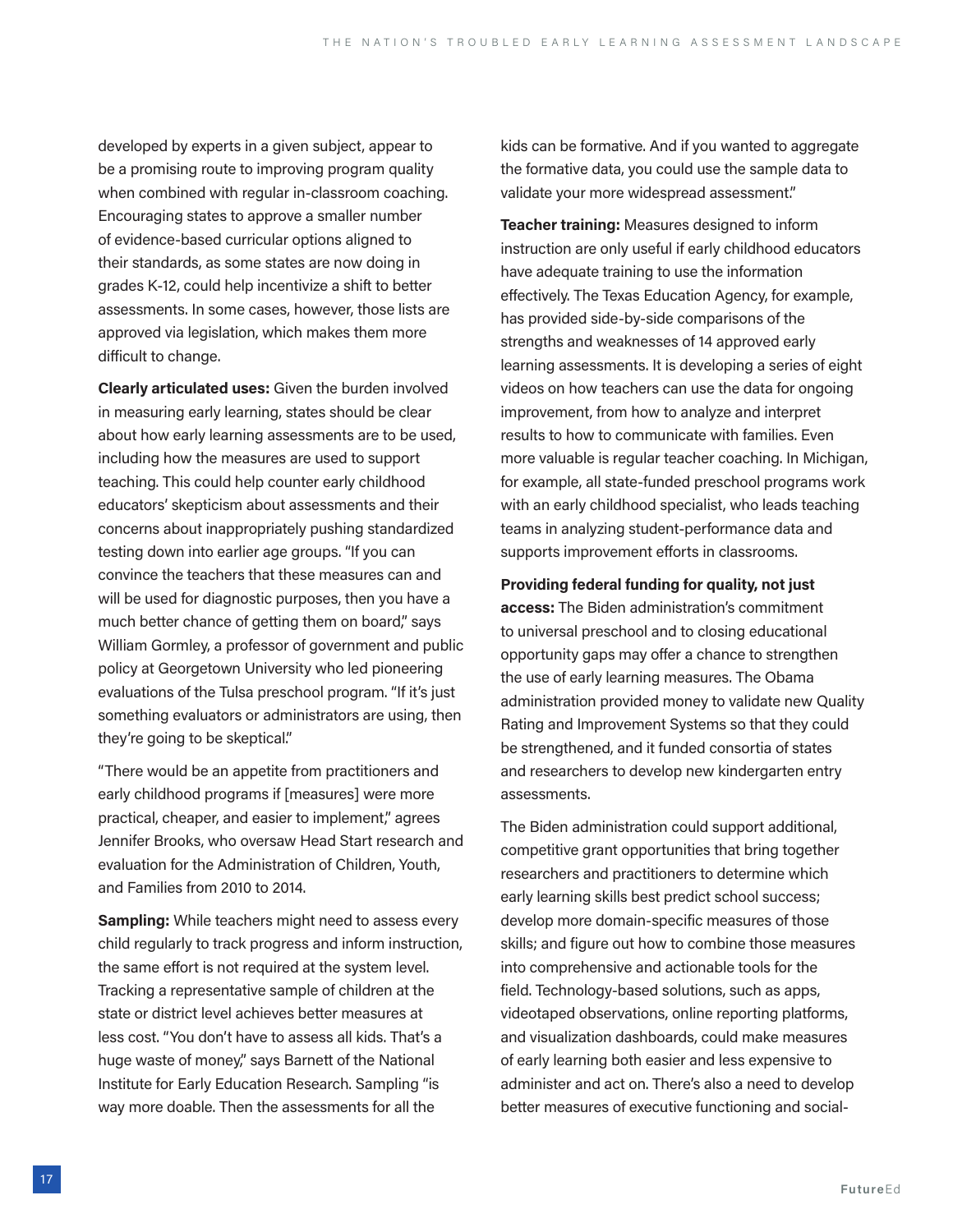emotional learning, culturally sensitive measures, and assessments for young children from families whose primary language is not English.

**Philanthropic support:** Philanthropists could incentivize vendors—such as Teaching Strategies and Teachstone—to work with the research community to fine-tune their measures to better predict child outcomes in specific domains and to leverage technology to enable the use of high-quality tools at scale.

We know more than ever about the science of how young children learn and the conditions that support their development. Better measures of students' early learning are essential to help educators catch up with the expanding early learning knowledge base; to help ensure a strong return on the nation's investments in early learning; and, ultimately, to help the nation's students get the bright start to their school careers they deserve, at a moment when they need that help more than ever.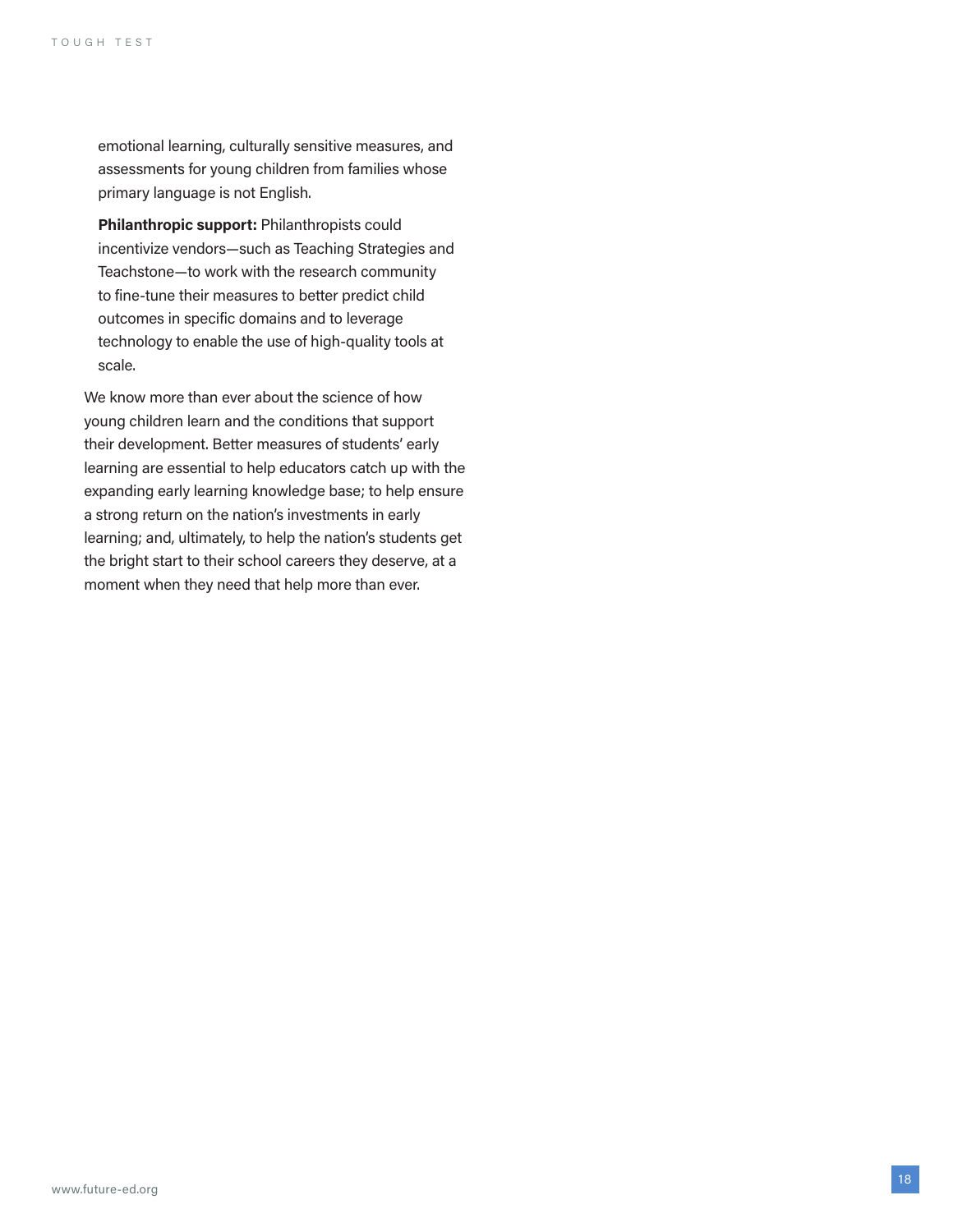### **ENDNOTES**

- <sup>1</sup> Because many states suspended or significantly modified their requirements for collecting early learning data during the pandemic, the report focuses on requirements in a more typical calendar year.
- <sup>2</sup> [Archived: GOALS 2000: Educate America Act](https://www2.ed.gov/legislation/GOALS2000/TheAct/index.html)
- <sup>3</sup> The Elementary and Secondary Education Act (The No Child Left) [Behind Act of 2001\)](https://www2.ed.gov/policy/elsec/leg/esea02/index.html)
- <sup>4</sup> [Good Start, Grow Smart: The Bush Administration's Early Childhood](https://georgewbush-whitehouse.archives.gov/infocus/earlychildhood/earlychildhood.html#:~:text=The%20Bush%20Administration%20has%20proposed%20a%20new%20early,will%20need%20to%20start%20school%20ready%20to%20learn.)  [Initiative \(archives.gov\)](https://georgewbush-whitehouse.archives.gov/infocus/earlychildhood/earlychildhood.html#:~:text=The%20Bush%20Administration%20has%20proposed%20a%20new%20early,will%20need%20to%20start%20school%20ready%20to%20learn.)
- <sup>5</sup> [Early Learning and Development Guidelines \(hhs.gov\)](https://childcareta.acf.hhs.gov/sites/default/files/public/075_1907_state_eldgs_web_final508.pdf); Georgenne G. Weisenfeld, Karin Garver, and Katherine Hodges, 2020, "Federal and State Efforts in the Implementation of Kindergarten Entry Assessments (2011-2018)," *Early Education and Development, 31:5*, 632-652.
- <sup>6</sup> [Early Learning and Development Guidelines \(hhs.gov\)](https://childcareta.acf.hhs.gov/sites/default/files/public/075_1907_state_eldgs_web_final508.pdf)
- <sup>7</sup> [U.S. Department of Education Awards More Than \\$15.1 Million in](https://www.ed.gov/news/press-releases/us-department-education-awards-more-151-million-enhanced-assessment-grants-develop-or-improve-kindergarten-entry-assessments)  [Enhanced Assessment Grants to Develop or Improve Kindergarten](https://www.ed.gov/news/press-releases/us-department-education-awards-more-151-million-enhanced-assessment-grants-develop-or-improve-kindergarten-entry-assessments)  [Entry Assessments | U.S. Department of Education](https://www.ed.gov/news/press-releases/us-department-education-awards-more-151-million-enhanced-assessment-grants-develop-or-improve-kindergarten-entry-assessments)
- <sup>8</sup> Terri J. Sabol, Sandra Soliday-Hong, Robert C. Pianta, and Margaret R. Burchinal,2013, "Can Rating Pre-K Programs Predict Children's Learning?" *Science 341(6,148)*: 845-46.
- <sup>9</sup> Julia B. Isaacs, 2008, *Impacts of Early Childhood Programs*, Washington D.C.: Brookings Institution.
- <sup>10</sup> Jacyln M. Russo, Amanda P. Williford, Anna J. Markowitz, and Virginia E. Vitiello, 2019, Examining the Validity of a Widely-Used School Readiness Assessment: Implications for Teachers and Early Childhood Programs, *Early Childhood Research Quarterly 48*: 14-25.
- <sup>11</sup> Christina Weiland, 2018, "Pivoting to the 'How': Moving Preschool Policy, Practice, and Research Forward," *Early Childhood Research Quarterly 45*.
- <sup>12</sup> Ajay Chaudry, Taryn Morrissey, Christina Weiland, and Hirokazu Yoshikawa, 2017, *Cradle to Kindergarten: A New Plan to Combat Inequality*, New York: Russell Sage Foundation.
- <sup>13</sup> Bridget K. Hamre, Robert C. Pianta, Jason T. Downer, Jamie DeCoster, Andrew J. Mashburn, Stephanie M. Jones, Joshua L. Brown, Elise Cappella, Marc Atkins, Susan E. Rivers, Marc A. Brackett, and Aki Hamagami, 2013, "Teaching through Interactions: Testing a Developmental Framework of Teacher Effectiveness in over 4,000 Classrooms," *The Elementary School Journal*, Vol. 113, No. 4: 461-487; Diane M. Early, John Sideris, Jennifer Neitzel, Doré R. LaForett, and Chelsea G. Nehler, 2018, "Factor Structure and Validity of the Early Childhood Environment Rating Scale – Third Edition (ECERS-3)," *Early Childhood Research Quarterly*, 44: 242-256.
- <sup>14</sup> NIEER 2017-2018 Yearbook Appendix, pages 3211-322.
- <sup>15</sup> Debra J. Ackerman, 2018, "Real World Compromises: Policy and Practice Impacts of Kindergarten Entry Assessment-Related Validity and Reliability Challenges," (Research Report No. RR-18-13), Princeton, N.J.: Educational Testing Service.
- <sup>16</sup> Karin Garver, 2020, "The 'Why' Behind Kindergarten Entry Assessments," Policy Brief, National Institute for Early Education Research, Rutgers Graduate School of Education.
- <sup>17</sup> Kate Hodges, 2020, "NIEER Pre-K Data Snapshot: Pre-K and Kindergarten Entry Assessment (KEA) Alignment: 2018-2019 School Year" National Institute for Early Education Research, Rutgers Graduate School of Education.
- <sup>18</sup> Chaudry et al. 2017.
- <sup>18</sup> Amy Claessens, Mimi Engel, and F. Chris Curran, 2014, "Academic Content, Student Learning and the Persistence of Preschool Effects," *American Educational Research Journal, 51*: 403–434.
- <sup>20</sup> Beth Meloy, Madelyn Gardner, and Linda-Darling Hammond, 2019, "Untangling the Evidence on Preschool Effectiveness: Insights for Policymakers," Palo Alto, CA: Learning Policy Institute.
- <sup>21</sup> Information provided by Amplify.
- <sup>22</sup> [Identifying Struggling Students NCLD](https://www.ncld.org/research/state-of-learning-disabilities/identifying-struggling-students#:~:text=Most%20third-grade%20reading%20laws%20provide%20for%20frequent%20monitoring,all%20of%20these%20states%20allow%20for%20some%20exemptions.)
- <sup>23</sup> Christina Lippert, Fill the pothole, don't repave the road: Ensuring your literacy data isn't a roadblock to student progress, February 23, 2021, Boston: A-Net.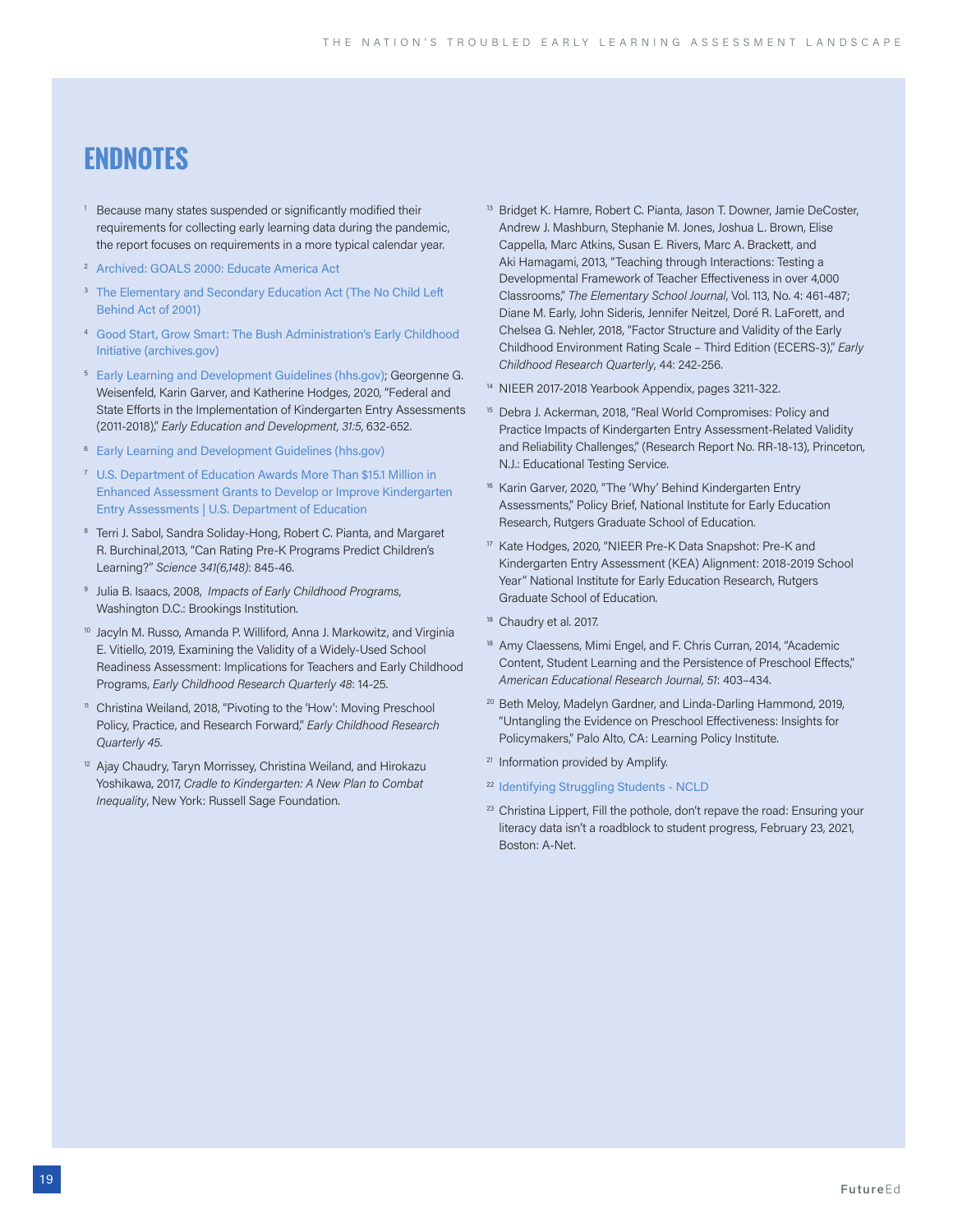### **TECHNICAL APPENDIX**

FutureEd conducted research on the Quality Rating and Improvement System (QRIS), pre-K, kindergarten readiness/entry measures, and K-2 assessments used in all 50 states and the District of Columbia.

We first conducted in-depth interviews with officials in 11 states to begin to get a broad view of the early learning measurement landscape.

Next, we conducted extensive web-based research on early learning measurements in all 50 states and the District of Columbia. This includes state agency websites; the Build Initiative's Quality Compendium website, a catalogue and comparison of Quality Rating and Improvement Systems; the National Institute for Early Education Research (NIEER)'s The State of Preschool 2019: State Preschool Yearbook and related reports; the Education Commission of the

States' 50-state comparison of State K-3 policies, and the Council of Chief State School Officers' 2019 K-2 assessments update.

Finally, we confirmed the results of our initial interviews and web-based research through contact with early learning officials in every state and the District of Columbia. For most states, we contacted at least one official about QRIS, one for pre-K, one for kindergarten readiness/entry, and one for K-2 assessments. We were successful in reaching officials in at least 39 states for each of these four areas.

Because many states suspended or significantly modified their requirements for collecting early learning data during the pandemic, the report focuses on requirements in a more typical calendar year.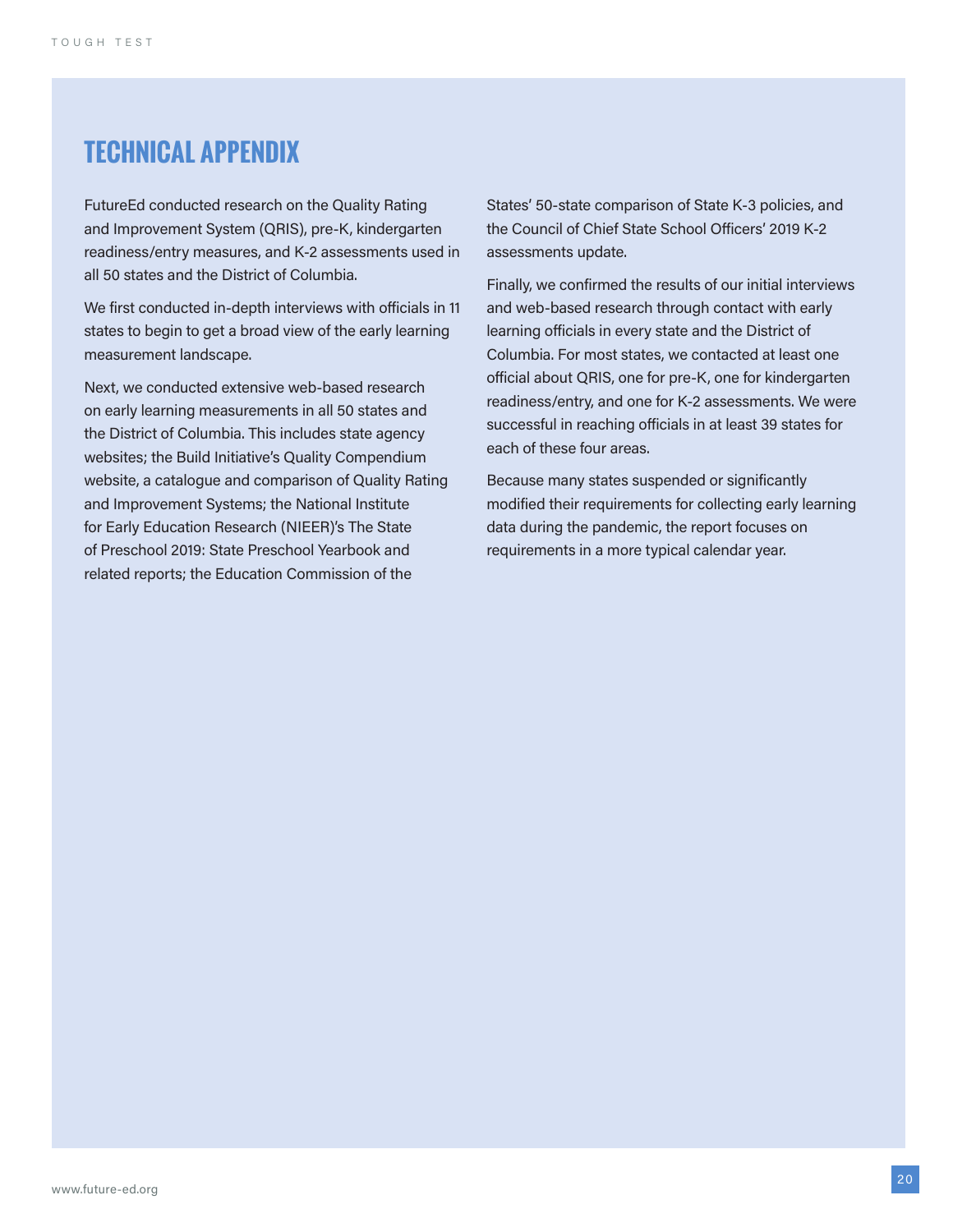

## **QRIS Requirements for Programs Serving 3- to 5-Year-Olds**

|                    |                                                                                                                                                                                                   | <b>Classroom Observation</b>                                                                                                                                                                                    |                                                                                                                                                                                                                                                                                                                                     |
|--------------------|---------------------------------------------------------------------------------------------------------------------------------------------------------------------------------------------------|-----------------------------------------------------------------------------------------------------------------------------------------------------------------------------------------------------------------|-------------------------------------------------------------------------------------------------------------------------------------------------------------------------------------------------------------------------------------------------------------------------------------------------------------------------------------|
|                    | <b>Formative Child Assessment</b>                                                                                                                                                                 | of Teacher-Child                                                                                                                                                                                                | <b>Frequency of Classroom Observation</b>                                                                                                                                                                                                                                                                                           |
| <b>ALABAMA</b>     | Local choice                                                                                                                                                                                      | Early Childhood<br><b>Environment Rating Scale</b><br>(ECERS) for preschool                                                                                                                                     | Annually, every preschool classroom                                                                                                                                                                                                                                                                                                 |
| <b>ALASKA</b>      | Teaching Strategies (T.S.)<br>GOLD with reliability required<br>starting at Level 3                                                                                                               | <b>ECERS or Classroom</b><br><b>Assessment Scoring</b><br>System (CLASS)                                                                                                                                        | Annual self-assessment at level 2, may request external<br>assessor in one-third of classrooms. Level 3, 4, and 5<br>external assessment with minimum score requirements.                                                                                                                                                           |
| <b>ARIZONA</b>     | Local choice                                                                                                                                                                                      | ECERS, CLASS                                                                                                                                                                                                    | ECERS every 12-15 months at levels 1-2; ECERS and<br>CLASS every 24-26 months for levels 3-5, one-third<br>of classrooms randomly selected. Participants who<br>are accredited or Head Start programs have a CLASS<br>assessment first, and if they achieve the quality levels in<br>CLASS, they will not have an ECERS assessment. |
| <b>ARKANSAS</b>    | Local choice                                                                                                                                                                                      | <b>ECERS</b>                                                                                                                                                                                                    | Every other year; one-third of classrooms randomly<br>selected                                                                                                                                                                                                                                                                      |
| <b>CALIFORNIA</b>  | <b>Desired Results</b><br>Developmental Profile (DRDP)<br>twice a year, Ages and Stages<br>Questionnaire (ASQ) at child's<br>entry and as indicated by<br>results thereafter to receive<br>points | <b>ECERS</b>                                                                                                                                                                                                    | Every 2 years                                                                                                                                                                                                                                                                                                                       |
| <b>COLORADO</b>    | Local choice                                                                                                                                                                                      | <b>ECERS</b> required; CLASS<br>encouraged                                                                                                                                                                      | Annually                                                                                                                                                                                                                                                                                                                            |
| <b>CONNECTICUT</b> | No QRIS                                                                                                                                                                                           | State-funded programs<br>are required to achieve<br>and maintain National<br>Association for the<br>Education of Young<br>Children Accreditation;<br><b>Environmental Rating</b><br>Scale if not yet accredited | Annually for programs without national accreditation                                                                                                                                                                                                                                                                                |
| <b>DELAWARE</b>    | Local choice. State supports<br>T.S. GOLD but other tools<br>aligned with early learning<br>standards may be used                                                                                 | <b>ECERS</b>                                                                                                                                                                                                    | 3-year cycle, every classroom                                                                                                                                                                                                                                                                                                       |
| DC                 | Local choice; district and<br>charter pre-K must use T.S.<br>GOLD                                                                                                                                 | CLASS                                                                                                                                                                                                           | Annually, every classroom                                                                                                                                                                                                                                                                                                           |
| <b>FLORIDA</b>     | No statewide QRIS, county-<br>level programs                                                                                                                                                      |                                                                                                                                                                                                                 |                                                                                                                                                                                                                                                                                                                                     |
| <b>GEORGIA</b>     | Local choice                                                                                                                                                                                      | <b>ECERS</b>                                                                                                                                                                                                    | Once every 3 years; one-third of classrooms randomly<br>selected                                                                                                                                                                                                                                                                    |
| <b>HAWAII</b>      | No QRIS                                                                                                                                                                                           |                                                                                                                                                                                                                 |                                                                                                                                                                                                                                                                                                                                     |
| <b>IDAHO</b>       | Programs must document<br>children's development at level<br>4 and document weekly; must<br>also demonstrate impact on<br>teaching strategies at level 5                                          | ECERS; in 2020, state<br>began CLASS trainings<br>and plans to expand use<br>of CLASS for pre-K                                                                                                                 | Annually, random selection of up to half of classrooms                                                                                                                                                                                                                                                                              |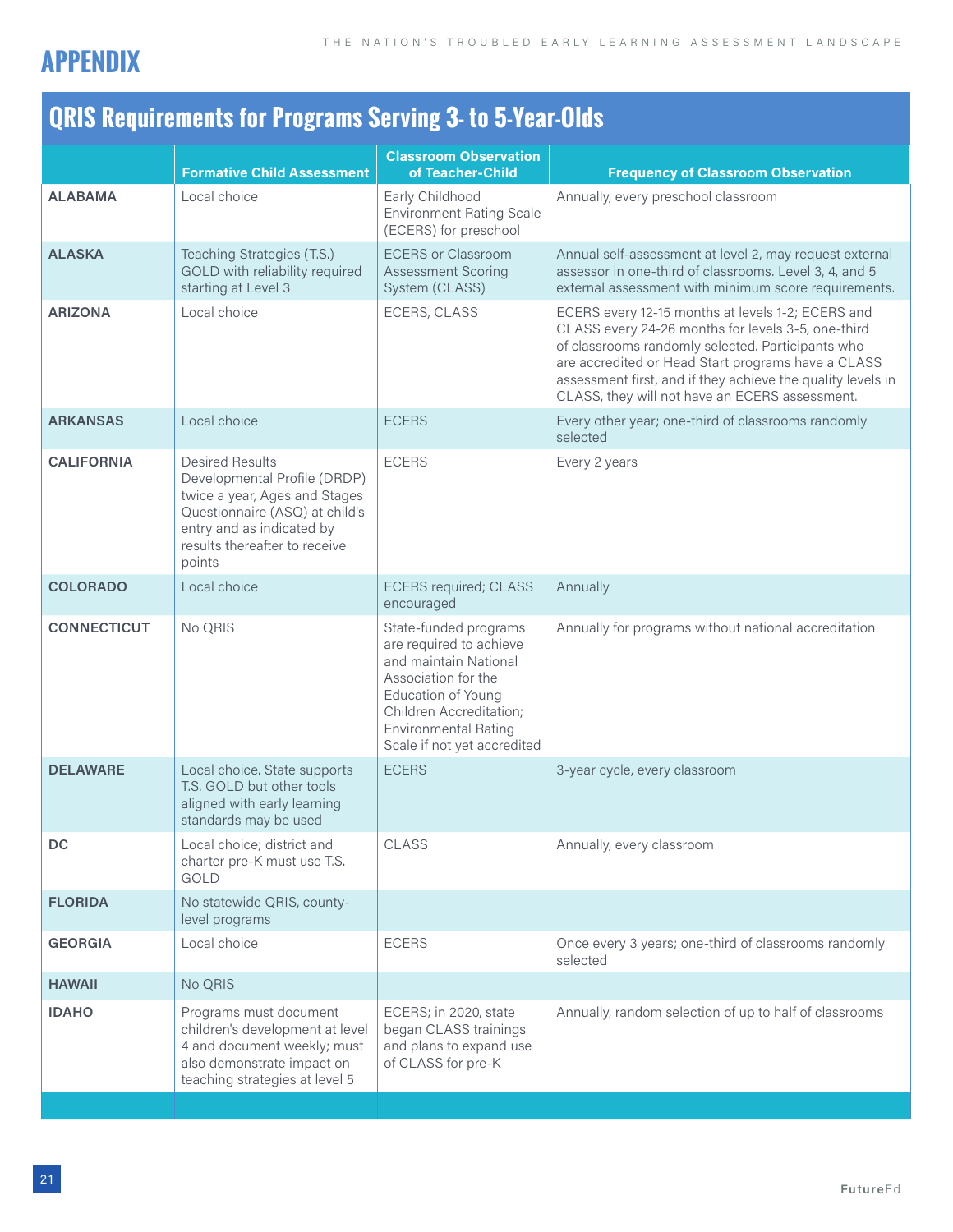| <b>QRIS Requirements (continued)</b> |                                                                                                  |                                                                                          |                                                                                                                                                                                                                |
|--------------------------------------|--------------------------------------------------------------------------------------------------|------------------------------------------------------------------------------------------|----------------------------------------------------------------------------------------------------------------------------------------------------------------------------------------------------------------|
|                                      | <b>Formative Child Assessment</b>                                                                | <b>Classroom</b><br><b>Observation of</b><br><b>Teacher-Child</b>                        | <b>Frequency of Classroom Observation</b>                                                                                                                                                                      |
| <b>ILLINOIS</b>                      | Local choice                                                                                     | <b>ECERS</b>                                                                             | All classrooms observed over 3- to 4-year cycle                                                                                                                                                                |
| <b>INDIANA</b>                       | Local choice                                                                                     | Rating visit based on<br>state checklist                                                 | Annually                                                                                                                                                                                                       |
| <b>IOWA</b>                          | Local choice                                                                                     | Providers may request<br><b>ECERS</b>                                                    | Ratings valid for 2 years                                                                                                                                                                                      |
| <b>KANSAS</b>                        | No QRIS (pilot)                                                                                  |                                                                                          |                                                                                                                                                                                                                |
| <b>KENTUCKY</b>                      | Local choice to earn additional<br>points                                                        | <b>ECERS</b>                                                                             | All classrooms observed over 3-year cycle                                                                                                                                                                      |
| <b>LOUISIANA</b>                     | T.S. GOLD                                                                                        | <b>CLASS</b>                                                                             | Local CLASS observations in every publicly funded<br>early childhood classroom in fall and spring. Third<br>party observations to ensure reliability in 50% of<br>classrooms at every site for every age group |
| <b>MAINE</b>                         | Local choice                                                                                     | Local choice                                                                             | Publicly funded pre-K programs are observed on at<br>least a 3-year cycle using CLASS                                                                                                                          |
| <b>MARYLAND</b>                      | Local choice, required at<br>level 5                                                             | To meet ratings 4 and<br>5, ECERS or CLASS<br>conducted by a state-<br>approved assessor | Once to meet quality rating 4; once every 5 years to<br>maintain quality rating 5; quality rated 5 programs are<br>accredited programs                                                                         |
| <b>MASSACHUSETTS</b>                 | Local choice                                                                                     | <b>ECERS; CLASS</b><br>optional, will be required<br>in future for preschool<br>programs | ECERS self-assessment levels 1-2; technical<br>assistance, level 3; reliable, trained observer at level 4                                                                                                      |
| <b>MICHIGAN</b>                      | State-approved list                                                                              | Program Quality<br>Assessment (levels 4-5)                                               | Every 2 years at levels 4 and 5                                                                                                                                                                                |
| <b>MINNESOTA</b>                     | State-approved list                                                                              | None                                                                                     |                                                                                                                                                                                                                |
| <b>MISSISSIPPI</b>                   | No QRIS                                                                                          |                                                                                          |                                                                                                                                                                                                                |
| <b>MISSOURI</b>                      | No QRIS (pilot)                                                                                  |                                                                                          |                                                                                                                                                                                                                |
| <b>MONTANA</b>                       | Local choice                                                                                     | <b>ECERS</b>                                                                             | Annually in all classrooms                                                                                                                                                                                     |
| <b>NEBRASKA</b>                      | Local choice to earn additional<br>points                                                        | Program may choose<br><b>ECERS or CLASS</b>                                              | 30% of classes observed for initial rating. Step 4<br>expires after 3 years, so observed every 3 years to<br>maintain rating; at step 5, every 5 years                                                         |
| <b>NEVADA</b>                        | State-approved list; Brigance<br>Early Childhood Screen III<br>annually for childcare facilities | <b>ECERS</b>                                                                             | Biannually for child care facilities and pre-K                                                                                                                                                                 |
| <b>NEW HAMPSHIRE</b>                 | Local choice                                                                                     | Will require ECERS                                                                       |                                                                                                                                                                                                                |
| <b>NEW JERSEY</b>                    | State-recommended list of<br>curricula with aligned ongoing<br>formative assessments             | <b>ECERS and CLASS</b><br>required for ratings 3-5                                       | ECERS and CLASS annually in all classrooms at levels<br>$3 - 5$                                                                                                                                                |
|                                      |                                                                                                  |                                                                                          |                                                                                                                                                                                                                |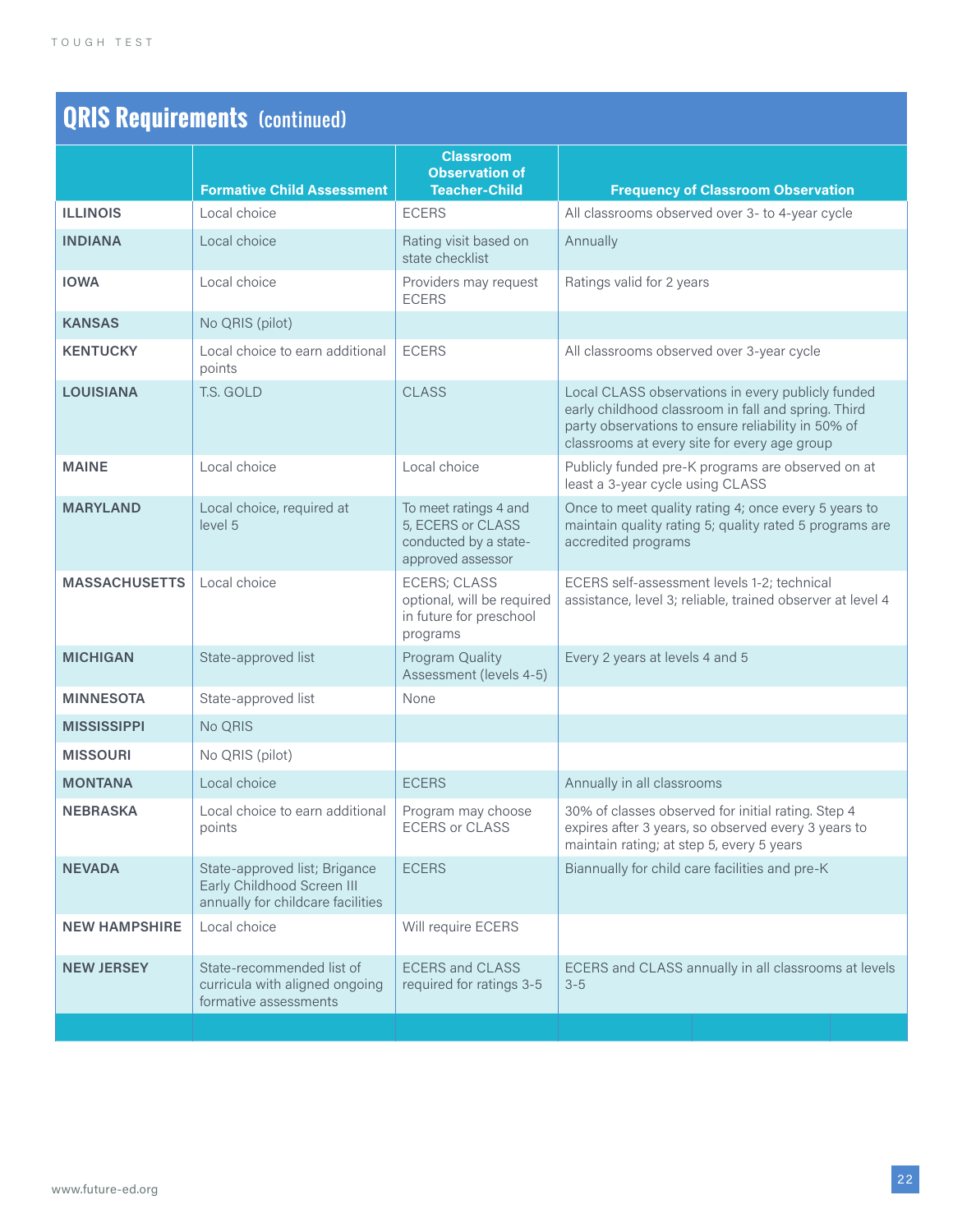#### QRIS Requirements

|                                 | <b>Formative Child Assessment</b>                                                                                                                                                                                                                                                                                         | <b>Classroom Observation</b><br>of Teacher-Child                                                                                                                                                                                                                                                                                                     | <b>Frequency of Classroom Observation</b>                                                                                                                                                                                                                                                                                                                                                                |
|---------------------------------|---------------------------------------------------------------------------------------------------------------------------------------------------------------------------------------------------------------------------------------------------------------------------------------------------------------------------|------------------------------------------------------------------------------------------------------------------------------------------------------------------------------------------------------------------------------------------------------------------------------------------------------------------------------------------------------|----------------------------------------------------------------------------------------------------------------------------------------------------------------------------------------------------------------------------------------------------------------------------------------------------------------------------------------------------------------------------------------------------------|
| <b>NEW MEXICO</b>               | State-developed preschool<br>observational assessment<br>required for all public NM<br>pre-K programs including<br>pre-K, Title I, and special<br>education (IDEA Part B)                                                                                                                                                 | <b>ECERS</b> and Teaching<br>Pyramid Observation Tool<br>(TPOT)                                                                                                                                                                                                                                                                                      | ECERS self-assessment required in each district and<br>charter classroom. Staff must complete online training<br>prior to self-assessment. Documents reviewed in the<br>QRIS verification visit. In addition, Early Childhood<br>Instructional Coaches conduct an inter-rater reliable<br>TPOT both fall and spring. Verification visit completes a<br>walk-through with items similar to ECERS and TPOT |
| <b>NEW YORK</b>                 | Local choice                                                                                                                                                                                                                                                                                                              | ECERS for levels 3-5                                                                                                                                                                                                                                                                                                                                 | Conducted every 3 years in random sample of<br>classrooms                                                                                                                                                                                                                                                                                                                                                |
| <b>NORTH</b><br><b>CAROLINA</b> | State-approved list                                                                                                                                                                                                                                                                                                       | <b>ECERS</b>                                                                                                                                                                                                                                                                                                                                         | Annually, subset of randomly selected classrooms                                                                                                                                                                                                                                                                                                                                                         |
| <b>NORTH DAKOTA</b>             | T.S. GOLD at steps 3 and 4                                                                                                                                                                                                                                                                                                | ECERS at step 2 and<br>CLASS at step 4                                                                                                                                                                                                                                                                                                               | ECERS in 33% of classroom selected randomly; CLASS<br>conducted in every classroom. Quality Ratings are<br>renewed every 3 years                                                                                                                                                                                                                                                                         |
| OHIO                            | Local choice; participating<br>programs may attend training<br>for the Early Learning<br>Assessment that is required<br>for state-funded preschool<br>and then use the assessment.<br>The state also helps cover the<br>costs for High Scope-COR<br>Advantage and T.S. GOLD<br>for publicly funded child care<br>programs | Programs must<br>conduct a classroom<br>self-assessment that<br>includes the quality of the<br>environment and of staff/<br>child interactions. Ohio<br>Classroom Observation<br>tool for levels 3-5                                                                                                                                                 | Randomly selected classrooms, level 3 ratings good for 2<br>years; levels 4-5 good for 3 years                                                                                                                                                                                                                                                                                                           |
| <b>OKLAHOMA</b>                 | None                                                                                                                                                                                                                                                                                                                      | At level 3, programs must<br>be nationally accredited<br>or be a Head Start<br>program that meets<br><b>Head Start Performance</b><br>Standards. Starting at<br>level 2, non-Head Start<br>programs that are not<br>nationally accredited<br>must conduct a program<br>assessment using<br>an assessment tool<br>approved by Child Care<br>Services. | Every 3 years                                                                                                                                                                                                                                                                                                                                                                                            |
| <b>OREGON</b>                   | State-approved list                                                                                                                                                                                                                                                                                                       | ECERS, CLASS at level 5                                                                                                                                                                                                                                                                                                                              | Annually every classroom, at level 5                                                                                                                                                                                                                                                                                                                                                                     |
| <b>PENNSYLVANIA</b>             | State-approved list                                                                                                                                                                                                                                                                                                       | <b>ECERS or CLASS</b>                                                                                                                                                                                                                                                                                                                                | Formal ECERS or CLASS every 3 years at levels 3 and 4                                                                                                                                                                                                                                                                                                                                                    |
| <b>RHODE ISLAND</b>             | T.S. GOLD                                                                                                                                                                                                                                                                                                                 | <b>ECERS</b>                                                                                                                                                                                                                                                                                                                                         | Programs rated levels 2-5 receive an on-site visit, one-<br>third of classrooms selected randomly. Ratings are valid<br>for 3 years                                                                                                                                                                                                                                                                      |
| <b>SOUTH</b><br><b>CAROLINA</b> | State-approved list                                                                                                                                                                                                                                                                                                       | Intentional Teaching Tool                                                                                                                                                                                                                                                                                                                            | Annually, every classroom                                                                                                                                                                                                                                                                                                                                                                                |
| <b>SOUTH DAKOTA</b>             | No QRIS                                                                                                                                                                                                                                                                                                                   |                                                                                                                                                                                                                                                                                                                                                      |                                                                                                                                                                                                                                                                                                                                                                                                          |
| <b>TENNESSEE</b>                | Local choice                                                                                                                                                                                                                                                                                                              | <b>ECERS</b>                                                                                                                                                                                                                                                                                                                                         | Annually                                                                                                                                                                                                                                                                                                                                                                                                 |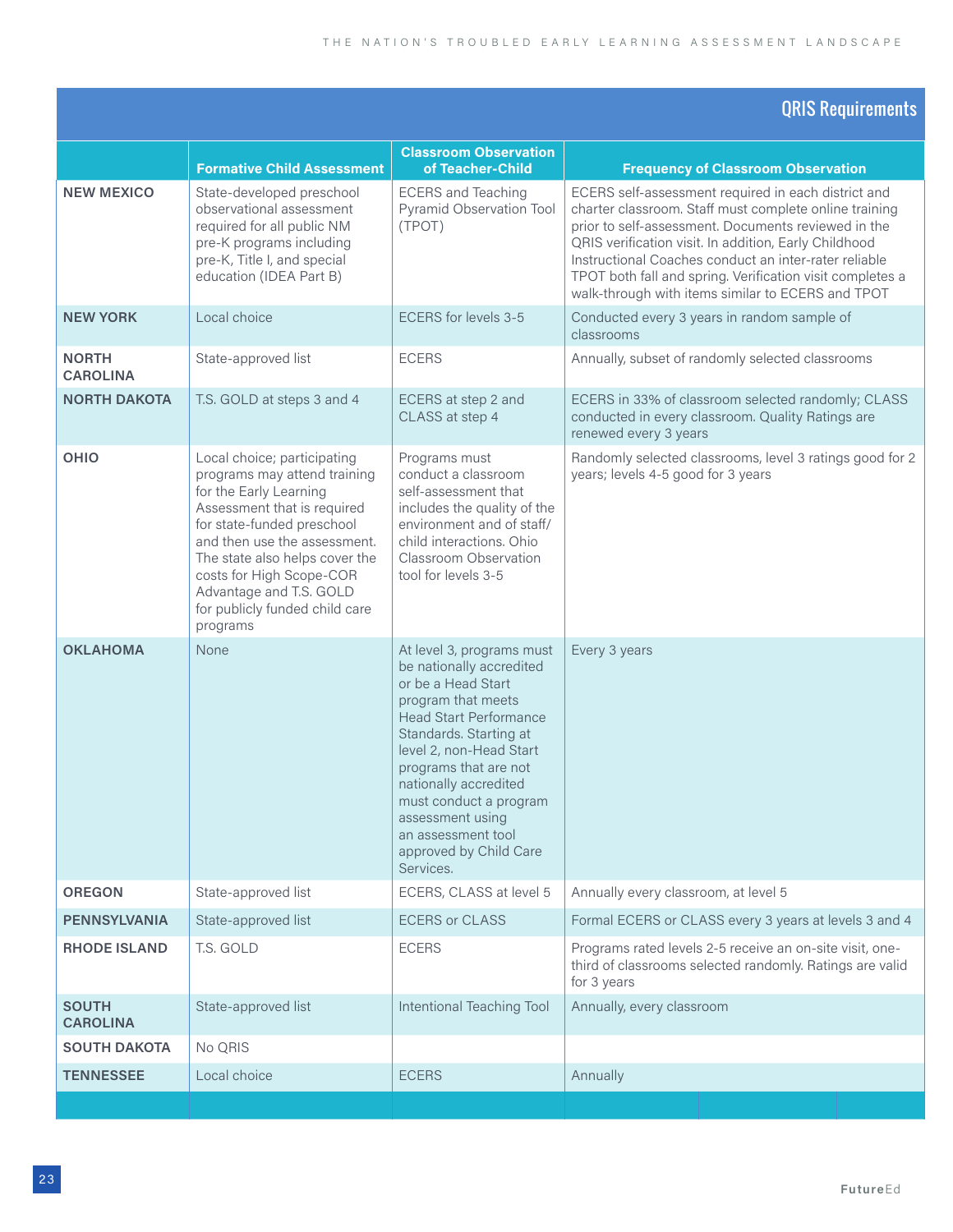| <b>QRIS Requirements (continued)</b> |                                                                                                             |                                                                                                                                                                                                           |                                                                                                                                                                     |
|--------------------------------------|-------------------------------------------------------------------------------------------------------------|-----------------------------------------------------------------------------------------------------------------------------------------------------------------------------------------------------------|---------------------------------------------------------------------------------------------------------------------------------------------------------------------|
|                                      | <b>Formative Child Assessment</b>                                                                           | <b>Classroom Observation</b><br>of Teacher-Child                                                                                                                                                          | <b>Frequency of Classroom Observation</b>                                                                                                                           |
| <b>TEXAS</b>                         | State-approved list                                                                                         | Classroom Assessment<br><b>Record Forms</b>                                                                                                                                                               | Annually                                                                                                                                                            |
| <b>UTAH</b>                          | Local choice                                                                                                | <b>ECERS</b>                                                                                                                                                                                              | Annually                                                                                                                                                            |
| <b>VERMONT</b>                       | Local choice                                                                                                | <b>ECERS</b> for licensed<br>child care and public<br>pre-K; programs may<br>also use CLASS if they<br>earn 3 or more points in<br>program practices on the<br><b>Environmental Rating</b><br>Scale (ERS) | ECERS all classrooms observed over 3-year cycle;<br>CLASS fall and spring for participating programs                                                                |
| <b>VIRGINIA</b>                      | Local choice                                                                                                | ECERS, CLASS for levels<br>$4$ and $5$                                                                                                                                                                    | All classrooms observed over a 2-year cycle                                                                                                                         |
| <b>WASHINGTON</b>                    | T.S. GOLD encouraged;<br>required for Early Childhood<br><b>Education and Assistance</b><br>Program (ECEAP) | <b>ECERS and CLASS</b><br>(Note: Effective 2021,<br>QRIS will no longer<br>require ECERS or CLASS<br>but shift to a 3-year<br>quality recognition cycle<br>based on interviews and<br>video submissions.) | All classrooms observed over a 3-year cycle (Note: Not<br>required effective 2021 when the shift to the updated<br>3-year quality recognition cycle is implemented) |
| <b>WEST VIRGINIA</b>                 | No QRIS                                                                                                     |                                                                                                                                                                                                           |                                                                                                                                                                     |
| <b>WISCONSIN</b>                     | Local choice                                                                                                | <b>ECERS</b> on request                                                                                                                                                                                   | N/A                                                                                                                                                                 |
| <b>WYOMING</b>                       | No QRIS                                                                                                     |                                                                                                                                                                                                           |                                                                                                                                                                     |
|                                      |                                                                                                             |                                                                                                                                                                                                           |                                                                                                                                                                     |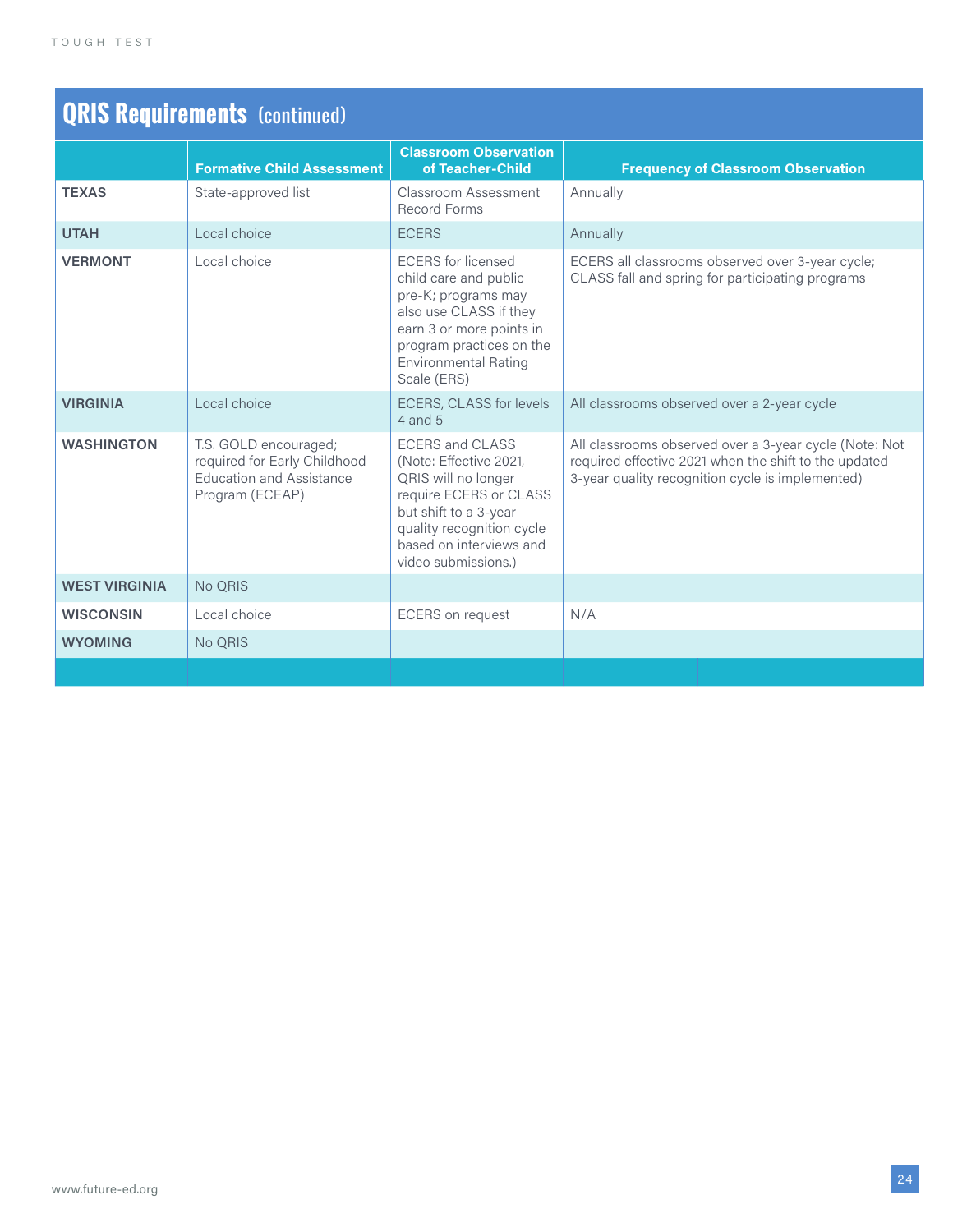| <b>Pre-K Assessment</b> |                                                                                                                                                                      |                                                                                                                                                                                         |                                                                                                                                                                                                                                                                                                                                                                 |
|-------------------------|----------------------------------------------------------------------------------------------------------------------------------------------------------------------|-----------------------------------------------------------------------------------------------------------------------------------------------------------------------------------------|-----------------------------------------------------------------------------------------------------------------------------------------------------------------------------------------------------------------------------------------------------------------------------------------------------------------------------------------------------------------|
|                         | <b>Formative Child Assessment</b>                                                                                                                                    | <b>Frequency of Child</b><br><b>Assessment</b>                                                                                                                                          | <b>Type and Frequency of Classroom Observation</b>                                                                                                                                                                                                                                                                                                              |
| <b>ALABAMA</b>          | T.S. GOLD, Devereux Early<br>Childhood Assessment<br>Preschool Program<br>(DECA-P), Ages and Stages<br>Questionnaire                                                 | Ongoing, formative                                                                                                                                                                      | ECERS, CLASS, annually, every classroom; PPVT,<br>randomly selected classrooms                                                                                                                                                                                                                                                                                  |
| <b>ALASKA</b>           | T.S. GOLD                                                                                                                                                            | Ongoing, formative                                                                                                                                                                      | Locally determined; which classrooms and how often<br>determined locally                                                                                                                                                                                                                                                                                        |
| <b>ARIZONA</b>          | Local choice                                                                                                                                                         | Ongoing, formative                                                                                                                                                                      | ECERS every 12-15 months at levels 1-2. Levels 3 and<br>above, ECERS and CLASS every 24-26 months, one-<br>third of classrooms randomly selected. Participants who<br>are accredited or Head Start programs have a CLASS<br>assessment first and if they achieve the quality levels in<br>CLASS, they will not have an Environmental Rating Scale<br>assessment |
| <b>ARKANSAS</b>         | <b>Work Sampling System</b>                                                                                                                                          | Ongoing, formative                                                                                                                                                                      | ECERS, every other year; one-third of classrooms<br>randomly selected                                                                                                                                                                                                                                                                                           |
| <b>CALIFORNIA</b>       | <b>Desired Results</b><br>Developmental Profile<br>(DRDP) required for California<br>State Preschool Program<br>(CSPP), not for Transitional<br>Kindergarten program | Up to 60 days from the<br>child's enrollment, then<br>every 6 months                                                                                                                    | ECERS, self-review annually; every 3 years by external<br>rater; self-review plan submitted to state each year<br>based on DRDP & ECERS & DRDP parent survey                                                                                                                                                                                                    |
| <b>COLORADO</b>         | T.S. GOLD or HighScope COR<br>Advantage                                                                                                                              | Ongoing, formative                                                                                                                                                                      | ECERS required; CLASS encouraged; some classrooms<br>selected to be observed using ECERS each year. State<br>department aggregates data to examine effectiveness of<br>publicly funded programs.                                                                                                                                                                |
| <b>CONNECTICUT</b>      | Local choice                                                                                                                                                         | Ongoing, formative                                                                                                                                                                      | State-funded programs are required to achieve and<br>maintain NAEYC accreditation; programs that have not<br>yet been accredited must participate in an Environmental<br>Rating Scale annually and prepare an improvement plan                                                                                                                                  |
| <b>DELAWARE</b>         | <b>Delaware Early Learning</b><br>Survey                                                                                                                             | Ongoing, formative                                                                                                                                                                      | ECERS, all classrooms observed over 3-year cycle                                                                                                                                                                                                                                                                                                                |
| DC                      | Early Development<br>Instrument; DCPS T.S.<br>GOLD, public charter schools<br>and community-based<br>organizations, local choice                                     | Early Development<br>Instrument (EDI)<br>conducted every 3 years,<br>completed by teacher in<br>second half of school year                                                              | CLASS, annually in all classrooms                                                                                                                                                                                                                                                                                                                               |
| <b>FLORIDA</b>          | Voluntary Prekindergarten<br>Assessment (VPK)                                                                                                                        | Beginning and end of year.<br>Providers on probation<br>who have selected the<br>staff development plan for<br>their improvement strategy<br>also administer VPK<br>Assessment mid-year | CLASS is not a requirement for the state's Voluntary<br>Pre-K program. It is, however, a requirement of the<br>School Readiness Program, the state's child-care subsidy<br>program                                                                                                                                                                              |
| <b>GEORGIA</b>          | Work Sampling System                                                                                                                                                 | Ongoing, formative                                                                                                                                                                      | ECERS, CLASS, TPOT, annually in a randomly selected<br>subset of classrooms; tools are also used for professional<br>development and coaching                                                                                                                                                                                                                   |
|                         |                                                                                                                                                                      |                                                                                                                                                                                         |                                                                                                                                                                                                                                                                                                                                                                 |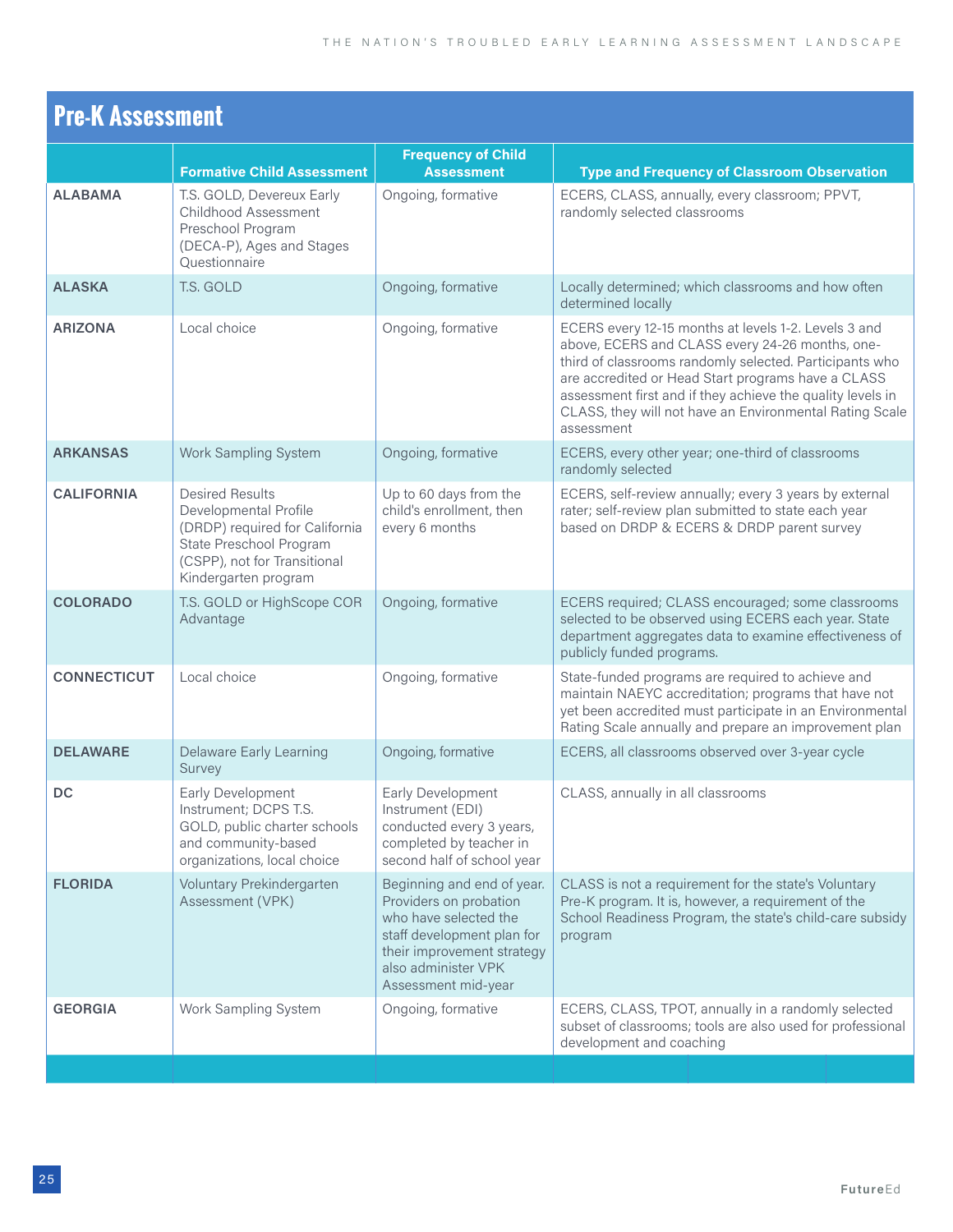| <b>Pre-K Assessment</b> (continued) |                                                                                                                                                                                                        |                                                                                                                                                                                                                                                                                                                                                  |                                                                                                                                                                                   |  |
|-------------------------------------|--------------------------------------------------------------------------------------------------------------------------------------------------------------------------------------------------------|--------------------------------------------------------------------------------------------------------------------------------------------------------------------------------------------------------------------------------------------------------------------------------------------------------------------------------------------------|-----------------------------------------------------------------------------------------------------------------------------------------------------------------------------------|--|
|                                     | <b>Formative Child Assessment</b>                                                                                                                                                                      | <b>Frequency of Child</b><br><b>Assessment</b>                                                                                                                                                                                                                                                                                                   | <b>Type and Frequency of Classroom Observation</b>                                                                                                                                |  |
| <b>HAWAII</b>                       | T.S. GOLD                                                                                                                                                                                              | Fall, winter, spring data<br>entry                                                                                                                                                                                                                                                                                                               | CLASS 2 times a year (ideally beginning and end of<br>school year); results of both reported annually to state<br>legislature                                                     |  |
| <b>IDAHO</b>                        | No state-funded pre-K                                                                                                                                                                                  |                                                                                                                                                                                                                                                                                                                                                  |                                                                                                                                                                                   |  |
| <b>ILLINOIS</b>                     | Local choice                                                                                                                                                                                           | 3 reporting periods                                                                                                                                                                                                                                                                                                                              | ECERS, random sample, half of classrooms; all<br>observed over 3- to 4-year cycle                                                                                                 |  |
| <b>INDIANA</b>                      | <b>I-SPROUT</b> (Indiana's version<br>of the RforK assessment)<br>for special education only;<br>otherwise local choice                                                                                | I-SPROUT entry and<br>exit; local choice<br>ongoing formative.<br>Kindergarten Readiness<br>Indicators (KRI) will be<br>implemented for the<br>2020-21 pre-K year for<br>children enrolled in the<br>state On My Way Pre-K<br>program as legislation<br>requires. KRI is for<br>Indiana PreK children<br>enrolled in On My Way<br>pre-K programs | None required                                                                                                                                                                     |  |
| <b>IOWA</b>                         | T.S. GOLD required for all<br>children in a Statewide<br>Voluntary Preschool Program<br>(SWVPP), Shared Visions<br>Preschool Program (SVPP)<br>or Early Childhood Special<br>Education (ECSE) services | Minimum of one<br>checkpoint; encouraged<br>to complete at least two<br>checkpoints, fall and<br>spring                                                                                                                                                                                                                                          | ECERS; Shared Visions, providers may request site<br>visit; Statewide Voluntary Preschool Program at least<br>annually in every classroom                                         |  |
| <b>KANSAS</b>                       | Local choice, must by<br>approved by state education<br>department                                                                                                                                     | Entry and exit                                                                                                                                                                                                                                                                                                                                   | None                                                                                                                                                                              |  |
| <b>KENTUCKY</b>                     | State-approved list<br>(HighScope COR, T.S. GOLD,<br>Work Sampling System, APES,<br>Carolina Curriculum)                                                                                               | Ongoing, formative                                                                                                                                                                                                                                                                                                                               | ECERS, all classrooms over 3-year cycle                                                                                                                                           |  |
| <b>LOUISIANA</b>                    | T.S. GOLD                                                                                                                                                                                              | Ongoing with policy<br>required checkpoints in<br>October, February, and<br>May                                                                                                                                                                                                                                                                  | CLASS, fall, spring every classroom                                                                                                                                               |  |
| <b>MAINE</b>                        | Local choice                                                                                                                                                                                           | Ongoing, formative                                                                                                                                                                                                                                                                                                                               | CLASS, all classrooms over 3-year cycle                                                                                                                                           |  |
| <b>MARYLAND</b>                     | Schools and child care<br>programs may adminster<br>the MD Early Learning<br>Assessment (R4K) available at<br>no cost or other assessment<br>tools of their choice                                     | Ongoing, formative                                                                                                                                                                                                                                                                                                                               | Once to meet Quality Rating 4; once every 5 years to<br>maintain Quality Rating 5; Quality Rated 5 programs<br>are accredited programs                                            |  |
| <b>MASSACHUSETTS</b>                | Local choice                                                                                                                                                                                           | Ongoing, formative                                                                                                                                                                                                                                                                                                                               | ECERS currently required for Universal Pre-K<br>programs; pre-K programs funded through Chapter 70<br>must do annual classroom observations but the tool is<br>determined locally |  |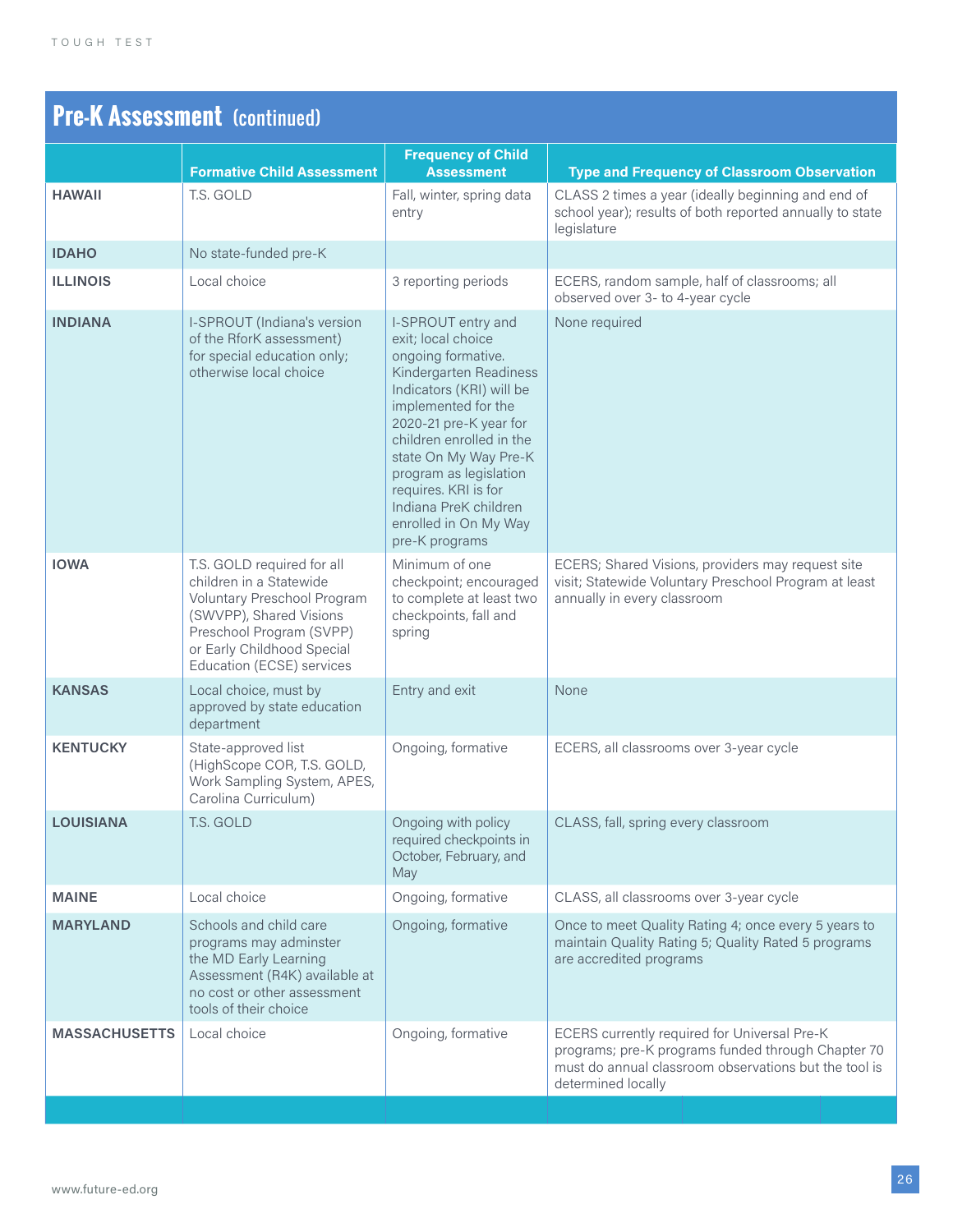|                      |                                                                                                                                                                                                              |                                                                                                                                                                                                                                                                                                                                                                                                                                                               | <b>Pre-K Assessment</b>                                                                                                                                                                                                                                                                                                                                                                                                                            |
|----------------------|--------------------------------------------------------------------------------------------------------------------------------------------------------------------------------------------------------------|---------------------------------------------------------------------------------------------------------------------------------------------------------------------------------------------------------------------------------------------------------------------------------------------------------------------------------------------------------------------------------------------------------------------------------------------------------------|----------------------------------------------------------------------------------------------------------------------------------------------------------------------------------------------------------------------------------------------------------------------------------------------------------------------------------------------------------------------------------------------------------------------------------------------------|
|                      | <b>Formative Child Assessment</b>                                                                                                                                                                            | <b>Frequency of Child</b><br><b>Assessment</b>                                                                                                                                                                                                                                                                                                                                                                                                                | <b>Type and Frequency of Classroom Observation</b>                                                                                                                                                                                                                                                                                                                                                                                                 |
| <b>MICHIGAN</b>      | State-approved list<br>(HighScope COR, T.S. GOLD,<br>Work Sampling System, APES)                                                                                                                             | Ongoing, formative                                                                                                                                                                                                                                                                                                                                                                                                                                            | CLASS or Program Quality Assessment (PQA), CLASS/<br>PQA 3 times a year, only spring results reported to state<br>for year-to-year trend data                                                                                                                                                                                                                                                                                                      |
| <b>MINNESOTA</b>     | State-approved list (Desired<br>Results Developmental Profile,<br>HighScope COR, T.S. GOLD,<br><b>Work Sampling System)</b>                                                                                  | Entry and exit; programs<br>encouraged to collect<br>data fall, winter, spring                                                                                                                                                                                                                                                                                                                                                                                | TPOT for Voluntary Prekindergarten/SRP; CLASS for<br>Head Start programs; TPOT annually all classrooms;<br>CLASS all classrooms over 3-year cycle. Submit<br>measuring impact report based on child data to MDE,<br>OSEP reporting                                                                                                                                                                                                                 |
| <b>MISSISSIPPI</b>   | Renaissance Star Early<br>Literacy, Brigance III screener                                                                                                                                                    | Renaissance Star 2 times<br>a year, Brigance 2 times<br>a year                                                                                                                                                                                                                                                                                                                                                                                                | CLASS, at least annually in every classroom                                                                                                                                                                                                                                                                                                                                                                                                        |
| <b>MISSOURI</b>      | <b>Desired Results</b><br>Developmental Profile<br>2015 required for Missouri<br>Preschool Program,<br>recommended for programs<br>funded through Missouri Pre-K<br>Foundation Formula, Title I,<br>and ECSE | 2 times a year                                                                                                                                                                                                                                                                                                                                                                                                                                                | ECERS required for Missouri Preschool Program, not<br>Pre-K Foundation Formula funded programs, annually in<br>all classrooms                                                                                                                                                                                                                                                                                                                      |
| <b>MONTANA</b>       | No state-funded pre-K                                                                                                                                                                                        |                                                                                                                                                                                                                                                                                                                                                                                                                                                               |                                                                                                                                                                                                                                                                                                                                                                                                                                                    |
| <b>NEBRASKA</b>      | T.S. GOLD                                                                                                                                                                                                    | Data submitted to state<br>fall, winter, spring. Fall<br>and spring checkpoints<br>required for all district<br>and Educational Service<br>Unit pre-K programs.<br>Winter checkpoint only<br>if program has a Head<br>Start partnership and/<br>or uses Title I money for<br>pre-K. GOLD data used<br>to report child outcomes<br>to Office of Special<br><b>Education Programs and</b><br>to prove child growth in<br>development from NDE<br>pre-K programs | Classrooms that receive early childhood grant funds<br>from the state receive an ECERS observation fall and<br>spring from a NE-reliable observer until overall score<br>is a 5. Nebraska Department of Education conducts<br>observations for all other districts on a 3- to 5-year cycle<br>(depending on capacity) in 1-5 classrooms, depending<br>on size of district, using either CLASS or ECERS<br>(districts choose) by reliable observer. |
| <b>NEVADA</b>        | State-recommended list and<br><b>Brigance Early Childhood</b><br>Screen III                                                                                                                                  | Ongoing, formative;<br>Brigance biannually                                                                                                                                                                                                                                                                                                                                                                                                                    | ECERS, biannually                                                                                                                                                                                                                                                                                                                                                                                                                                  |
| <b>NEW HAMPSHIRE</b> | No state-funded pre-K                                                                                                                                                                                        |                                                                                                                                                                                                                                                                                                                                                                                                                                                               |                                                                                                                                                                                                                                                                                                                                                                                                                                                    |
| <b>NEW JERSEY</b>    | State-approved list (Early<br>Learning Scale, HighScope<br>COR, T.S. GOLD, Work<br>Sampling System)                                                                                                          | Ongoing, formative                                                                                                                                                                                                                                                                                                                                                                                                                                            | Abbott programs choice of Marzano, Danielson<br>Framework, TPOT, ECERS, annually in all classrooms                                                                                                                                                                                                                                                                                                                                                 |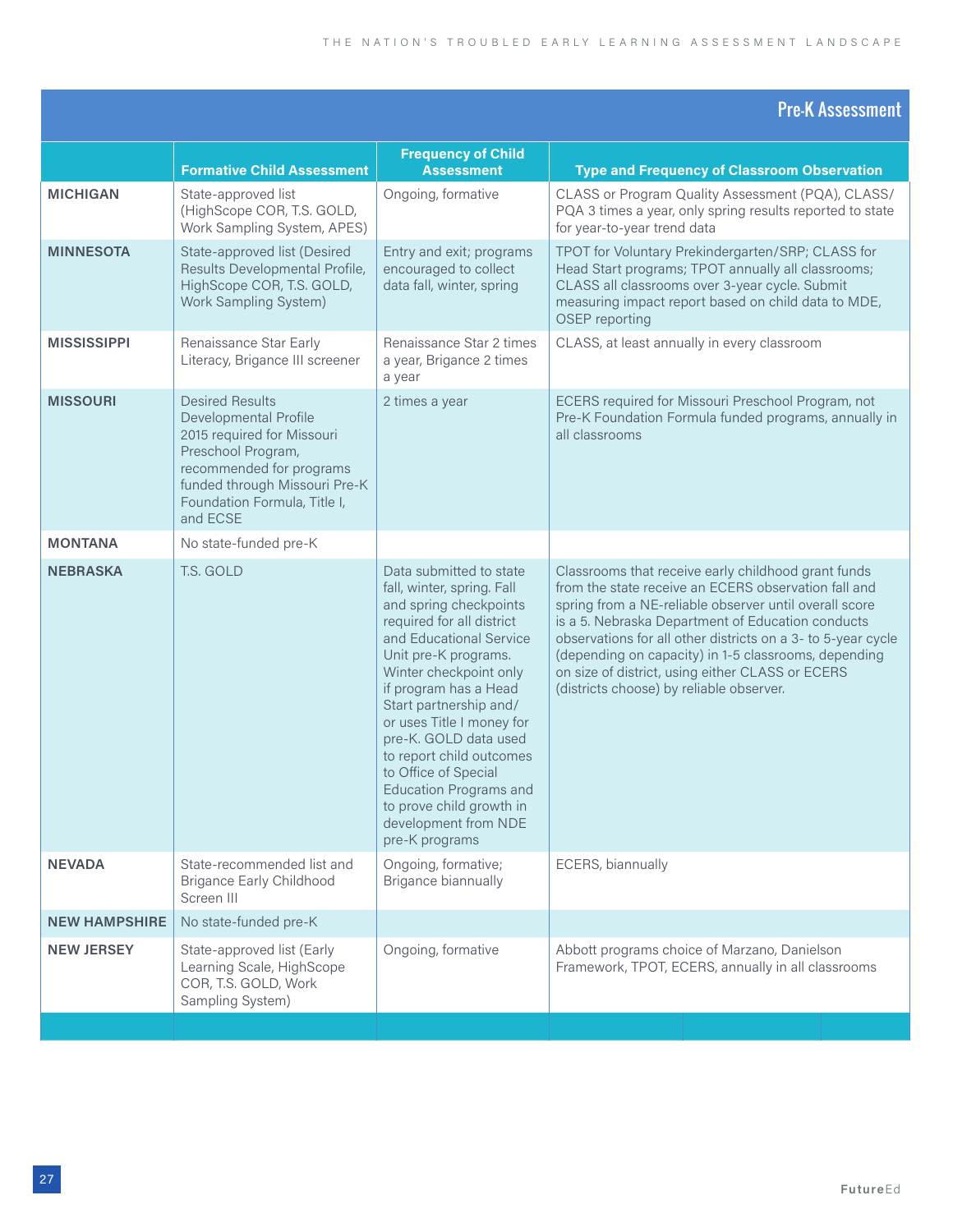## **Pre-K Assessment** (continued)

|                                 |                                                                                                                                                                                                                                                                                                                                                                                                                                                                                                                                                                                                                                                                               | <b>Frequency of Child</b>                                                         |                                                                                                                                                                                                                                                                                                                                                                                                          |
|---------------------------------|-------------------------------------------------------------------------------------------------------------------------------------------------------------------------------------------------------------------------------------------------------------------------------------------------------------------------------------------------------------------------------------------------------------------------------------------------------------------------------------------------------------------------------------------------------------------------------------------------------------------------------------------------------------------------------|-----------------------------------------------------------------------------------|----------------------------------------------------------------------------------------------------------------------------------------------------------------------------------------------------------------------------------------------------------------------------------------------------------------------------------------------------------------------------------------------------------|
|                                 | <b>Formative Child Assessment</b>                                                                                                                                                                                                                                                                                                                                                                                                                                                                                                                                                                                                                                             | <b>Assessment</b>                                                                 | <b>Type and Frequency of Classroom Observation</b>                                                                                                                                                                                                                                                                                                                                                       |
| <b>NEW MEXICO</b>               | State-developed Preschool<br>Observational Assessment,<br>housed in Early Childhood<br>Observation Tool (secure online<br>application)                                                                                                                                                                                                                                                                                                                                                                                                                                                                                                                                        | 3 times a year, data<br>reported to state                                         | ECERS self-assessment required in each district and<br>charter classroom. Staff must complete online training<br>prior to self-assessment. Documents reviewed in the<br>QRIS verification visit. In addition, Early Childhood<br>Instructional Coaches conduct an inter-rater reliable<br>TPOT both fall and spring. Verification visit completes a<br>walk-through with items similar to ECERS and TPOT |
| <b>NEW YORK</b>                 | Local choice                                                                                                                                                                                                                                                                                                                                                                                                                                                                                                                                                                                                                                                                  | Ongoing, formative                                                                | Observations locally determined, annual report to<br>NYSED to monitor and track prekindergarten program<br>effectiveness. A program shall be considered effective<br>if the enrolled children demonstrate significant gains,<br>as determined by the Commissioner, in language,<br>cognitive, and social skills                                                                                          |
| <b>NORTH</b><br><b>CAROLINA</b> | State-approved list (HighScope<br>COR, T.S. GOLD, Work Sampling<br>System, other); statewide license<br>for T.S. GOLD                                                                                                                                                                                                                                                                                                                                                                                                                                                                                                                                                         | Ongoing, formative                                                                | ECERS, all classrooms observed over a multi-year cycle                                                                                                                                                                                                                                                                                                                                                   |
| <b>NORTH DAKOTA</b>             | Does not require child<br>assessments                                                                                                                                                                                                                                                                                                                                                                                                                                                                                                                                                                                                                                         | N/A                                                                               | None                                                                                                                                                                                                                                                                                                                                                                                                     |
| OHIO                            | <b>Early Learning Assessment</b><br>(part of RforK comprehensive<br>assessment system) required<br>for state-funded preschool and<br>preschool special education                                                                                                                                                                                                                                                                                                                                                                                                                                                                                                              | 2 times a year for each<br>child; if used to meet<br>QRIS requirement,<br>ongoing | The Ohio Classroom Observation Tool, all classrooms<br>observed annually                                                                                                                                                                                                                                                                                                                                 |
| <b>OKLAHOMA</b>                 | Local choice                                                                                                                                                                                                                                                                                                                                                                                                                                                                                                                                                                                                                                                                  | Ongoing, formative                                                                | Marzano or Tulsa Teacher Leader Effectiveness, all<br>classrooms observed at least annually                                                                                                                                                                                                                                                                                                              |
| <b>OREGON</b>                   | Oregon Pre-K, T.S. GOLD; Oregon<br>Preschool Promise may use T.S.<br>GOLD, APES, other                                                                                                                                                                                                                                                                                                                                                                                                                                                                                                                                                                                        | Ongoing, formative                                                                | CLASS, which programs and how often determined<br>locally                                                                                                                                                                                                                                                                                                                                                |
| <b>PENNSYLVANIA</b>             | State-approved list for pre-K<br>Counts and state-funded<br>programs<br>(Assessment Technology<br>Incorporated: Galileo®, Cognitive<br>ToyBox, Inc., Desired Results<br>Developmental Profile, Frog<br><b>Street AIM Observational</b><br>Assessment, HighScope: COR<br>Advantage, LifeCubby: The Vine<br>Assessment, National Institute<br>for Early Education Research<br>(NIEER)/Early Learning Scale<br>(ELS), Pearson: Work Sampling<br>System, Pearson: Work Sampling<br>System for Head Start, My IGDIs <sup>™</sup> :<br>Profile of Preschool Learning<br>and Development Readiness<br>(ProLADR), Teaching Strategies<br>LLC: Teaching Strategies GOLD <sup>®</sup> ) | Ongoing, formative                                                                | Pre-K Counts programs may choose ECERS, Danielson,<br>or TPOT, with annual observations in classrooms with<br>Instruction 1-certified teachers. Head Start, CLASS, all<br>classrooms over a 3-year cycle                                                                                                                                                                                                 |
| <b>RHODE ISLAND</b>             | T.S. GOLD                                                                                                                                                                                                                                                                                                                                                                                                                                                                                                                                                                                                                                                                     | Ongoing, formative                                                                | ECERS, CLASS, annually in every classroom                                                                                                                                                                                                                                                                                                                                                                |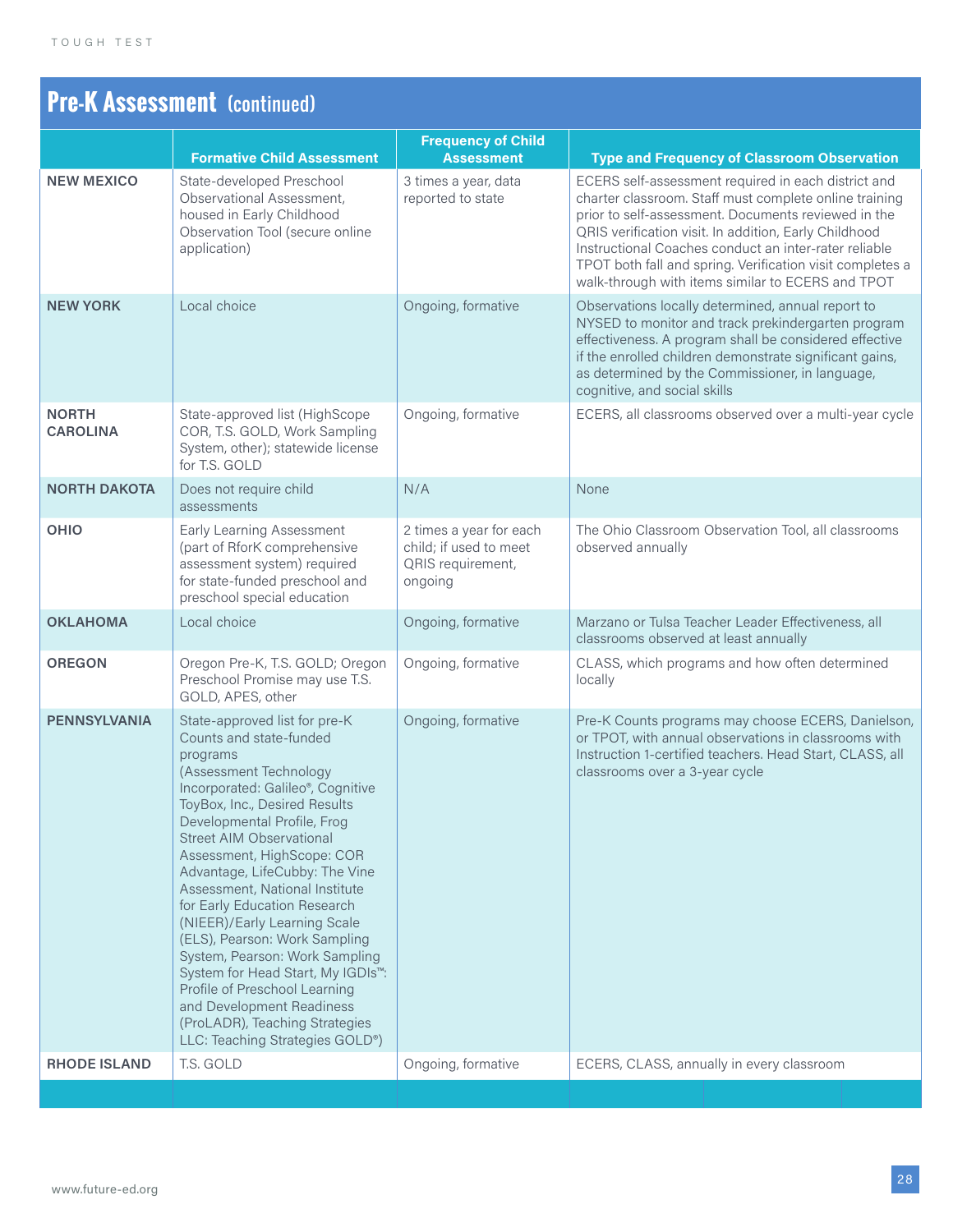#### Pre-K Assessment

| <b>Frequency of Child</b><br><b>Formative Child Assessment</b><br><b>Type and Frequency of Classroom Observation</b><br><b>Assessment</b><br><b>SOUTH</b><br>State-approved list (PALS,<br>First 45 days and last 45<br>Early Learning and Literacy Classroom Observation tool,<br><b>CAROLINA</b><br>GOLD, myIGDIs)<br>annually<br>days<br><b>SOUTH DAKOTA</b><br>No state-funded pre-K<br>Pre-K Growth Portfolio Model<br>Annually<br>CLASS, ECERS, other, all classrooms observed over<br><b>TENNESSEE</b><br>3-year cycle<br><b>TEXAS</b><br>State-approved list (these<br>Beginning and end of<br>Other, all classrooms at least annually<br>year, data due by end of<br>tools assess the required 5<br>domains of early learning<br>school year<br>and development); CIRCLE<br>Progress Monitoring; DIAL<br>4; Ready, Set, K!; Teaching<br>Strategies GOLD; Frog Street<br>Assessment. Other state-<br>approved tools (these tools<br>do not assess all 5 required<br>domains of early learning and<br>development and may be used |
|------------------------------------------------------------------------------------------------------------------------------------------------------------------------------------------------------------------------------------------------------------------------------------------------------------------------------------------------------------------------------------------------------------------------------------------------------------------------------------------------------------------------------------------------------------------------------------------------------------------------------------------------------------------------------------------------------------------------------------------------------------------------------------------------------------------------------------------------------------------------------------------------------------------------------------------------------------------------------------------------------------------------------------------|
|                                                                                                                                                                                                                                                                                                                                                                                                                                                                                                                                                                                                                                                                                                                                                                                                                                                                                                                                                                                                                                          |
|                                                                                                                                                                                                                                                                                                                                                                                                                                                                                                                                                                                                                                                                                                                                                                                                                                                                                                                                                                                                                                          |
|                                                                                                                                                                                                                                                                                                                                                                                                                                                                                                                                                                                                                                                                                                                                                                                                                                                                                                                                                                                                                                          |
|                                                                                                                                                                                                                                                                                                                                                                                                                                                                                                                                                                                                                                                                                                                                                                                                                                                                                                                                                                                                                                          |
| in conjunction with others):<br>LAP 3; BASC-3 BESS; ISIP<br>Early Reading                                                                                                                                                                                                                                                                                                                                                                                                                                                                                                                                                                                                                                                                                                                                                                                                                                                                                                                                                                |
| <b>UTAH</b><br>Beginning and end of<br>Prekindergarten Entry and Exit<br>None<br>Portfolio<br>school year                                                                                                                                                                                                                                                                                                                                                                                                                                                                                                                                                                                                                                                                                                                                                                                                                                                                                                                                |
| <b>VERMONT</b><br>T.S. GOLD, Ages and Stages<br>Fall and spring<br>CLASS, ECERS, all classrooms observed over 3-year<br>Questionnaire<br>checkpoints<br>cycle                                                                                                                                                                                                                                                                                                                                                                                                                                                                                                                                                                                                                                                                                                                                                                                                                                                                            |
| CLASS, all classrooms observed over 2-year cycle<br>Phonological Awareness<br><b>VIRGINIA</b><br>3 times a year<br>Literacy Screening (PALS)                                                                                                                                                                                                                                                                                                                                                                                                                                                                                                                                                                                                                                                                                                                                                                                                                                                                                             |
| CLASS, ECERS, all classrooms observed over 3-year<br><b>WASHINGTON</b><br>T.S. GOLD<br>Quarterly<br>cycle. (Note: Not required effective 2021 when the<br>shift to the updated 3-year quality recognition cycle is<br>implemented) Annual state report on ECEAP outcomes                                                                                                                                                                                                                                                                                                                                                                                                                                                                                                                                                                                                                                                                                                                                                                 |
| <b>WEST VIRGINIA</b><br>Early Learning Scale<br>Early Learning Scale<br>County pre-K teams have option to administer<br>Assessment, developed by<br>required to be completed<br>Environmental Rating System at their discretion. Each<br>county must develop a continuous improvement process<br>National Institute for Early<br>2 times a year<br><b>Education Research. PALS</b><br>for pre-K which includes collecting and analyzing<br>program data to establish goals and assure children have<br>available free; use determined<br>the best available resources prior to entering first grade<br>at county level                                                                                                                                                                                                                                                                                                                                                                                                                   |
| Annually<br>4K program locally determined, Head Start programs,<br><b>WISCONSIN</b><br>Literacy screener, local choice<br>CLASS, all classrooms observed over 3-year cycle; 4K<br>which classrooms and how often locally determined                                                                                                                                                                                                                                                                                                                                                                                                                                                                                                                                                                                                                                                                                                                                                                                                      |
| <b>WYOMING</b><br>No state-funded pre-K                                                                                                                                                                                                                                                                                                                                                                                                                                                                                                                                                                                                                                                                                                                                                                                                                                                                                                                                                                                                  |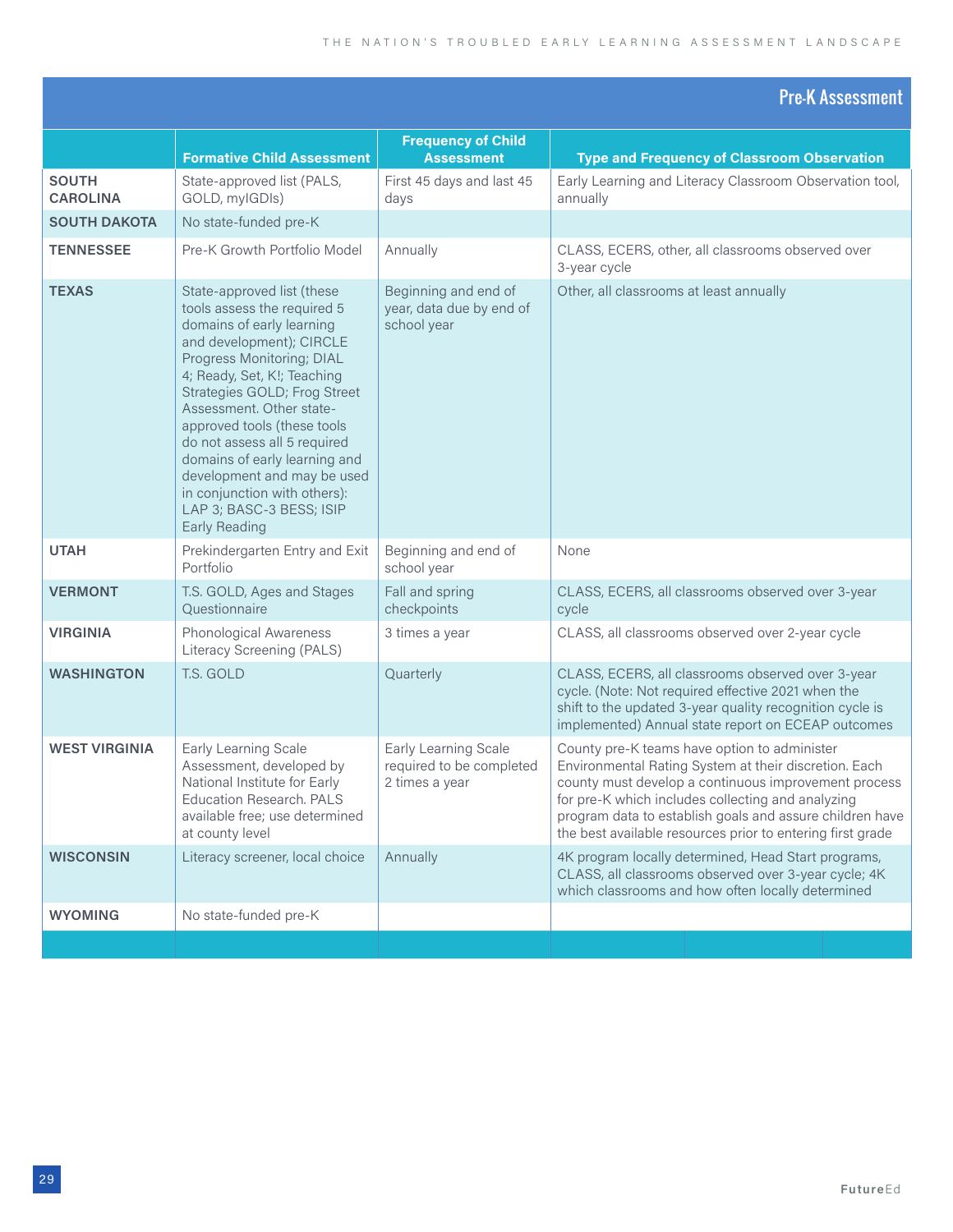## **Kindergarten Entry Readiness Assessment**

| <b>ALABAMA</b>                  |                                                                                                                                                   |                                                                               |                                                                                                         |
|---------------------------------|---------------------------------------------------------------------------------------------------------------------------------------------------|-------------------------------------------------------------------------------|---------------------------------------------------------------------------------------------------------|
| GOLD)                           | Alabama Kindergarten<br>Inventory of Developing Skills<br>(AlaKiDS) (Customized T.S.                                                              | First month of the school<br>year                                             | Inform instruction                                                                                      |
| <b>ALASKA</b>                   | Alaska Developmental Profile                                                                                                                      | By Nov. 1                                                                     | Aggregate results publicly reported                                                                     |
| <b>ARIZONA</b>                  | Kindergarten Developmental<br>Inventory- approved by the<br>state board of education                                                              | Optional for districts;<br>ongoing, formative                                 | Data is reported 3 times a year to state                                                                |
| <b>ARKANSAS</b>                 | Kindergarten Readiness<br>Indicator Checklist. Choice of<br>three: I-Station (ISIP), MAP<br>for Growth; Renaissance Star<br>Early Literacy (STAR) | First few weeks of school                                                     | Inform instruction                                                                                      |
| <b>CALIFORNIA</b>               | <b>Desired Results</b><br>Developmental Profile<br>(DRDP)-School Readiness                                                                        | Optional for districts;<br>within first 8 weeks, can<br>be repeated in spring | Inform instruction                                                                                      |
| <b>COLORADO</b>                 | State-approved list                                                                                                                               | Ongoing, including first<br>60 days                                           | Inform Instruction                                                                                      |
| <b>CONNECTICUT</b><br>Inventory | Kindergarten Entrance                                                                                                                             | Middle to late October                                                        | Reported at state and district level                                                                    |
| <b>DELAWARE</b>                 | <b>Delaware Early Learning</b><br>Survey (same tool as pre-K)                                                                                     | First 30 days of school,<br>encourage ongoing use                             | Inform instruction                                                                                      |
| DC<br>None                      |                                                                                                                                                   |                                                                               |                                                                                                         |
| <b>FLORIDA</b>                  | <b>Renaissance STAR Early</b><br><b>Literacy Assessment</b>                                                                                       | First 30 days, can give<br>more often                                         | Used in Voluntary Pre-K (VPK) rating; programs may be<br>placed on probation if below minimum threshold |
| <b>GEORGIA</b>                  | Georgia Kindergarten<br>Inventory of Developing Skills                                                                                            | Ongoing, progression-<br>based formative                                      | State-level results publicly reported                                                                   |
| None<br><b>HAWAII</b>           |                                                                                                                                                   |                                                                               |                                                                                                         |
| <b>IDAHO</b><br>None            |                                                                                                                                                   |                                                                               |                                                                                                         |
| <b>ILLINOIS</b>                 | Kindergarten Individual<br>Development Survey                                                                                                     | First 40 days; can use in<br>winter and spring to track<br>progress           | Annual state report                                                                                     |
| <b>INDIANA</b><br>others        | Indiana Tool for Alternate<br>Reporting of Kindergarten<br>Readiness, required only for<br>special ed students, optional                          | 3 times a year                                                                | Document outcomes for students with disabilities                                                        |
| <b>IOWA</b>                     | Literacy screener; state-<br>approved list                                                                                                        | 2 times a year, including<br>first by Oct. 1                                  | Annual state report publishes K readiness rate in literacy                                              |
| <b>KANSAS</b><br>ASQ:SE-2       | Ages and Stages<br>Questionnaire-3 and                                                                                                            | By Sept. 20 of the<br>kindergarten year                                       | State uses to track K readiness                                                                         |
| <b>KENTUCKY</b><br>Screen III   | Brigance Early Childhood K                                                                                                                        | First 30 days                                                                 | Publicly report aggregate results                                                                       |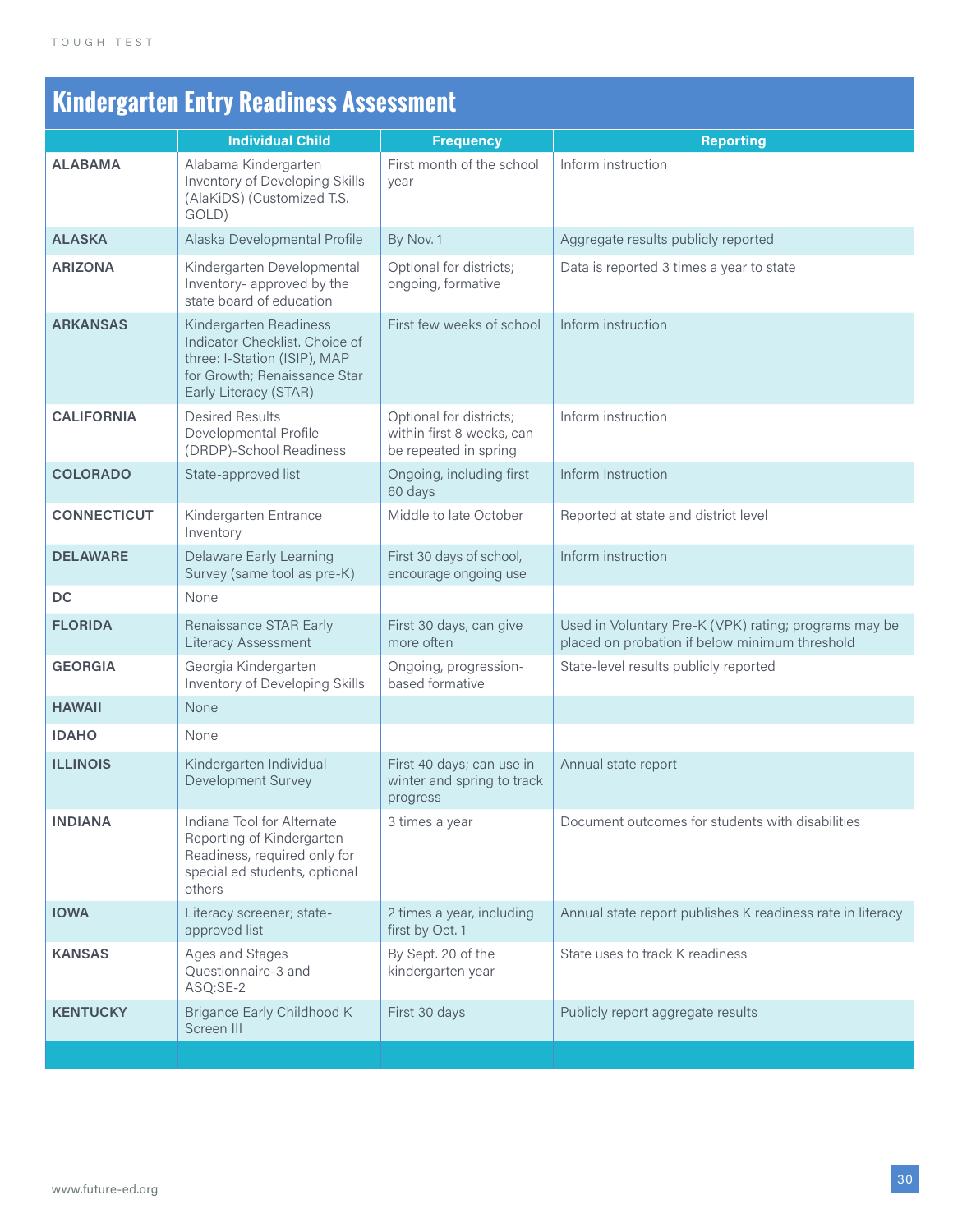#### Kindergarten Entry Readiness Assessment

|                       | <b>Individual Child</b>                                                                                                | <b>Frequency</b>                                                            | <b>Reporting</b>                                                                                                                                                                           |
|-----------------------|------------------------------------------------------------------------------------------------------------------------|-----------------------------------------------------------------------------|--------------------------------------------------------------------------------------------------------------------------------------------------------------------------------------------|
| LOUISIANA             | DRDP-K or T.S. GOLD                                                                                                    | Twice yearly, including                                                     | Reported to state department to track K readiness                                                                                                                                          |
|                       |                                                                                                                        | first 30 days                                                               |                                                                                                                                                                                            |
| <b>MAINE</b>          | None                                                                                                                   |                                                                             |                                                                                                                                                                                            |
| <b>MARYLAND</b>       | Kindergarten Readiness<br>Assessment (R4K)                                                                             | Administer to every<br>student or random<br>sample by Oct. 10 each<br>year. | State produces annual report                                                                                                                                                               |
| <b>MASSACHUSETTS</b>  | <b>None</b>                                                                                                            |                                                                             |                                                                                                                                                                                            |
| <b>MICHIGAN</b>       | Michigan Kindergarten Entry<br>Observation (RforK)                                                                     | Three times a year,<br>including first by Nov. 1                            | Results available at individual, classroom, school, and<br>district level; used to compare how state pre-K children<br>compare to their peers and to predict 3rd grade reading<br>outcomes |
| <b>MINNESOTA</b>      | Kindergarten Entry Profile<br>(choice of T.S. GOLD, DRDP-K,<br>HighScope COR, or Work<br>Sampling System-K)            | Optional for districts, first<br>8-10 weeks of school                       | Inform instruction                                                                                                                                                                         |
| <b>MISSISSIPPI</b>    | Mississippi State Kindergarten<br>Readiness Assessment<br>Instruction (includes<br>Renaissance Star Early<br>Literacy) | Twice yearly, including<br>first 30 days                                    | Track K readiness; aggregate results publicly reported                                                                                                                                     |
| <b>MISSOURI</b>       | None                                                                                                                   |                                                                             |                                                                                                                                                                                            |
| <b>MONTANA</b>        | None                                                                                                                   |                                                                             |                                                                                                                                                                                            |
| <b>NEBRASKA</b>       | None                                                                                                                   |                                                                             |                                                                                                                                                                                            |
| <b>NEVADA</b>         | <b>Brigance Early Childhood</b><br>Screen III, NWEA MAP                                                                | Brigance first 30 days;<br>MAP winter and spring                            | Individual interventions                                                                                                                                                                   |
| <b>NEW HAMPSHIRE</b>  | <b>None</b>                                                                                                            |                                                                             |                                                                                                                                                                                            |
| <b>NEW JERSEY</b>     | Joining RforK                                                                                                          | Fall                                                                        | <b>TBD</b>                                                                                                                                                                                 |
| <b>NEW MEXICO</b>     | New Mexico Kindergarten<br>Observation Tool (pre-K and<br>kindergarten)                                                | First 30 days                                                               | Inform teaching practice                                                                                                                                                                   |
| <b>NEW YORK</b>       | None required; districts often<br>use screening tools that must<br>meet minimum requirements<br>in state regulations   | New kindergarten<br>entrants only                                           | Used for local decision making                                                                                                                                                             |
| <b>NORTH CAROLINA</b> | N.C. Early Learning Inventory<br>(subset of T.S. GOLD)                                                                 | Within 60 days of<br>enrollment                                             | School readiness indicator                                                                                                                                                                 |
| <b>NORTH DAKOTA</b>   | None                                                                                                                   |                                                                             |                                                                                                                                                                                            |
| <b>OHIO</b>           | Kindergarten Readiness<br>Assessment-R (RforK)                                                                         | By Nov. 1                                                                   | Data published annually, informing QRIS revisions                                                                                                                                          |
| <b>OKLAHOMA</b>       | None                                                                                                                   |                                                                             |                                                                                                                                                                                            |
|                       |                                                                                                                        |                                                                             |                                                                                                                                                                                            |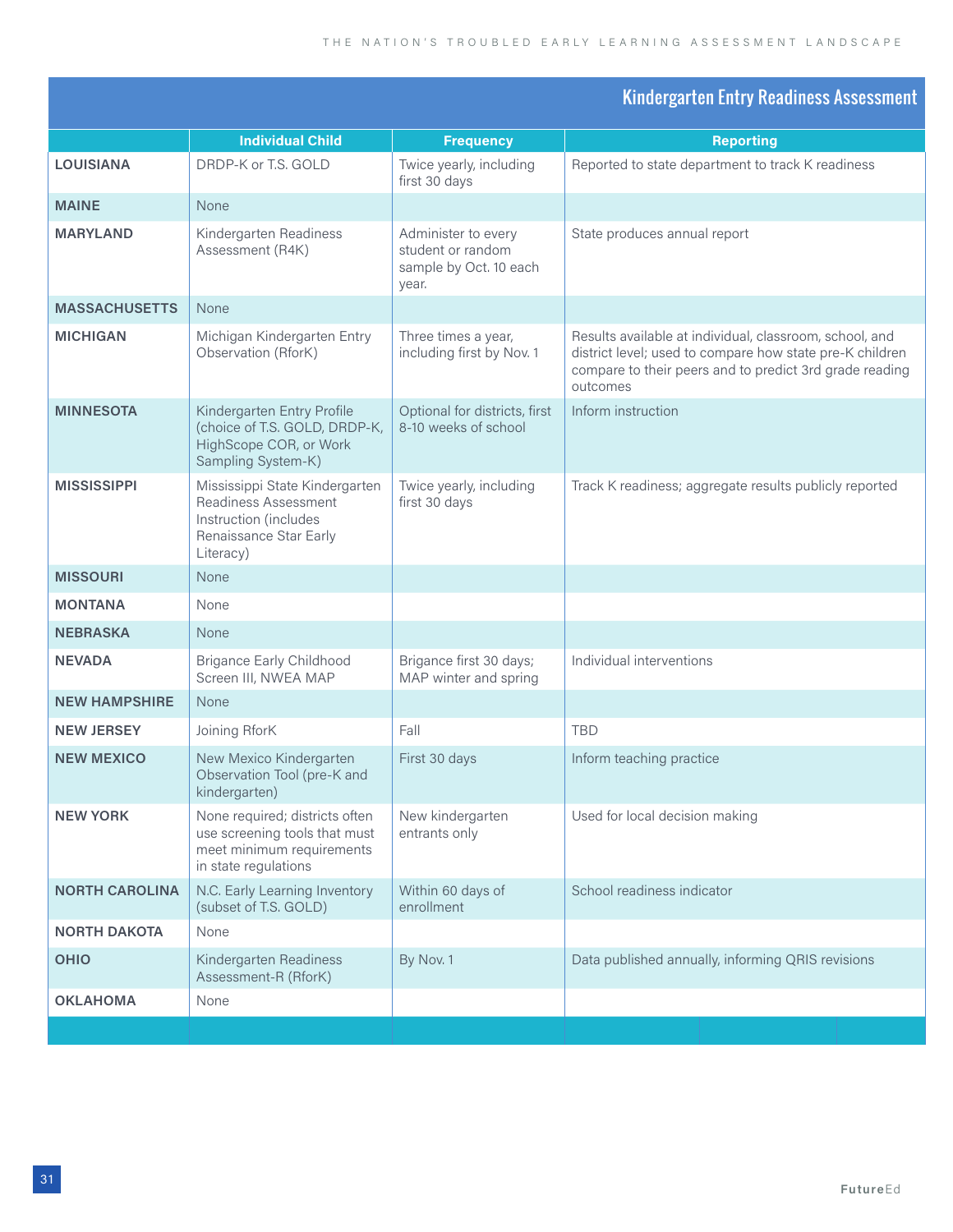## **Kindergarten Entry Readiness Assessment** (continued)

|                                 | <b>Individual Child</b>                                                                                                                                                                                                                 | <b>Frequency</b>                                                               | <b>Reporting</b>                                                                                                          |
|---------------------------------|-----------------------------------------------------------------------------------------------------------------------------------------------------------------------------------------------------------------------------------------|--------------------------------------------------------------------------------|---------------------------------------------------------------------------------------------------------------------------|
| <b>OREGON</b>                   | State Kindergarten Entry<br>Assessment                                                                                                                                                                                                  | First 6 weeks of school                                                        | Analyze annual data for trends                                                                                            |
| <b>PENNSYLVANIA</b>             | Pennsylvania Kindergarten<br>Entrance Inventory                                                                                                                                                                                         | Optional for school<br>districts, first 45 calendar<br>days of the school year | District reports in February for those that opt in                                                                        |
| <b>RHODE ISLAND</b>             | None                                                                                                                                                                                                                                    |                                                                                |                                                                                                                           |
| <b>SOUTH</b><br><b>CAROLINA</b> | Kindergarten Readiness<br>Assessment (K)                                                                                                                                                                                                | First 45 days                                                                  | Targeted supports, inform resource decisions                                                                              |
| <b>SOUTH DAKOTA</b>             | Considering K readiness<br>screener                                                                                                                                                                                                     | None                                                                           | None                                                                                                                      |
| <b>TENNESSEE</b>                | Kindergarten Growth Portfolio<br>Model                                                                                                                                                                                                  | Annually                                                                       | Used as part of teacher evaluation system, not as a<br>kindergarten readiness measure                                     |
| <b>TEXAS</b>                    | Texas KEA or mClassroom<br>Assessment Scoring System<br>(mCLASS) Texas reading<br>assessment                                                                                                                                            | Beginning, middle, end<br>of year                                              | Data submitted to state, progress monitoring                                                                              |
| <b>UTAH</b>                     | Kindergarten Entry and Exit<br>Profile (aligned with PEEP in<br>$pre-K)$                                                                                                                                                                | First 3 weeks and end of<br>year                                               | Annual state report                                                                                                       |
| <b>VERMONT</b>                  | Ready for Kindergarten!<br>Survey                                                                                                                                                                                                       | First 6-10 weeks of school                                                     | Annual report, track trends and monitor progress. part of<br>VT's State Longitudinal Data System                          |
| <b>VIRGINIA</b>                 | VKRP comprehensive<br>assessment (Phonological<br><b>Awareness Literacy</b><br>Screening, Early Mathematics<br>Assessment System, Child<br><b>Behavior Rating Scale)</b>                                                                | Fall and spring                                                                | Results available at individual, classroom, school, district,<br>state level                                              |
| <b>WASHINGTON</b>               | WaKIDS (based on T.S. GOLD)                                                                                                                                                                                                             | Required by Oct. 31,<br>district option to give 3<br>times a year              | Results are reported on Washington State Report Card<br>https://washingtonstatereportcard.ospi.k12.wa.us                  |
| <b>WEST VIRGINIA</b>            | <b>Early Learning Reporting</b><br>System; though not an<br>assessment, K is required<br>to report one time per year<br>on student progress toward<br>mastery of grade-level<br>standards using WV's Early<br>Learning Reporting System | 4 times a year                                                                 | Inform instruction, family reports, results reported to<br>state one time per year                                        |
| <b>WISCONSIN</b>                | Screening tool phonemic<br>awareness and letter-sound<br>knowledge, local choice                                                                                                                                                        | Annual                                                                         | Target interventions; voluntary reporting of Phonological<br>Awareness Literacy Screening, Star, and MAP data to<br>state |
| <b>WYOMING</b>                  | Optional Interim Assessment                                                                                                                                                                                                             | Fall/Spring                                                                    |                                                                                                                           |
|                                 |                                                                                                                                                                                                                                         |                                                                                |                                                                                                                           |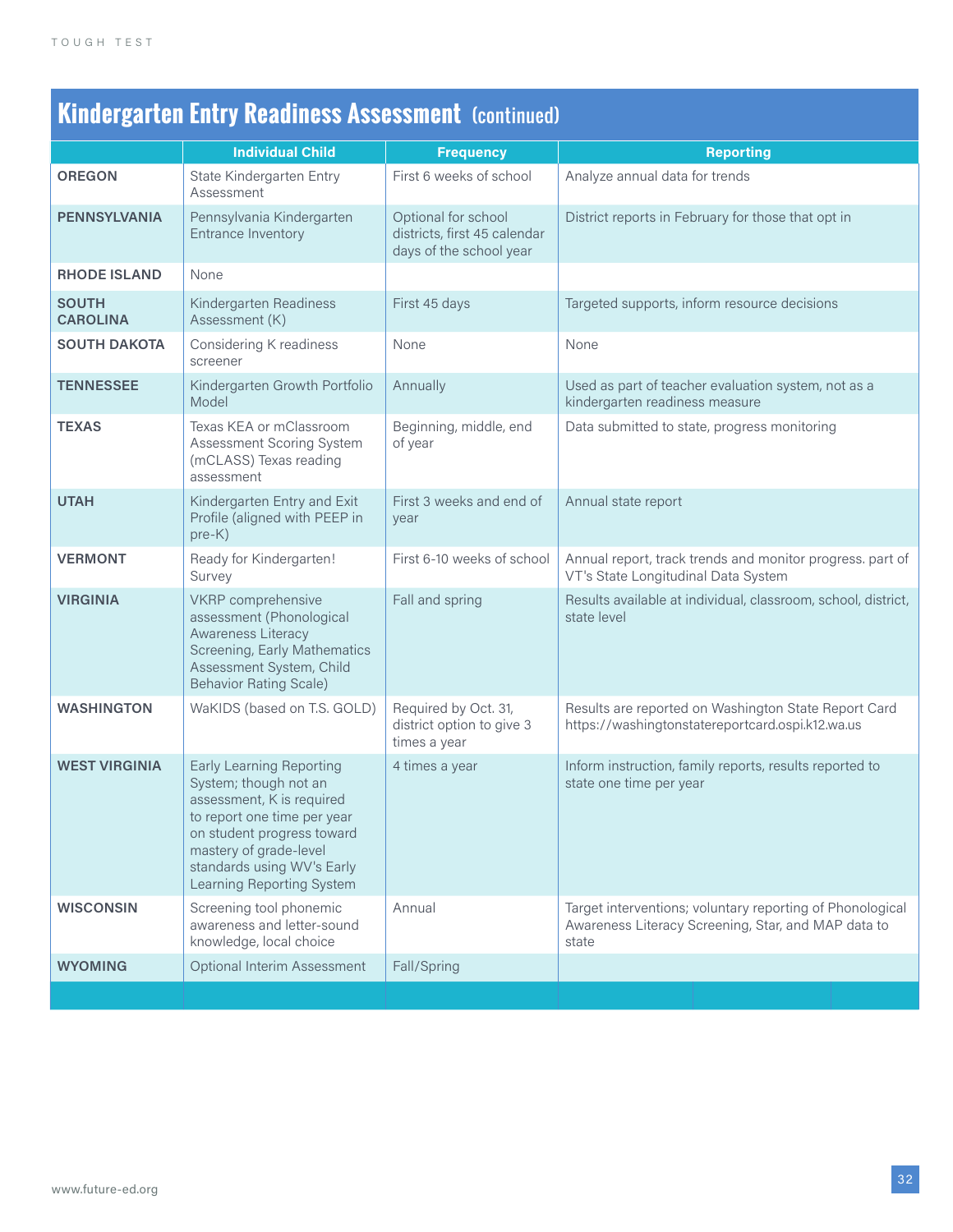| <b>K-2 Assessments</b> |                                                                                                                                                                                                                                                               |                                                                                                  |                                                                                                                                                                      |  |  |  |
|------------------------|---------------------------------------------------------------------------------------------------------------------------------------------------------------------------------------------------------------------------------------------------------------|--------------------------------------------------------------------------------------------------|----------------------------------------------------------------------------------------------------------------------------------------------------------------------|--|--|--|
|                        | <b>Required</b>                                                                                                                                                                                                                                               | <b>Frequency</b>                                                                                 | <b>Use</b>                                                                                                                                                           |  |  |  |
| <b>ALABAMA</b>         | ACAP Summative, Grade 2,<br>ELA & Math                                                                                                                                                                                                                        | Spring                                                                                           | Baseline for 3rd-grade growth, not for accountability                                                                                                                |  |  |  |
|                        | Recommended by the Literacy<br><b>Task Force</b><br>Aimsweb Plus, Indicator of<br>Progress (ISIP), MAP Suite,<br>Star Early Literacy & Star<br>Reading, i-Ready Assessment,<br>Classroom Assessment<br>Scoring System (mCLASS),<br>Alabama Edition by Amplify | Fall, winter, and spring;<br>began fall 2020                                                     | Used by teachers for real-time monitoring of reading and<br>math progress and timely intervention; helps schools<br>meet annual screening and reporting requirements |  |  |  |
| <b>ALASKA</b>          | None                                                                                                                                                                                                                                                          |                                                                                                  |                                                                                                                                                                      |  |  |  |
| <b>ARIZONA</b>         | State-approved list of universal<br>literacy/dyslexia screeners for<br>all K-3 students                                                                                                                                                                       | First 3 weeks of school<br>for screener; reading<br>proficiency data due on<br>Feb. 1 and June 1 | Target interventions; professional development for<br>teachers; state tracks trends                                                                                  |  |  |  |
| <b>ARKANSAS</b>        | Literacy screener, all K-2<br>students, local choice. State-<br>approved list of formative<br>assessments for all K-2<br>students                                                                                                                             | Literacy screener start of<br>year; formative at least 3<br>times a year                         | Intervention plans for students at risk of reading<br>difficulties; data-informed instruction                                                                        |  |  |  |
| <b>CALIFORNIA</b>      | None                                                                                                                                                                                                                                                          | None                                                                                             | None                                                                                                                                                                 |  |  |  |
| <b>COLORADO</b>        | Interim assessments in K-2<br>from state-approved list to<br>determine reading difficulties                                                                                                                                                                   | Multiple times per year                                                                          | Intervention plans for students; aggregate results at<br>school, district, state level to inform policy                                                              |  |  |  |
| <b>CONNECTICUT</b>     | Universal screener in reading<br>K-3 chosen from state list                                                                                                                                                                                                   | Beginning of year                                                                                | Target interventions                                                                                                                                                 |  |  |  |
| <b>DELAWARE</b>        | <b>Delaware Early Learning</b><br>Survey optional through grade<br>$\mathbf{2}$                                                                                                                                                                               | N/A                                                                                              | N/A                                                                                                                                                                  |  |  |  |
| <b>DC</b>              | None                                                                                                                                                                                                                                                          |                                                                                                  |                                                                                                                                                                      |  |  |  |
| <b>FLORIDA</b>         | None                                                                                                                                                                                                                                                          |                                                                                                  |                                                                                                                                                                      |  |  |  |
| <b>GEORGIA</b>         | None                                                                                                                                                                                                                                                          |                                                                                                  |                                                                                                                                                                      |  |  |  |
| <b>HAWAII</b>          | None                                                                                                                                                                                                                                                          |                                                                                                  |                                                                                                                                                                      |  |  |  |
| <b>IDAHO</b>           | Idaho Reading Indicator, K-3                                                                                                                                                                                                                                  | Fall and spring, progress<br>monitoring available<br>throughout the year                         | Target interventions, determine funding for student<br>support based on results aggregated by school, district,<br>state level                                       |  |  |  |
| <b>ILLINOIS</b>        | None                                                                                                                                                                                                                                                          |                                                                                                  |                                                                                                                                                                      |  |  |  |
| <b>INDIANA</b>         | None                                                                                                                                                                                                                                                          |                                                                                                  |                                                                                                                                                                      |  |  |  |
| <b>IOWA</b>            | Universal literacy screener in<br>K-3 from state-approved list                                                                                                                                                                                                | Fall, winter, spring                                                                             | Target interventions                                                                                                                                                 |  |  |  |
| <b>KANSAS</b>          | None                                                                                                                                                                                                                                                          |                                                                                                  |                                                                                                                                                                      |  |  |  |
|                        |                                                                                                                                                                                                                                                               |                                                                                                  |                                                                                                                                                                      |  |  |  |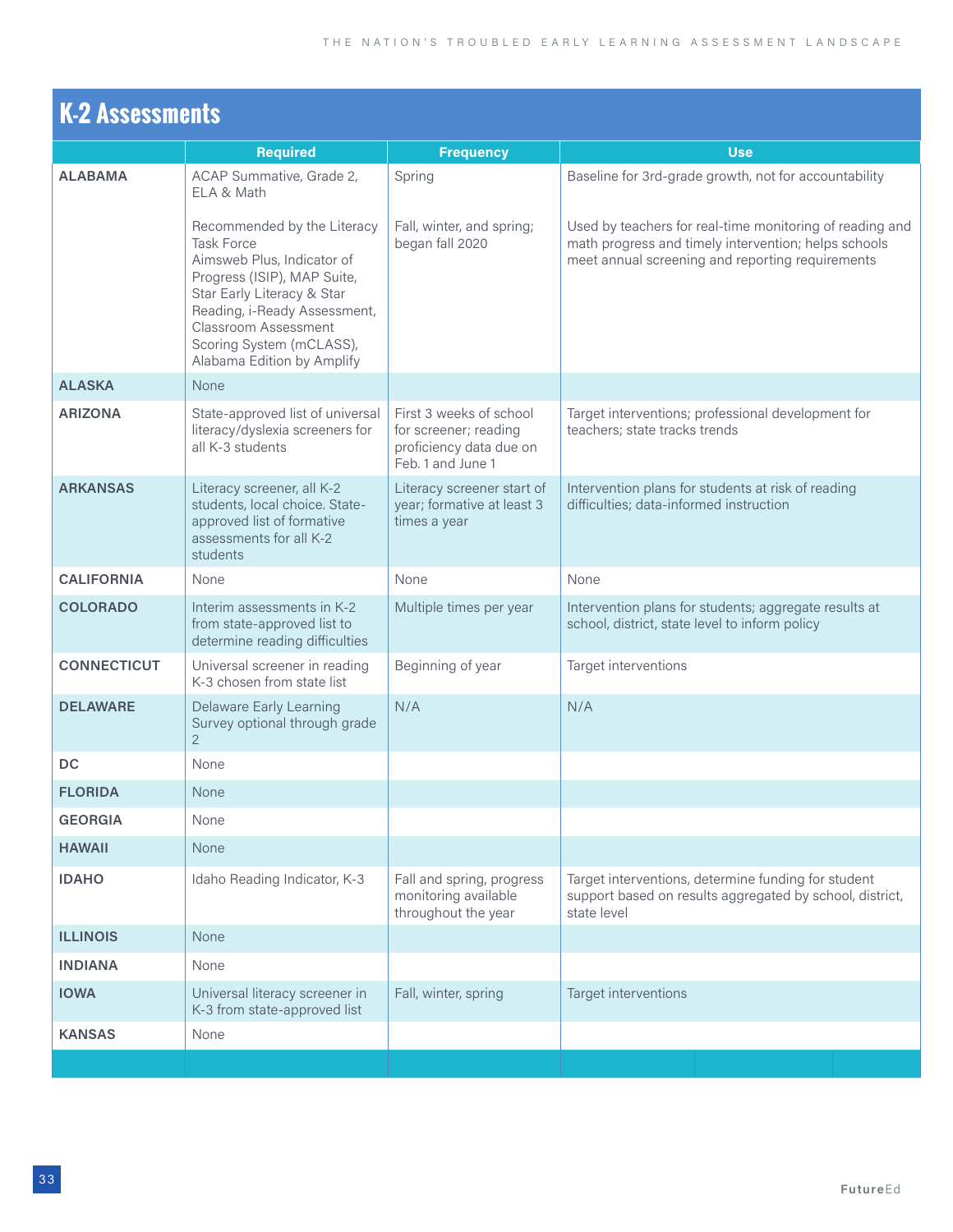## **K-2 Assessments** (continued)

|                      | <b>Required</b>                                                                                                                                                                                                                                                                                                                                                                                                                              | <b>Frequency</b>                                                                                        | <b>Use</b>                                                                                                                                               |
|----------------------|----------------------------------------------------------------------------------------------------------------------------------------------------------------------------------------------------------------------------------------------------------------------------------------------------------------------------------------------------------------------------------------------------------------------------------------------|---------------------------------------------------------------------------------------------------------|----------------------------------------------------------------------------------------------------------------------------------------------------------|
| <b>KENTUCKY</b>      | Brigance Early Childhood K<br>Screen III                                                                                                                                                                                                                                                                                                                                                                                                     | First 30 days                                                                                           | Publicly report aggregate results                                                                                                                        |
| <b>LOUISIANA</b>     | Acadience Reading (formerly<br><b>DIBELS Next), DIBELS</b><br>8th, System to Enhance<br><b>Educational Performance</b><br>(STEEP), Strategic Teaching<br>and Evaluation of Progress<br>(STEP)                                                                                                                                                                                                                                                | First 30 days                                                                                           | Reported to state to track reading readiness; published<br>in a reading report                                                                           |
| <b>MAINE</b>         | Local choice                                                                                                                                                                                                                                                                                                                                                                                                                                 | None                                                                                                    | None                                                                                                                                                     |
| <b>MARYLAND</b>      | None                                                                                                                                                                                                                                                                                                                                                                                                                                         |                                                                                                         |                                                                                                                                                          |
| <b>MASSACHUSETTS</b> | None                                                                                                                                                                                                                                                                                                                                                                                                                                         |                                                                                                         |                                                                                                                                                          |
| <b>MICHIGAN</b>      | Early literacy and math<br>benchmark assessments;<br>literacy screener K-3                                                                                                                                                                                                                                                                                                                                                                   | Benchmark 3 times a<br>year; literacy screener 3<br>times a year, including<br>within the first 30 days | Develop individual reading plan for those at risk of<br>reading difficulties; inform instruction                                                         |
| <b>MINNESOTA</b>     | None                                                                                                                                                                                                                                                                                                                                                                                                                                         |                                                                                                         |                                                                                                                                                          |
| <b>MISSISSIPPI</b>   | Screener from state-approved<br>list in grades K-3                                                                                                                                                                                                                                                                                                                                                                                           | At least 3 times a year                                                                                 | Diagnostic assessments for students who fail screeners<br>to target support                                                                              |
| <b>MISSOURI</b>      | None                                                                                                                                                                                                                                                                                                                                                                                                                                         |                                                                                                         |                                                                                                                                                          |
| <b>MONTANA</b>       | None                                                                                                                                                                                                                                                                                                                                                                                                                                         |                                                                                                         |                                                                                                                                                          |
| <b>NEBRASKA</b>      | Reading assessment from a<br>state-approved list for all K-3<br>students, except those with<br>limited English proficiency or<br>disabilities. Assessments must<br>be approved by qualified NDE<br>personnel or its designees, be<br>reliable and valid, and align<br>with appropriate academic<br>content standards for reading<br>adopted by the state board<br>of education. The state has<br>a list of currently approved<br>assessments | 3 times a year, with first<br>given within the first 30<br>days of school                               | Identify students who may have a reading deficiency;<br>measure progress toward grade-level reading skills                                               |
| <b>NEVADA</b>        | <b>NWEA MAP K-3</b>                                                                                                                                                                                                                                                                                                                                                                                                                          | Kindergarten in winter<br>and spring; grades 1-3,<br>fall, winter, spring                               | Target interventions and intensive instruction for reading<br>deficiencies; annual report to legislature                                                 |
| <b>NEW HAMPSHIRE</b> | None                                                                                                                                                                                                                                                                                                                                                                                                                                         |                                                                                                         |                                                                                                                                                          |
| <b>NEW JERSEY</b>    | None                                                                                                                                                                                                                                                                                                                                                                                                                                         |                                                                                                         |                                                                                                                                                          |
| <b>NEW MEXICO</b>    | State-sponsored early literacy<br>progress monitoring tools;<br>Dyslexia Screener (1st grade)                                                                                                                                                                                                                                                                                                                                                | Former, monthly progress<br>monitoring; latter, start of<br>school year                                 | Inform grant-funded programs and legislative reporting;<br>target student interventions in the classroom; identify<br>students needing dyslexia services |
| <b>NEW YORK</b>      | Locally decided using either<br>non-standardized assessments<br>or classroom-based<br>assessment practices                                                                                                                                                                                                                                                                                                                                   | At least once a year,<br>typically as a post-<br>assessment; pre-<br>assessment is optional             | Measure growth over the year; passed on to next year's<br>teacher                                                                                        |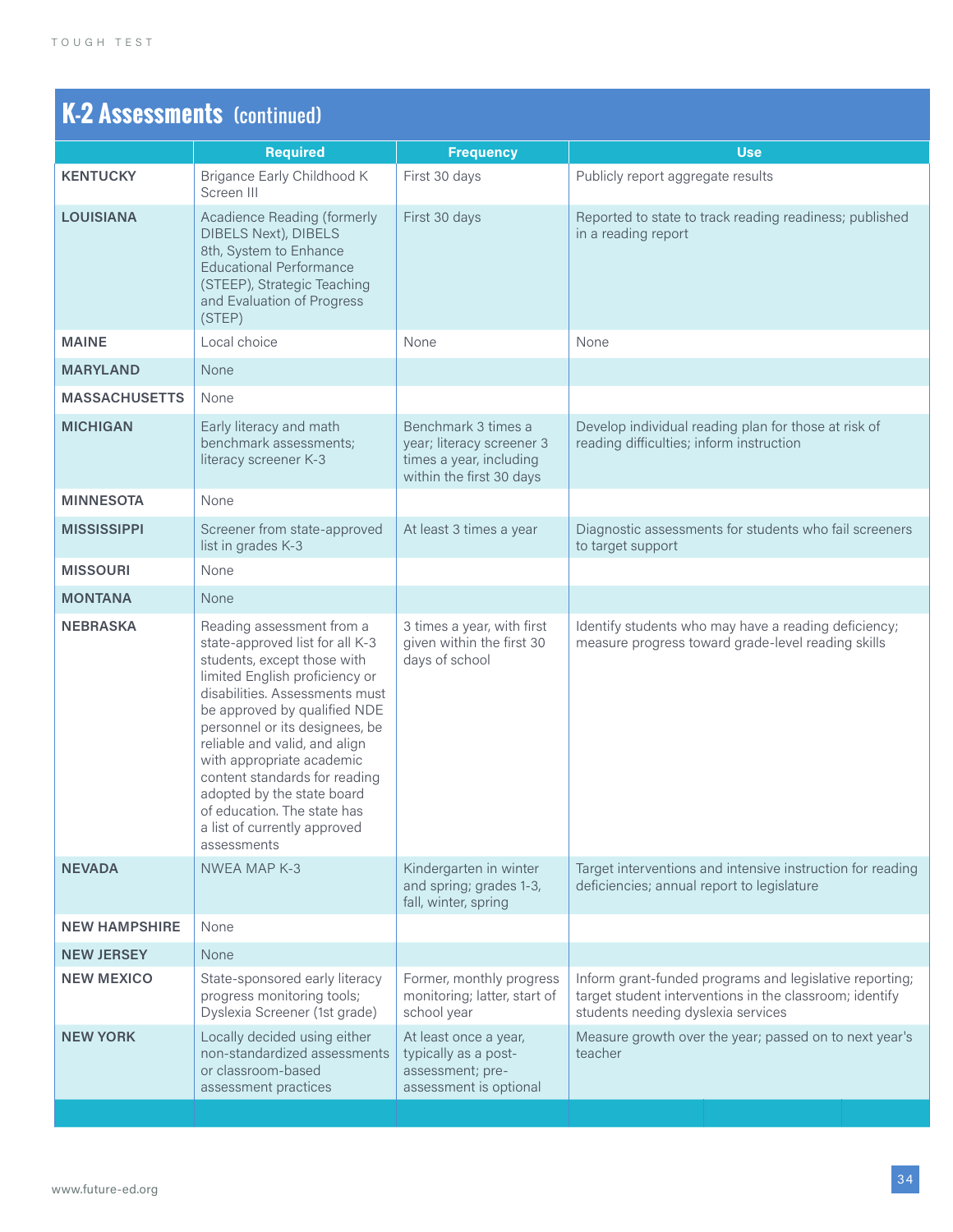|                                 |                                                                                                                                                                                |                                                                                                                                                                                                                                            | <b>K-2 Assessments</b>                                                                                                                                                                                                               |
|---------------------------------|--------------------------------------------------------------------------------------------------------------------------------------------------------------------------------|--------------------------------------------------------------------------------------------------------------------------------------------------------------------------------------------------------------------------------------------|--------------------------------------------------------------------------------------------------------------------------------------------------------------------------------------------------------------------------------------|
|                                 | <b>Required</b>                                                                                                                                                                | <b>Frequency</b>                                                                                                                                                                                                                           | <b>Use</b>                                                                                                                                                                                                                           |
| <b>NORTH</b><br><b>CAROLINA</b> | Diagnostic reading<br>assessment in K-3 from state-<br>approved list                                                                                                           | Beginning, middle, and<br>end of year                                                                                                                                                                                                      | Target interventions                                                                                                                                                                                                                 |
| <b>NORTH DAKOTA</b>             | Interim in grade 2, local choice                                                                                                                                               | Multiple times per year                                                                                                                                                                                                                    | Data-informed instruction                                                                                                                                                                                                            |
| OHIO                            | Reading diagnostic from state-<br>approved list in K-3                                                                                                                         | Administered by Sept. 30<br>for grades 1, 2, and 3 and<br>by Nov. 1 for K                                                                                                                                                                  | On track/not on track data included in a district report<br>card measure; used to develop reading improvement and<br>monitoring plan for students not "on track"; district must<br>develop plans with parents/guardians and teachers |
| <b>OKLAHOMA</b>                 | <b>None</b>                                                                                                                                                                    |                                                                                                                                                                                                                                            |                                                                                                                                                                                                                                      |
| <b>OREGON</b>                   | None                                                                                                                                                                           |                                                                                                                                                                                                                                            |                                                                                                                                                                                                                                      |
| <b>PENNSYLVANIA</b>             | <b>None</b>                                                                                                                                                                    |                                                                                                                                                                                                                                            |                                                                                                                                                                                                                                      |
| <b>RHODE ISLAND</b>             | None                                                                                                                                                                           |                                                                                                                                                                                                                                            |                                                                                                                                                                                                                                      |
| <b>SOUTH</b><br><b>CAROLINA</b> | <b>None</b>                                                                                                                                                                    |                                                                                                                                                                                                                                            |                                                                                                                                                                                                                                      |
| <b>SOUTH DAKOTA</b>             | None                                                                                                                                                                           |                                                                                                                                                                                                                                            |                                                                                                                                                                                                                                      |
| <b>TENNESSEE</b>                | Optional grade 2 test in ELA<br>and math, used by about 100<br>of 148 districts                                                                                                | Annual                                                                                                                                                                                                                                     | Data-informed instruction                                                                                                                                                                                                            |
| <b>TEXAS</b>                    | Kindergarten requires a state-<br>approved tool for beginning<br>of year literacy assessment;<br>1st and 2nd grade may use a<br>state- or district committee-<br>approved tool | Dyslexia Screening<br>required at end of K<br>and middle of 1st grade.<br>Dyslexia screening for<br>2nd graders should<br>be conducted on an<br>as-needed basis. Early<br>Reading Indicator (ERI)<br>codes are due twice a<br>year for K-2 | Inform instruction, identify students for reading<br>interventions                                                                                                                                                                   |
| <b>UTAH</b>                     | Acadience benchmark reading<br>assessments grades 1-3                                                                                                                          | 3 times a year                                                                                                                                                                                                                             | Target interventions, plan instruction; prepare literacy<br>intervention plan for districts where 60% or fewer of<br>students make typical progress or better                                                                        |
| <b>VERMONT</b>                  | None                                                                                                                                                                           |                                                                                                                                                                                                                                            |                                                                                                                                                                                                                                      |
| <b>VIRGINIA</b>                 | PALS literacy screener K-3                                                                                                                                                     | Fall and spring in K;<br>spring in 1-3                                                                                                                                                                                                     | Identify students for weekly intervention/remediation;<br>inform state allocation of early intervention funds                                                                                                                        |
| <b>WASHINGTON</b>               | None                                                                                                                                                                           |                                                                                                                                                                                                                                            |                                                                                                                                                                                                                                      |
| <b>WEST VIRGINIA</b>            | <b>Early Learning Reporting</b><br>System required K, optional<br>grades 1 & 2; PALS literacy<br>screener optional pre-K-3, free<br>for all classrooms                         | K required to report 1<br>time per year on student<br>progress using Early<br>Learning Reporting<br>System                                                                                                                                 | Locally determined                                                                                                                                                                                                                   |
| <b>WISCONSIN</b>                | Literacy screener phonemic<br>awareness and letter-sound<br>knowledge, local choice                                                                                            | Annually                                                                                                                                                                                                                                   | Target interventions and support. Schools are able to<br>voluntarily upload PALS, Star, and MAP data into the<br>state's secure database. Schools using other screeners<br>are not required to submit results                        |
| <b>WYOMING</b>                  | Optional interim assessment,<br>Wyoming Test of Proficiency<br>and Progress, K-3                                                                                               | Fall 1-2, spring K-2 in<br>reading and math                                                                                                                                                                                                | Inform instruction                                                                                                                                                                                                                   |